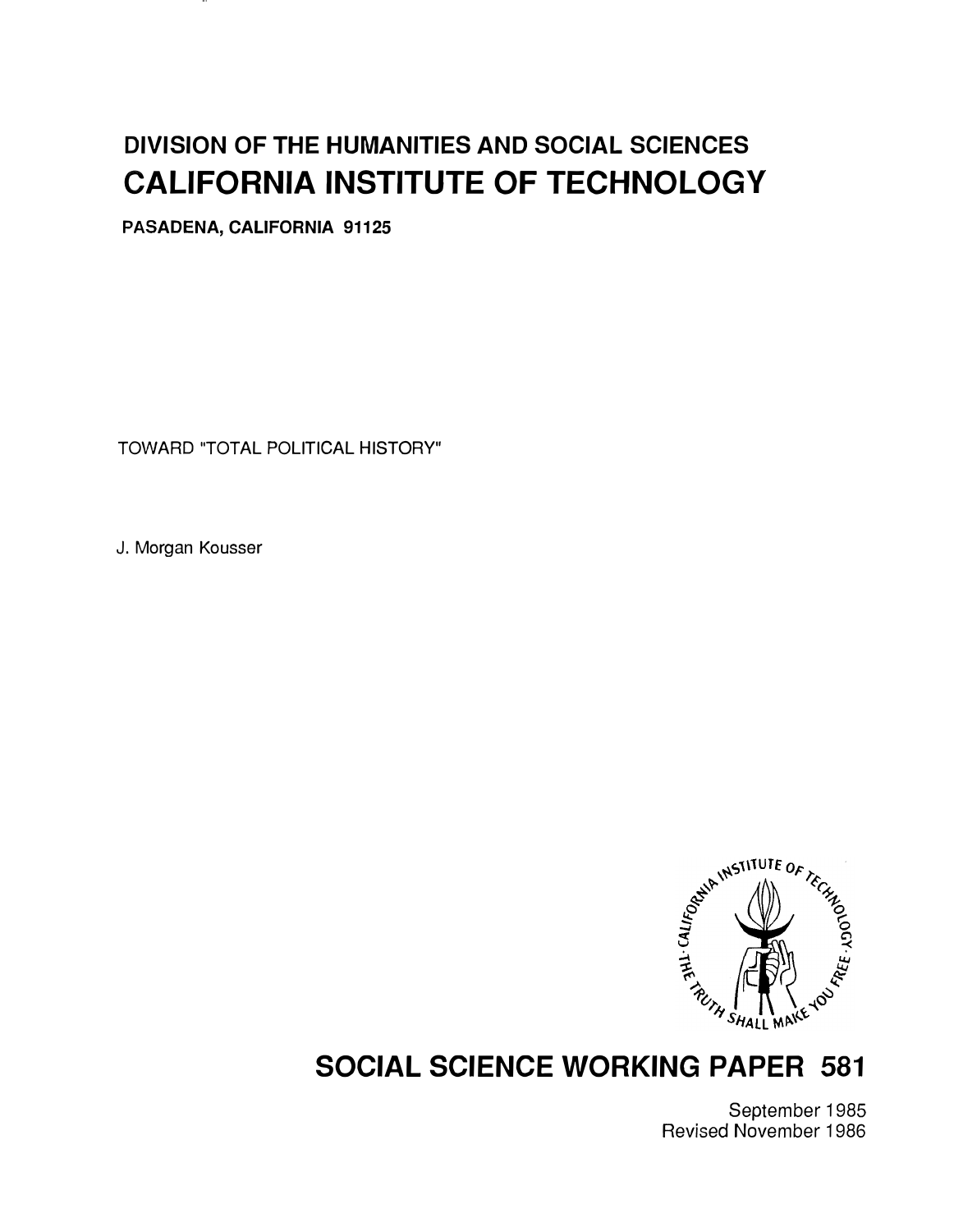### ABSTRACT

How is the segmented and disoriented world of contemporary historical scholarship, in particular, that of American political history, to be reintegrated and revived? Instead of imposing a substantive synthesis, which would narrow the discipline's focus by excluding many interesting topics, I propose that historians adopt a common approach--rational choice theory--that has proven useful in economics and political science.

Using notions drawn from rational choice and examples primarily from the American Civil War and Reconstruction period, I examine the assumptions behind and arguments for three theories in intellectual/cultural history--republicanism, "political culture," and positive/negative liberalism. I then try to spell out some of the implications of rational choice models for the study of electoral, legislative, judicial, and administrative behavior.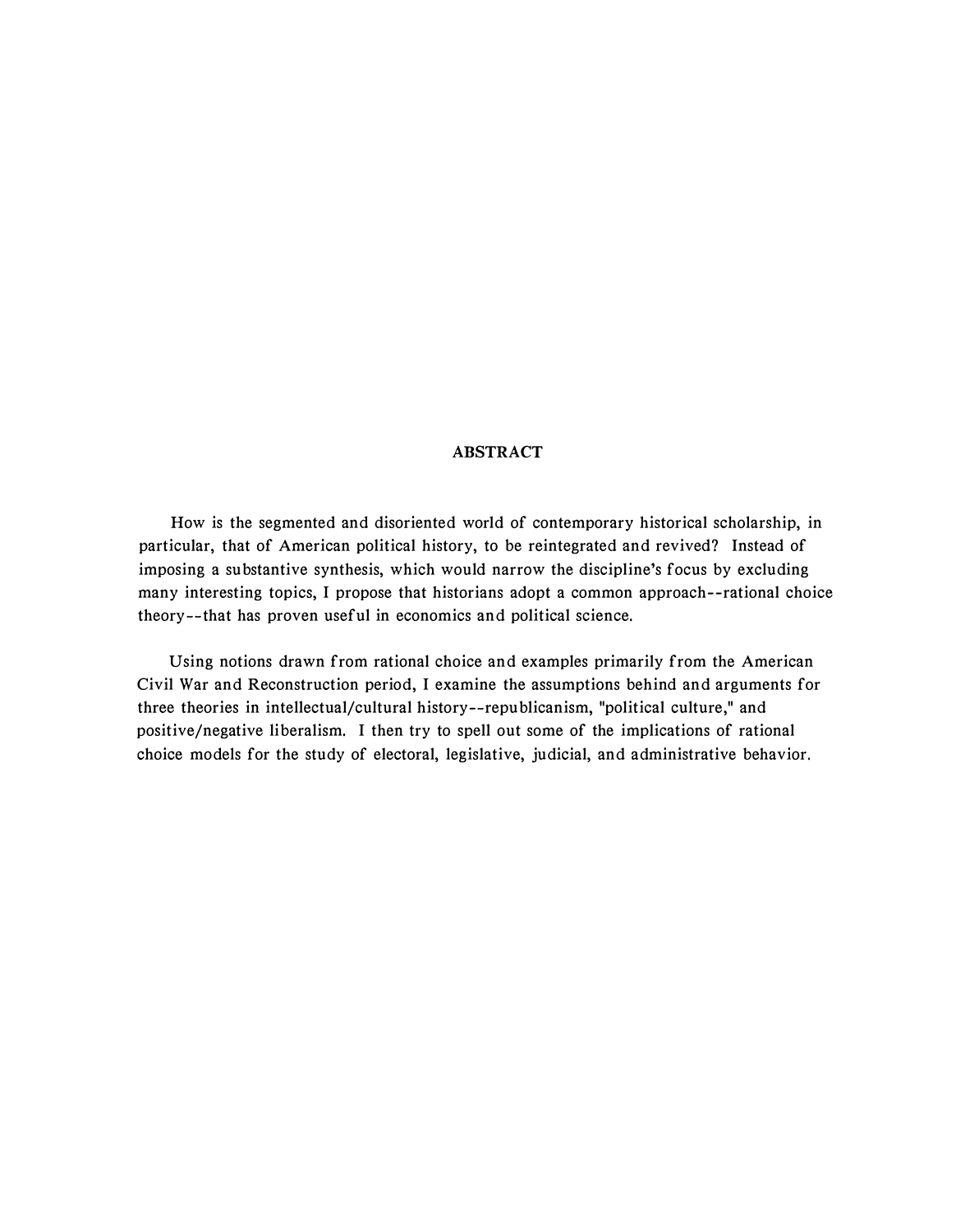# TOWARD "TOTAL POLITICAL HISTORY"<sup>1</sup>

Political history is at an impasse.<sup>2</sup> As the subjects of history expanded in the 1960s and 70s, and as the prospects of societal change through political means seemed to dim in the 1 980s, the study of war, diplomacy, and the writings and sayings of statesmen--the principal raw materials of the old political history--lost favor with students and young professors alike. Despite the emergence of the "new political history" in the 1960s and its spread to British and European, as well as American topics, many, perhaps most of the publishing scholars who remain devoted to political history continue unperturbedly to churn out biographies or narratives of facets of minor administrative or electoral matters that contain no overt theory and reflect little apparent consciousness of larger questions or of parallel studies of other times and places. $3$ 

The organizing frameworks of politically centered history- -Beard's class analysis, Turner's stress on sectional splits, Hartz's Lockeian consensus, Benson's ethnoculturalism, Burnham's critical elections theory--have come under telling attack.<sup>4</sup> Calls for synthesis increase in inverse proportion to effective examples of it.<sup>5</sup>

Recent appeals for a revival of interest in power and state formation merely emphasize the impression that political history has become a backwater.<sup>6</sup> Social and economic historians often either assert that political contests and decisions were irrelevant to their subjects' lives or casually project the implications of their studies onto the political plane without performing the detailed research into political events and institutions that would be necessary to sustain their conclusions.<sup>7</sup> Many Marxists dismiss quantitative historians as apologists for bourgeois pluralism, Braudellians scorn all political history as mired in the superficial and transitory, while spokespersons for the New Right condemn the "new history" for shattering myths that they allege are necessary for national unity and legitimacy.<sup>8</sup> Those who can't count and refuse to learn damn cliometric works as boring and elitist, and as futile attempts to apply the methods and modes of the physical sciences to the fundamentally indeterminant thoughts and actions of humans, and they themselves often proceed as if quantifiable evidence were inferior to that from lettristic sources or were inconsequential for all really important questions.<sup>9</sup>

Yet at the same time, many subfields are flourishing. Historians of political thought continue to produce subtle readings of texts and bold reinterpretations of ideational trends.<sup>10</sup> Studies of electoral behavior show steady improvement in methodological sophistication, conceptual clarity, and depth and scope of qualitative as well as quantitative research.<sup>11</sup> Systematic and often explicitly comparative analyses of the adoption and effects of public policies have begun to cumulate.<sup>12</sup> Undoubtedly some of these advances have occurred because scholars could explore tightly demarcated areas more thoroughly than unlimited ones and could follow and respond to a small literature more easily than to an open-ended one. There are benefits as well as costs to fragmentation.

Nonetheless, these costs now seem too great for three reasons. First, ignorance of one subfield may undermine conclusions in another, or, at the least, it may call into question the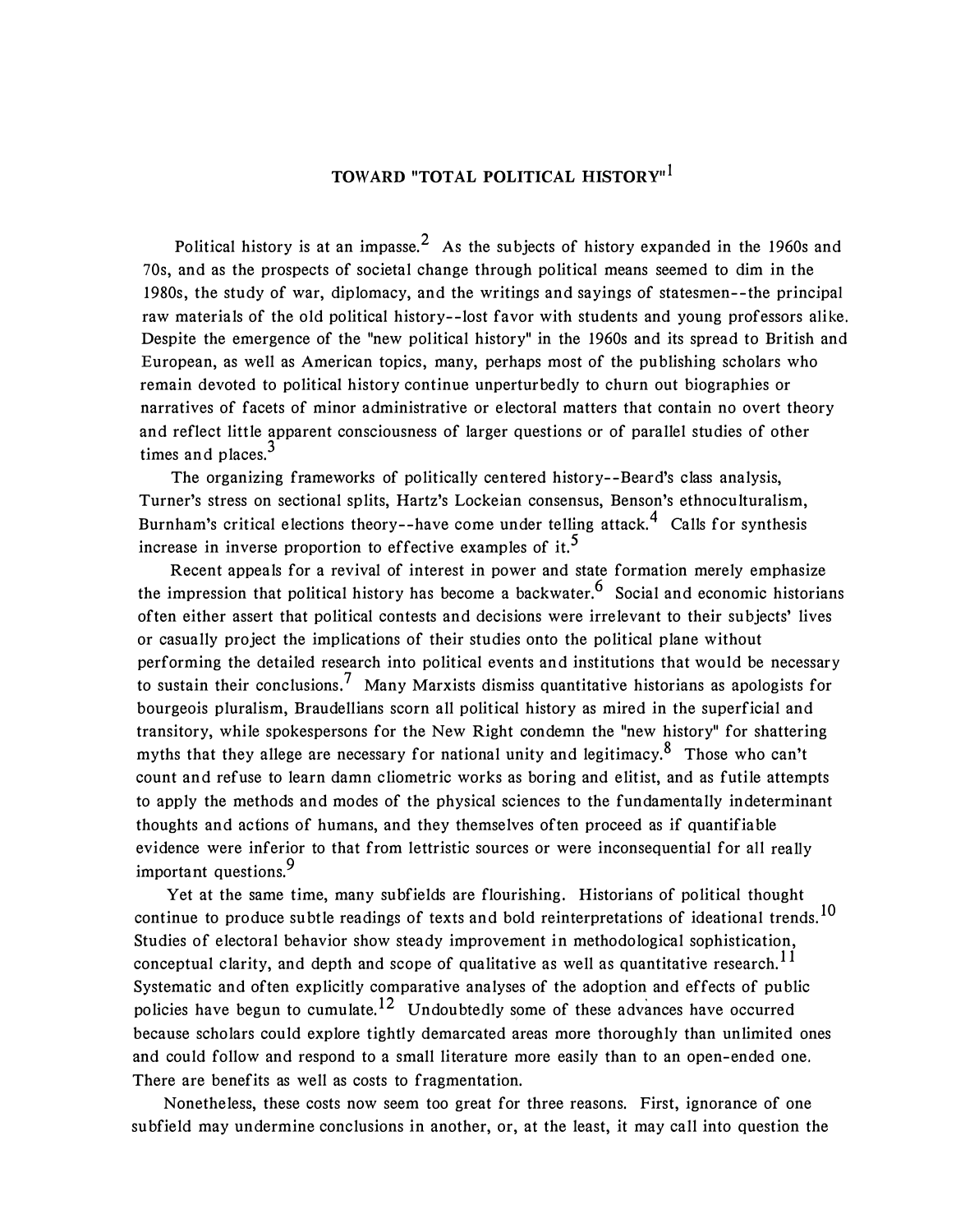generalizability of particular findings. Egalitarian political rhetoric, for instance, may mask anti-egalitarian policies, and conclusions based on the one may be seriously compromised by an examination of the other.<sup>13</sup> Second, concepts developed in one area of a discipline, such as political theory or legislative behavior, may be inapplicable to others, rendering explanations that connect two or more such categories difficult if not impossible. If schemas drawn from symbolic anthropology are assumed to explain voter behavior, for example, then how do elected officials set policy, and what sort of theory could tie the two together? Third, narrowness may feed narrowness. Segmentation within political history may also encourage its divorce from social and economic history, as well as from the adjacent disciplines of economics, political science and sociology. Implications of theories and findings in one division of knowledge may therefore be overlooked. How has geographic mobility affected party loyalty, and what impact have changes in economic conditions had on electoral behavior? Rather than the unifying hub of history that it once was, the study of past politics threatens to become a collection of tidy, segregated subdivisions containing only logically incomplete explanations, isolated from the stimulus and challenge of continuous intra- and inter-disciplinary contacts, overspecialized, and, therefore, ignored by the rest of the historical and social scientific communities.

Perhaps the most common response to a recognition of the present crisis in political and social history has been to advocate some substantive synthesis.<sup>14</sup> To appreciate the inadequacy of this solution, one must first understand how the subdivisions of political history fit together, what models of human behavior underlie several recent constructs, and why these notions are either incomplete or dubious. As long as historians stay wedded to current ways of proceeding, political history can never be unified, and research designs will be fundamentally flawed. Having demonstrated some inadequacies in presently fashionable conceptions, I shall propose in this paper that political historians adopt an approach that offers at least the possibility of a common strategy for understanding political phenomena and that has proven useful in economics and political science- -rational choice theory. Besides spelling out some of the implications that may be drawn from that vast, and, to historians, largely unknown literature, I shall illustrate some of the problems of current practice and some of the heuristic leads to be derived from rational choice theory by examining a series of related questions about politics during the period of the American Civil War and Reconstruction.

Each subdivision of political history is incomplete, and each has imperial tendencies. Writers in each tend, at least implicitly, to expand their conclusions into other areas and not to consider the implications of findings or data from the others for their own work. Thus, histories of political thought, ideologies, or cultures often seem to be predicated upon the belief that ideas are sufficient by themselves to explain the motives for political behavior and the implications of those actions.<sup>15</sup> Studies of elites commonly assume that if we know what the really important people said, and perhaps what they did, then we know why they acted, why the masses supported or opposed them, and what produced certain outcomes.<sup>16</sup> Students of extraparliamentary collective action sometimes infer the political preferences and social conditions of the masses from the expressed grievances of a comparative few, and nearly always scorn the quotidian world of conventional electioneering, which may also reflect the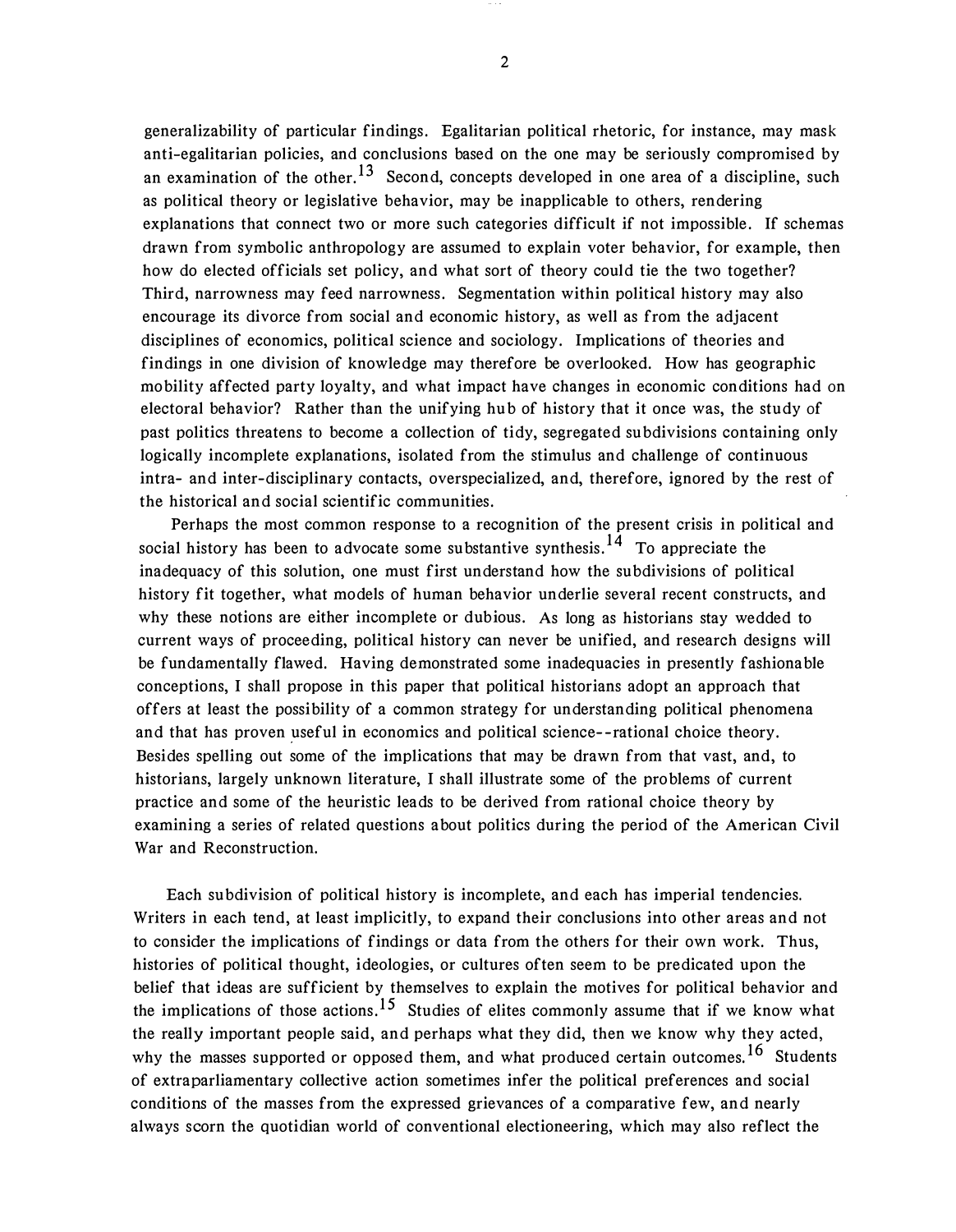wishes of the masses, and bureaucracy, whose lumbering, unromantic processes may have had more lasting effects on society than more picturesque outbursts did.  $17$  Electoral histories frequently presume that if we can determine the coalitions that voted for each candidate or did not vote, and the issues that, at least plausibly, shaped those coalitions, then we can deduce what policies were adopted, why they were adopted, and what their impacts were.<sup>18</sup> Treatises on electoral arrangements typically postulate that if we can find out how the rules were shaped and who was responsible for designing them, then we know the constraints on the transformation of social into political alignments and the desired and attained consequences of those lineups.<sup>19</sup> Legislative and judicial histories in many instances start from the results of electoral decisions and reason backward to the electoral formations and forward to the fruits of legal changes.<sup>20</sup> Those who focus on administration routinely infer, rather than determine empirically, the effects of policies as well as their legislative, executive, and judicial preconditions.  $2<sup>1</sup>$  Impact analysts regularly take all previous stages as if they had already been read. $22$ 

Consider, for example, three recent and related themes in the history of American political thought--republicanism, political culture, and the notion of positive and negative liberalism. Studies of ideas can focus on one or more of three levels--individuals, small groups, and vast collections of persons, often whole societies. For the first two, texts, letters, and descriptions of behavior usually exhaust the evidence, and the trails of inference are typically short. Data for the latter is generally much thinner and more diverse, and the path from fact to conclusion is usually long and tangled. Gaps between the levels are greater and leaps between them, more perilous than historians sometimes appear to realize.<sup>23</sup> Perhaps reacting against the Progressive historians' muckraking assumption that political rhetoric was almost never a true guide to the motives of political actors, recent historians of political thought sometimes seem to assume that it always is. In any case, it is with the third, societal level that this paper is primarily concerned.

The republicanism thesis doubles as both a consensus and a conflict theory.<sup>24</sup> In Bernard Bailyn's version, Americans absorbed the writings of the eighteenth century English "commonwealthmen" and became hypersensitive to signs of government corruption and to the expansion of state power in general. Thus, the American Revolution was a preemptive revolt against an imagined attempt to extend a big government of grasping, self-interested placemen to the colonies. According to J. G. A. Pocock, the lineage descends from Florentine Renaissance humanists, and its positive aspect was the ideal of civic virtue. Pushing ahead some decades, Sean Wilentz finds "artisan republicanism," with its core beliefs in independence and community, inspiring post-1830 entrepreneurs, who used the individualist cudgel to beat down collective action by employees, as well as workers, who condemned the "egoistic competition" fostered by capitalists as an attack on equal rights and social harmony. In Hegelian fashion, in other words, Wilentz splits the republican synthesis into individualistic thesis and communitarian antithesis. Closer to the mainstream of political history, Mills Thornton depicts a political style common to Alabama's Jacksonians and Whigs, who played on the electors' paranoia about threats to their autonomy, alleged attempts to reduce them to subservience by wealthy planters and urban capitalists within the state and hierarchy-ridden Yankees in the nation. In a related work, covering the whole country, Michael Holt contends that a republican tradition of "self-government, liberty, and equality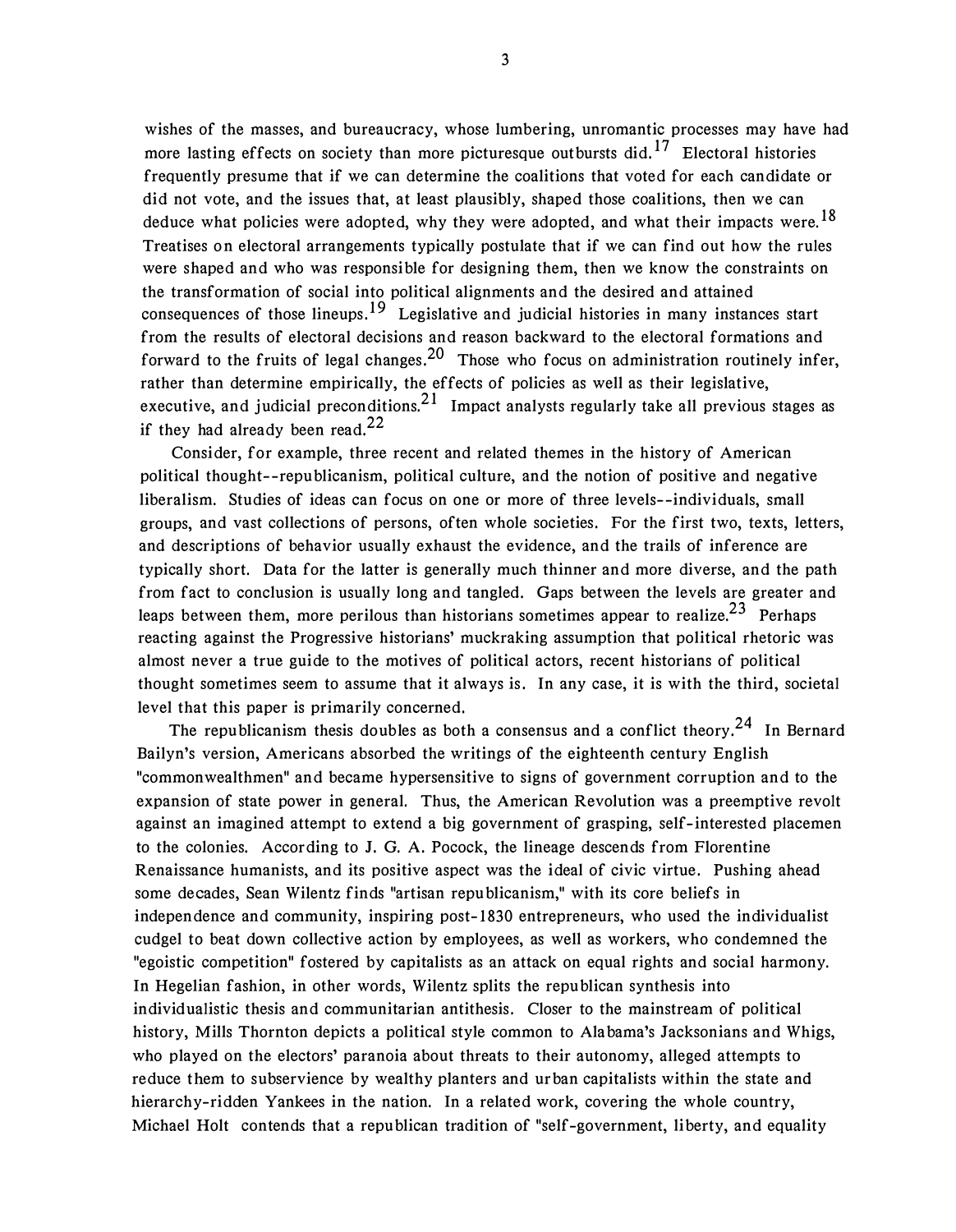for whites," shared by all white Americans, motivated the behavior of both sides in the antebellum sectional conflict. People in each region saw threats to the government's responsiveness to popular opinion as coming from the other.<sup>25</sup>

Although the models underlying the Republicanism thesis have rarely if ever been explicitly elaborated, two might be proposed. In the first, the semiological interpretation, inherited language constrained thought and, therefore, action. American politics developed differently from European not because Americans had a different social or economic structure or greater economic resources, but because they inherited a constricted political language of individualism, equal rights (for Caucasians, at least), and libertarianism. Collectivist, cooperative, or openly hierarchical solutions were simply unthinkable in this country. In the second, the behavioral interpretation, whatever the contrast with other countries, expressed values led straightforwardly to actions. People did what they did for the reasons that their leaders said. If antebellum northern politicians said that they feared a southern conspiracy, that is what they meant and that is why the electorate voted Republican in 1860. Proponents of the various republican theses do not openly seek to refute other possible hypotheses, such as that politicians and voters might have a variety of less well articulated or unarticulated motives, including straightforward economic self-interest, that political structures might constrain the range of feasible options, and that different groups might act for reasons so diverse that they cannot usefully be subsumed under one grand rubric.

A related but even less specific notion, that of "political culture," has recently become allpervasive. Once one notices it, the phrase crops up everywhere. Political culture might be defined as the understandings with which a group in a particular era approached politics- Whig or Democratic or working class or American political culture. While the currency of republicanism is the rhetoric of shared ideals, that of political culture is the symbol; the one draws on philosophy, the other is closer to anthropology and literary criticism; the first emphasizes a consensus on values and explains conflict by differences in empirical observations or societal positions, while the second stresses clashes between subcultures. Proponents of republicanism are "lumpers," pointing to similarities across all groups; devotees of political culture explanations are usually "splitters," emphasizing differences between subsets of the population. While one might suppose that both would concentrate on the question of how to assess the importance of such similarities and differences, neither has.

Advocates of cultural explanations of politics often explicitly avow their dependence on symbolic anthropology, and their favorite authors are Clifford Geertz and Victor Turner.<sup>26</sup> In Geertz's Balinese cockfight view of mankind, as reflected in the work of the proto-Geertzians Richard Hofstadter and David Herbert Donald, or the self-consciously Geertzian Jean Baker, political action is symbolic, not instrumentally rational. Populists endorsed inflationism and the subtreasury not to increase their incomes, but in a nostalgic effort to restore a past "golden age;" abolitionists condemned slavery not just because they thought it wrong, but as part of a subtle, oblique attack on the status of rising northern capitalists; northern Democrats opposed racially egalitarian policies such as black suffrage not so much because they feared losing political power as because "the Negro became a code for the despised innovations of Civil War and Reconstruction," a code that historians should interpret by reviewing minstrel shows, not campaign debates or election returns.<sup>27</sup> Elections are most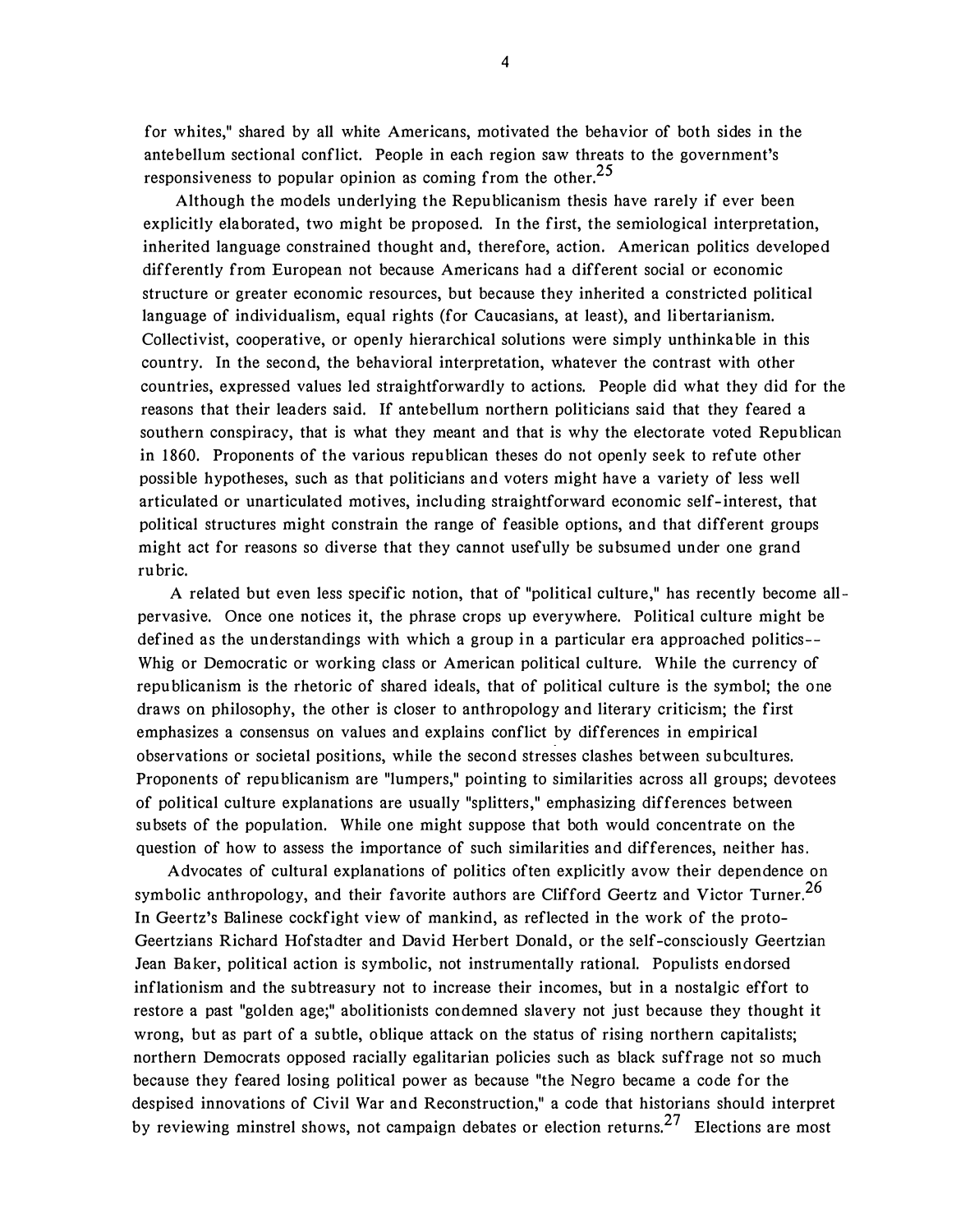profitably studied as "rituals," "ceremonies," involving "a series of expressive actions and hidden agendas," not as exercises in purposive choice between public policies.<sup>28</sup>

Another theoretical prop for political culture interpretations derives from Robert K. Merton's concept of "negative reference groups." In this view, people somehow form positive and negative identifications with certain social groups, such as religious or ethnic ones, define others as adversaries, and enter politics to put them down. Issues become merely convenient weapons in largely sham battles over relative prestige and nonmaterial societal position.<sup>29</sup> Neither Merton nor his chief historical follower, Lee Benson, made clear how positive or negative reference groups formed or maintained themselves, how they overcame the "free rider problem," or why they were satisfied with merely play-acted victories or defeats. 30

Closely related to both the political culture and republican views is the positive and negative liberalism thesis. Here, the Democrats are cast as the heirs of anti-statist republicanism and the Whigs and Republicans as advocates of government intervention to stop drinking, promote economic growth, and deprive the slaveholders of their slaves. In Lee Benson's vision, the roots of these contrary impulses lay in religious tendencies: evangelicals were activist do-gooders, while ritualists opposed the collective imposition of moral codes. Whether these were absolute differences or only proclivities, whether each side's stands were somehow causally related to each other or merely a cluster of similar positions, and how much inconsistency in the behavior of the opposing forces would invalidate the thesis are not spelled out by proponents.

The model of man behind this theory is a variety of cultural determinism. Politics merely reflects the general orientations that people form elsewhere, particularly in church, and then bring with them to the voting booth. The rules of the process and the machinations of politicians do not shape political outcomes.

Although rational choice theorists generally do not attempt to explain how and why people arrive at their preferences, they do pay a great deal of attention to the problems of how opinions are organized and how they should be represented.<sup>31</sup> A brief introduction to one of the best developed tools of rational choice, the spatial model, will not only give the reader some feel for the style of the approach, but will also illuminate some of the difficulties in relating attitudes to each other and to behavior that plague the republicanism, political culture, and positive/negative liberalism approaches.

Perhaps the easiest way to visualize opinion is through the one-dimensional spatial model (Figure 1). In this figure, the endpoints of the scale are the extreme proslavery and antislavery positions, and the points in between reflect possible stances on the issue. Each person is assumed, at any particular time, to have an "ideal point" or "bliss point;" that is, a policy that she would like the nation to adopt. William Lloyd Garrison, for example, would prefer point "G"; George Fitzhugh, "N"; Stephen A. Douglas, "P"; David Wilmot, "W"; and so on. Given a choice between all these positions, assuming that each had a substantial probability of winning, and that there were no other significant issues, each person would vote for candidates or proposals nearest her ideal point. That none of these assumptions is plausible emphasizes the difficulty of inferences of attitudes from such behavior as voting, and suggests that more complex models are needed. A political structure biased toward two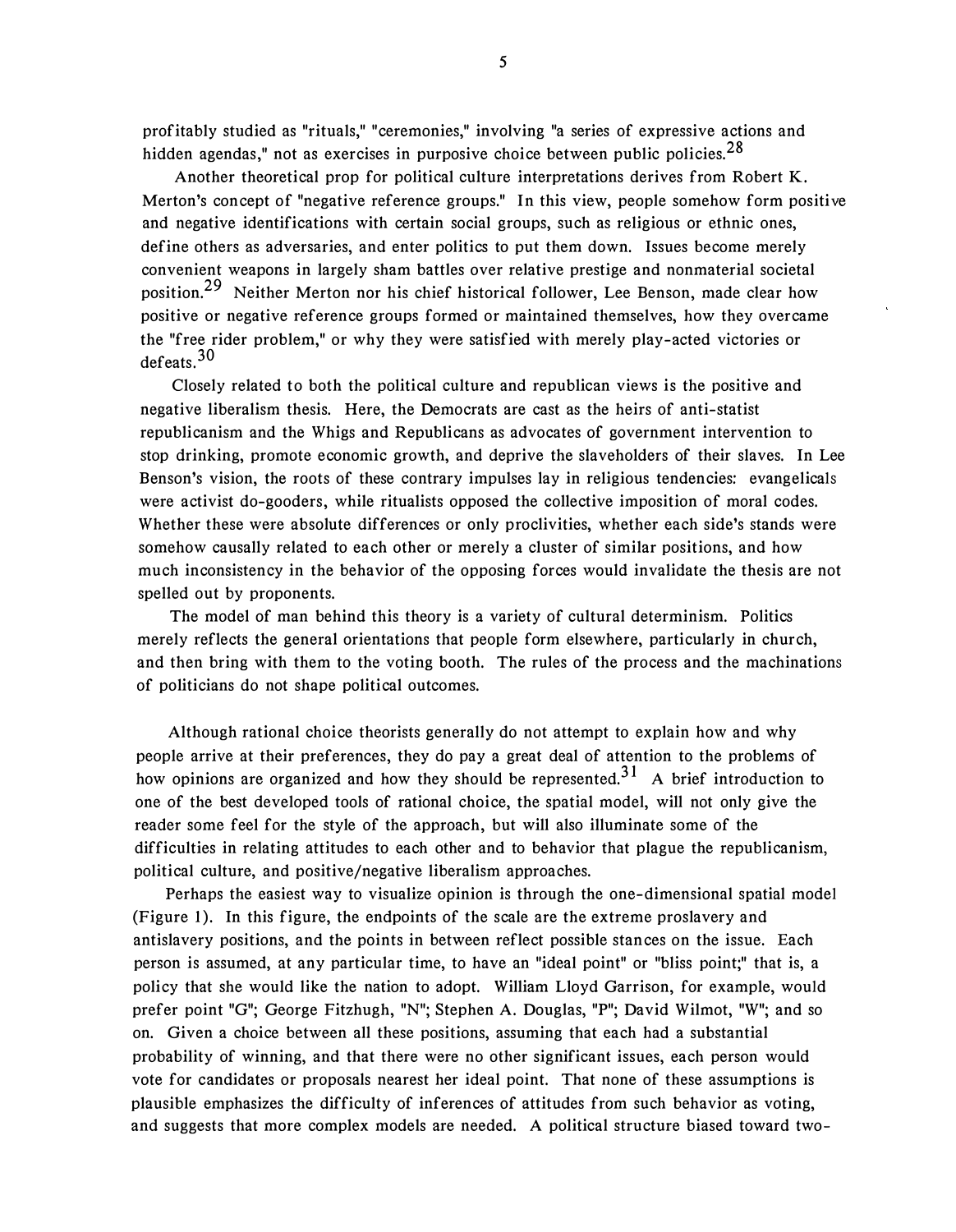party competition and generally risk-averse politicians who fear to take extreme positions constrain the choice set offered to voters. Many electors may agree with the issue stances taken by minor parties, but vote "strategically" for one of the major parties because the minors' present chances are so small.

### (Figure 1 about here)

Figure 2 presents a two-dimensional spatial model, in which a union/secession dimension has been added to the one on slavery. Here, Garrison's point "G" is close to that of the southern fire-eaters (point "F") on the union issue, but very far away on the slavery spectrum. Lincoln (point "L") and the southern Whigs (point "W") also agree on the value of the union and disagree, although not so much as Garrison and the fire-eaters do, on slavery. Buchanan (point "B") is represented as an extreme doughface, indifferent to the union.

#### (Figure 2 about here)

Adding a second dimension emphasizes three additional features of the analysis of public opinion. First, a person's position on a particular proposal, say, the Wilmot Proviso, may have been a function of his stance on two or more larger issues, which may not have correlated perfectly. It is perfectly reasonable to say that one might prefer to see slavery abolished entirely, but that since such a proposal would induce the south to secede, one would settle for ending slavery in the territories. Therefore, later analysts cannot unambiguously determine attitudes on slavery or any other issue from expressions of opinion or votes relating only to that issue unless all relevant issues were directly correlated.<sup>32</sup> To be perfectly correlated in the two dimensional case, the positions of nearly everyone would have to fall on a line at a 45 degree angle to each axis. Second, the positive and negative liberalism thesis, and perhaps the republicanism thesis, imply that all issues were interrelated in just that manner. This hypothesis might be represented by figure 3, in which the arrows indicate the posited direction of causation.

## (Figure 3 about here)

In this model, a fundamental political attitude, based on a pietistic or liturgical religious orientation, is said to induce people to take identical stances on a set of important political issues. These specific stances might either be envisioned as caused by a general orientation toward government action, or as summed up by that orientation.<sup>33</sup> Representing the hypothesis in this manner immediately reveals two difficulties: people may not line up the same way on all issues (pietistic southerners, for example, may oppose prohibition and/or abolition) and the endpoints may not be analogous to each other (Is public funding for parochial schools not intervention by government? Could slavery exist without law?). A third point suggested by the two-dimensional figure is that expressed opinions on policy could shift as a result of the rise or fading of other concerns. After Fort Sumter, northerners' fears of endangering the union by taking extreme positions on slavery vanished. Indeed, by late 1862, the view that victory and reunion depended on abolition united Lincoln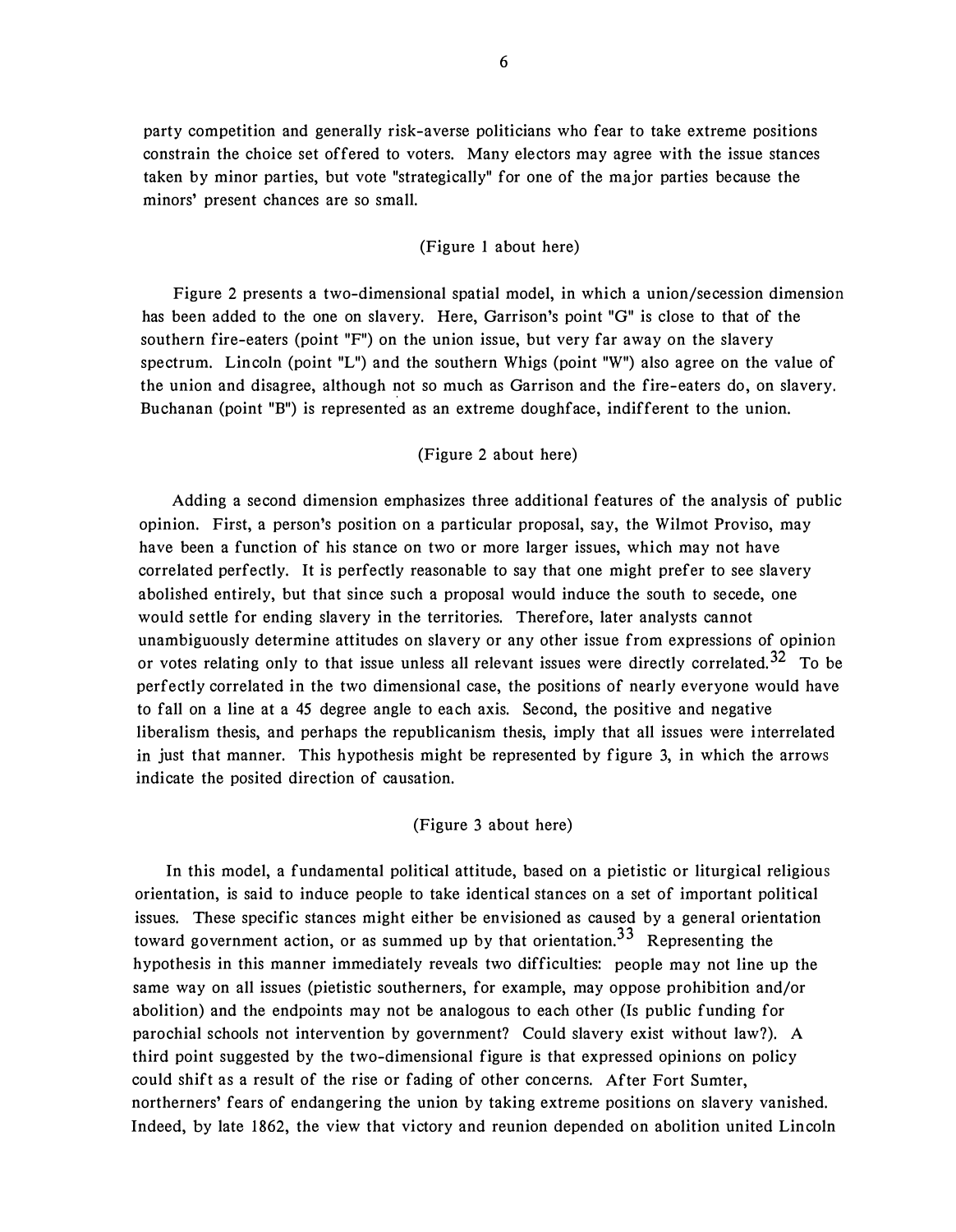and Garrison. Conversely, by the spring of 1 865, some southerners became convinced that only by abolishing slavery could they preserve the Confederacy, while others, no doubt the majority, believed that without slavery, secession was pointless.<sup>34</sup> Events had twisted the union axis by 180 degrees in the north, but Dixie, relatively united on disunionism and proslavery in 1861, had split apart by 1865. Opinions on slavery certainly changed during the war, but the growing popularity of abolitionism during the war, once the constraint of preserving the union was lifted, suggests that northern opinion had been much more fundamentally antislavery before the war than historians have of ten claimed.

Of course, there are generally more than two issues, people's opinions differ not only on what to do, but on how important each issue is, and people change their minds. Although it is difficult to represent three or more issues geometrically, there is no difficulty in doing so algebraically. Suppose we scale each issue from 1 to  $10^{0.35}$  Then the positive/negative liberalism thesis can be expressed as the prediction that someone taking position 1 (pietist) on the religious dimension would also be likely to take position 1, or close to it, on the dry, slavery, and school issues, and on any other related ones that cropped up in the future. His ordered "4-tupple" of preferences on the issues would be  $\{1,1,1,1\}$ . But even if people's preferences were correlated across issues, they might differ on the weights they placed on each and on the certainty with which they held their positions. To represent these facets of opinions in our algebraic formulation, we can simply add more lines ("vectors") to the issues vector to form a series of related vectors that might be called an "opinion matrix."

#### (Figure 4 about here)

In Figure 4, each issue has associated with it a weight, scaled from 1 to 10, and an index of certainty, similarly scaled. The individual portrayed considers the last two issues very important, the first, nearly as important, but the second, relatively unimportant. If she were considering which of two candidates to vote for, she would place much less emphasis on their stances on issue 2 than on issues 3 and 4. Furthermore, while her view on issue 3 is very firm, she is not so sure of herself on issue 4, and even less committed on issues 1 and 2. Thus, she might easily be convinced to change her mind between elections or during an election campaign on the first two issues.

These explicit mathematical representations of attitudes provide a vantage point for evaluating the republicanism, political culture, and positive/negative liberalism approaches. All three theories seek not only to describe attitudes but to explain their genesis and change and their influence on behavior. Not the least of the virtues of spatial models is to remind us of a series of truisms about research design and inference that are too often ignored in practice. First, a leader's attitudes may differ from those of his followers, who may vote for or otherwise signal their allegiance to him because, given the available choices, his position is closer to theirs than that of any other leader. A research design that offers only evidence about leaders' opinions as evidence for the views of the masses is therefore fundamentally incorrect. 36

Second, people's positions may shift for a variety of reasons. The mobbing of William Lloyd Garrison converted Wendell Phillips to abolitionist activism, the plight of fugitive slaves aroused antislavery feelings in myriad northerners, and southern intransigence and the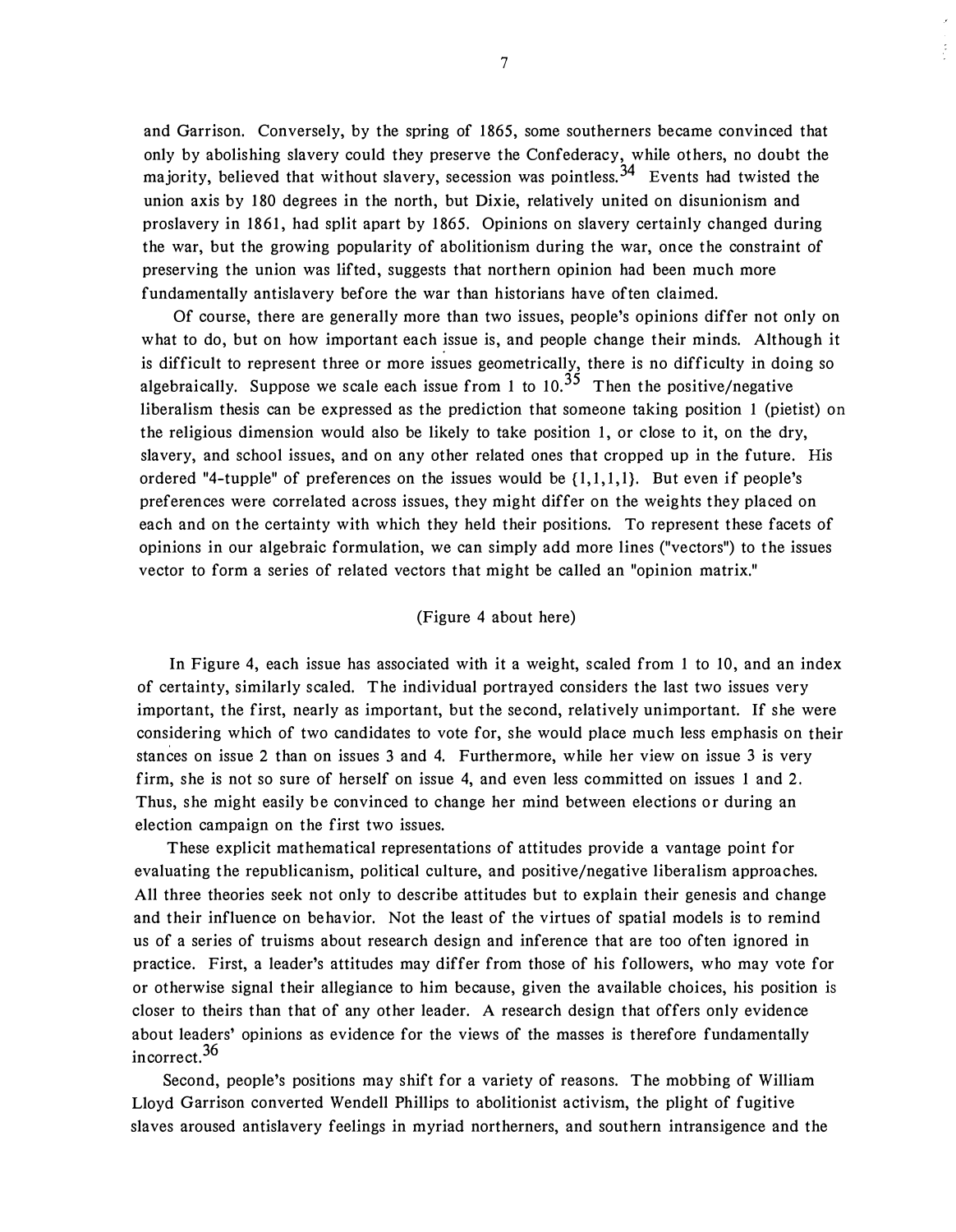contribution of black soldiers and sailors to the war effort shifted northern white opinion in an antislavery direction. Paradoxically, none of the three historical theories accommodates change very well, while that derived from social science offers at least the possibility of modeling alteration over time.

Third, none of the historical theories is easily confined to a specific subset of the population at a single time. Baker and Howe admit that many partisans of the other party shared much of the political culture of Democrats or Whigs, and that many in each party deviated from the party stands. Their descriptions, in other words, are of groups that overlapped considerably on the spectrum of opinion, and they propose no means for determining the central tendency or degree of variation of opinion in each party.

Fourth, expressions of opinion may not be "sincere"--that is, people may not reveal their "true" positions because they wish to move opinion closer to them in a sequence of votes, or because they are not offered a full range of choices, or because they have multiple objectives. For instance, Congressmen may defeat moderate proposals in order to force moderates to join them in later votes against extremists from the other side; voters in winnertake-all elections may opt for their second or third choices to prevent the election of their least favored alternative; politicians aiming at election may stay within the bounds of public opinion.<sup>37</sup> Thus, the failure of the Crittenden Compromise should have startled no one; the fact that men in some northern states made the Know-Nothings, rather than the Republicans temporarily the chief opposition party to the Democrats is no sure sign that they truly weighed nativism higher than antislavery in their preference functions; and the Republicans' unwillingness to move beyond free-soilism until after secession does not prove that they really wished to leave southern slavery alone.<sup>38</sup>

Fifth, since behavior is often an indication of attitudes, any descriptive analysis of attitudes must attempt to distinguish slogans and rationalizations from "true" avowals of belief. The statement of a northerner who claimed to be against slavery, but voted for John C. Breckinridge in 1 860 is suspect. Nineteenth century paeans to republican virtue, liberty, and equality should be treated with the same healthy skepticism that we apply to similar orotundities today. The admission of advocates of the republicanism thesis that there was a growing disjunction between "rhetoric and reality" even during the Revolution, and that it widened later should raise suspicions about the accuracy of the description of rhetoric.<sup>39</sup>

All three theories seem to assume that attitudes produce behavior, rather than vice-versa, and all are vague on whether a basic orientation *causes* people to take specific issue stances or whether that orientation merely summarizes positions on a series of related issues.<sup>40</sup> Figure 3 brings these issues to attention and suggests the need for clarification. Recent articles by the social psychologist Thomas F. Pettigrew suggest that in some instances, changed behavior can precede and influence attitudes. Forced by the national government to accept substantial amounts of racial integration in schools and public accommodations, white southerners *subsequently* gave substantially more liberal responses on the desirability of interracial contacts.<sup>41</sup> The failure of secession and the passage of the Thirteenth Amendment seems to have reduced southern white proslavery opinion. Howard Schuman et al. found that white attitudes on particular racial issues in America from the 1940s to the 1980s were by no means all of one piece. Trends in survey answers to questions about racial intermarriage or housing were not precisely parallel to those about busing or the integration of public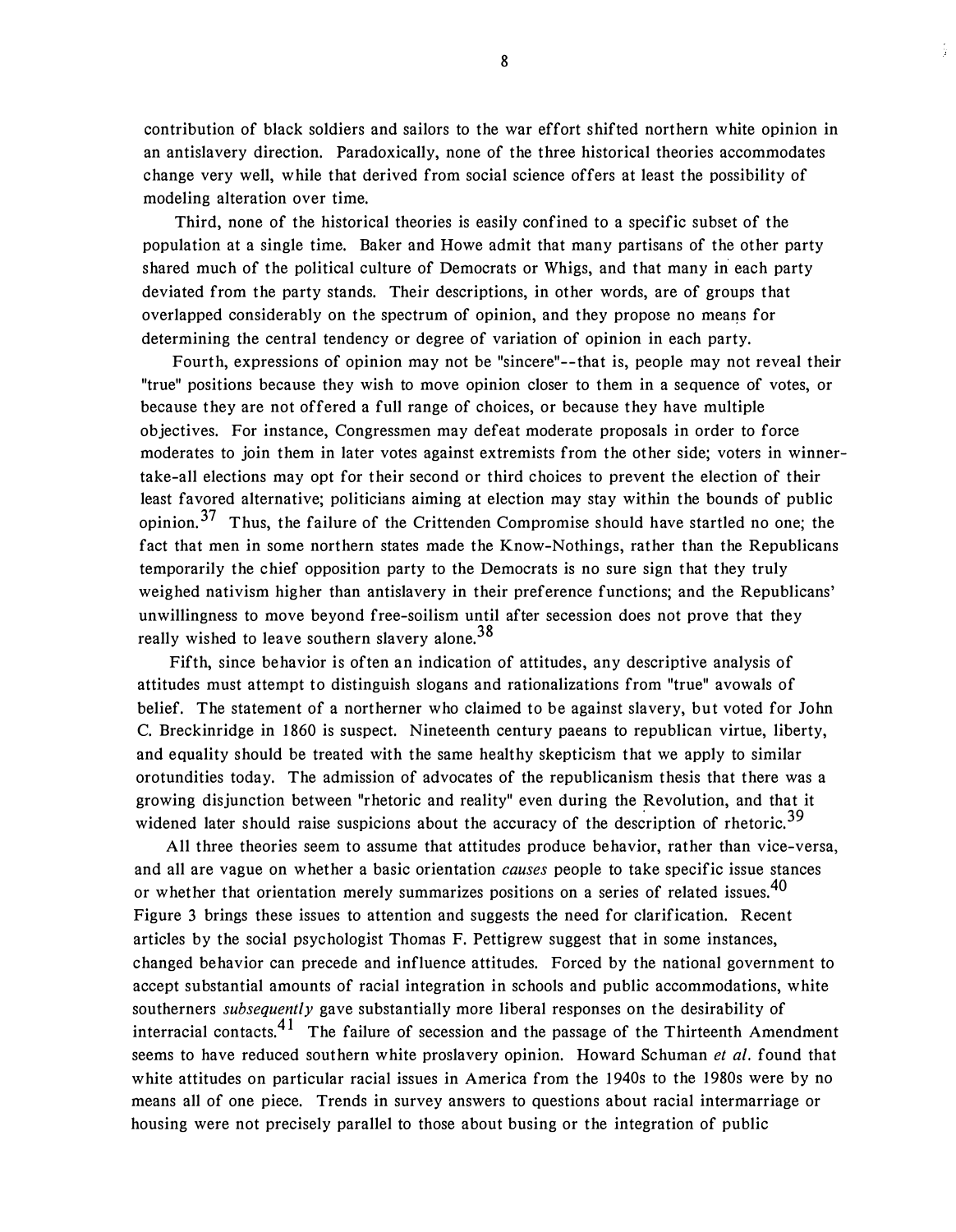places. 42 To array all these views under the single rubric of "racism" or to contend that a person's position on a general racist dimension caused her to take specific stands or to behave in a particular manner seems misleading.

Values, thoughts, and attitudes have never been the only dependent variables, the only foci of political history. Seeking synthesis through a concentration on "public culture" and a redemption of the discipline's debt to the public by de-emphasizing "technical" or quantitative expertise, as Thomas Bender proposes, threatens a counterproductive narrowing of the field and a needless renunciation of useful tools.<sup>43</sup> The explanation of political behavior- -of masses and elites in and out of government, of policies adopted, and of the effects of those policies on different segments of the polity and the society--surely constitutes a worthwhile area in itself, as well as a reflection of political minds.

The second major concentration in political history, electoral behavior, is particularly twinned with its political science counterpart, probably because, in American political science at least, electoral behavior is the most intensely studied subject. Yet whereas the so-called "new political historians" of the 1960s and early 1970s were fully aware of and drew freely upon developments in their sister subdiscipline, something about political science, perhaps the advances in the typical level of mathematical techniques used in its books and articles, seems to have frightened off historians more recently. Still tied to the early Michigan School's social psychological approach, its stress on party identification, and its contention that the masses of voters have no settled or organized political opinions, political historians have largely ignored the controversy over issue voting, the debate over the effect of economic conditions on elections, advances in such statistical methods as logit, probit, simultaneous equations, and LISREL, and, most significantly, the development of the rational choice perspective. 44

Paradoxically, at the same time that historians have seemingly ceased to read political science, political scientists have become more historical in outlook. Mesmerized by the powerful tool of survey analysis, possessing only a few scholarly nationwide polls, and mistrusting aggregate data because of the so-called "ecological fallacy," most American political scientists of the 1 950s and early 1 960s tended to ignore history and to state their findings as timeless generalizations. But the accumulation of three decades of opinion polls in America and other countries, the realization of disadvantages in sample surveys, and the development of statistical methods for overcoming problems of aggregation have led political scientists to pay much more attention to change, to emphasize different and variable factors in their explanations, and to investigate the pre-World War II era.<sup>45</sup>

There is much solid and stimulating research currently being done in American electoral history. Indeed, both the methods and leading concepts of the field have recently become an export item, balancing, to a degree, the American discipline's traditional intellectual trade deficits with Britain and France. Impressive if imperfect books by John Phillips and Kenneth Wald and a forthcoming monograph by Gary Cox raise the hope of settling questions about the development of the British party system and the nature of its social cleavages that traditional narrative and elite histories left forever open.<sup>46</sup> Although the French may have forgotten the pioneering role of Andre Siegfried in electoral studies, books and articles by the Americans Thomas Beck, William Brustein, and Lynn Hunt have used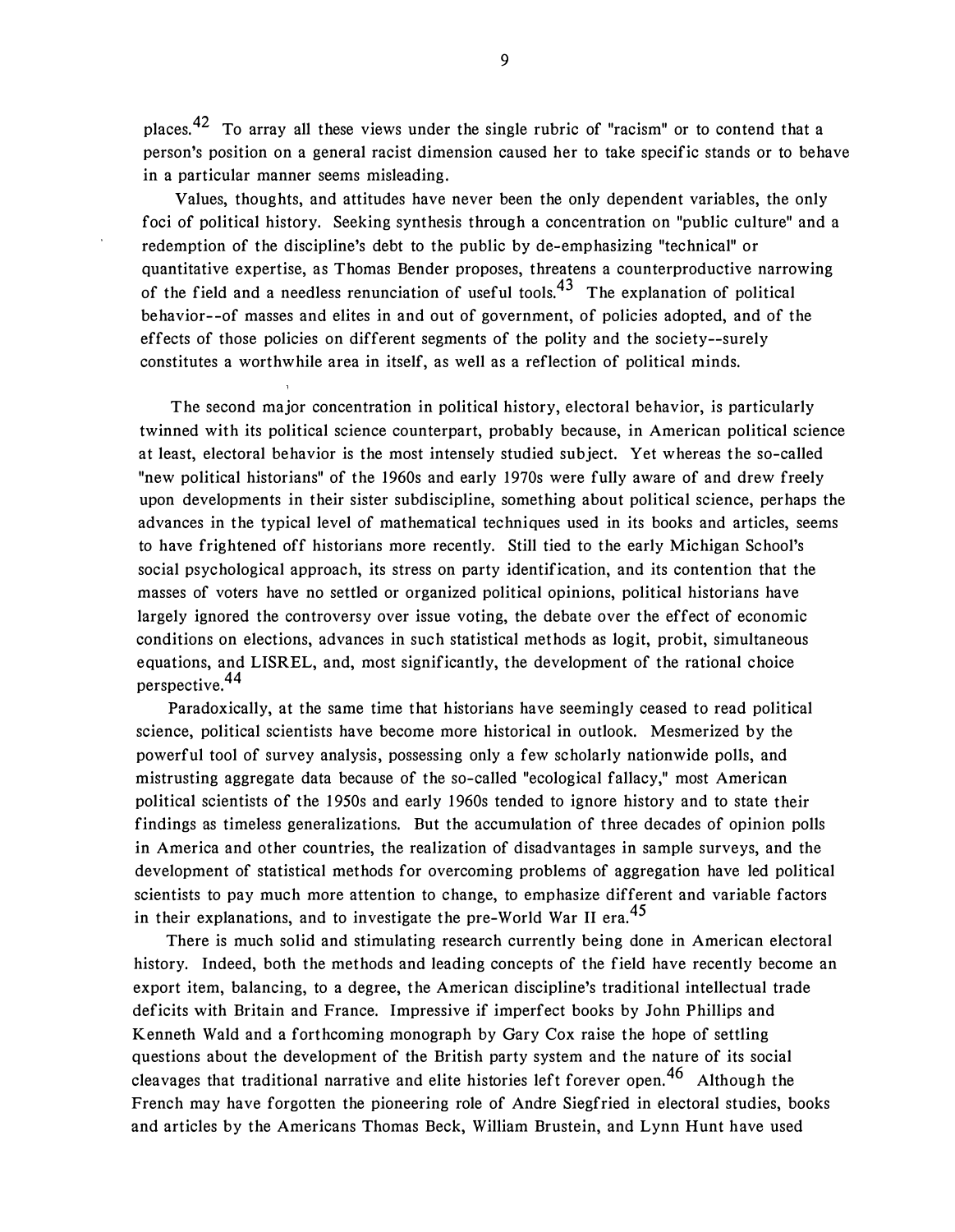American-style statistical techniques to investigate questions about the social correlates and continuity of political tendencies in Revolutionary and post-Revolutionary France.<sup>47</sup> Stanley Suval has transferred regression analysis and the ethnocultural thesis to Wilhelmine Germany, and a spate of books and dissertations, mostly American, though some of the best, German, have turned the question of the sources of the Nazi vote into perhaps the hottest current topic in electoral history.48

Despite all this commendable work--and there is much that I have left out here as well as a great deal, no doubt, of which I am ignorant- -there is a palpable feeling of stagnation in the subfield. The two chief organizing concepts of the so-called "new political history" in America, the ethnocultural and critical elections theses, have ceased to develop theoretically and methodologically, and have been criticized so effectively that they have taken on the traits of what Imre Lakatos called "degenerating research programs."<sup>49</sup> Without precluding attempts to resuscitate them, I suggest that a shift from these social psychologically-inspired hypotheses to one derived from economics--rational choice--would reinvigorate political history and enable it to escape the current cul de sacs.

History and social psychology are so ill-matched that it is a wonder that the affair has lasted so long. The original Michigan School considered political issues as evanescent and of little importance in elections, because voters, Campbell, Converse, Miller, and Stokes found, were usually too wedded to parties, too unconcerned with politics, and too non-ideological and mentally disorganized to respond to ideas.<sup>50</sup> Political historians, on the other hand, have traditionally focused almost exclusively on issues, have generally believed that politics mattered to their subjects, and have tended to treat the beliefs of the mass public as more coherent and standardized than even the most generous studies of modern public opinion find them to be. The American Voter took candidate strategies and electoral rules as exogenously given, and elites and local contexts as practically invisible. Historians have lavished attention on just these facets of politics. In the Michigan model, normality is the mode, and anything more than temporary deviations are difficult to explain.<sup>51</sup> Historians gravitate toward change. The socialization literature tells us a lot about how children in general learn about politics, but little about why specific groups of people absorb different lessons, or how adults continue their education--topics with which historians are usually much more concerned. $52$ Michigan has little to say about legislatures, committees, bureaucracies, and policies; historians are or should be crucially absorbed in the study of these topics. Most important, Michigan is deterministic--party identification is a supplement to every baby's formula--but historians of nearly every ideological stripe tend to treat individuals or classes of people as having the ability to choose.  $5<sup>3</sup>$ 

In each respect, rational choice theory, which seems increasingly dominant in political science, is a more attractive partner for political history.<sup>54</sup> Social, public, collective, or rational choice theory- -no one phrase is yet standard--may be defined as the economic study of nonmarket decision-making, often employing formal logic, game theory, or other mathematical techniques to reach its conclusions. Like other economists, social choice theorists generally, but not always assume that the actors (usually individuals, but possibly groups with identical preference functions over relevant issues) are egoistic, rational utility maximizers.<sup>55</sup> Empiricists often study how well various social choice and other types of models explain actual practices, or laboratory or computer-simulated results.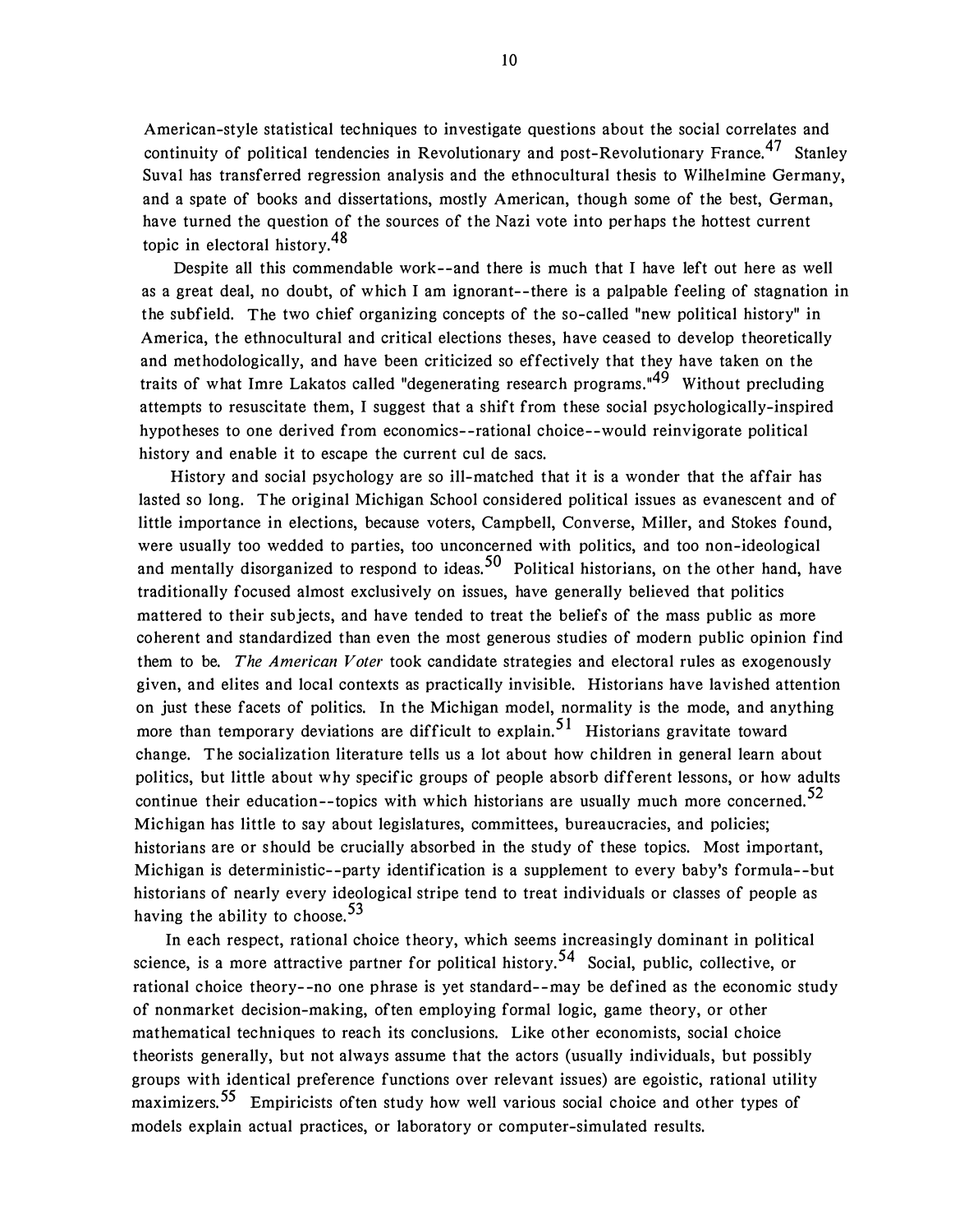Two examples may serve to fix the body of theory for those previously unacquainted with it. In his pioneering *Social Choice and Individual Values*, Kenneth Arrow demonstrated that if one posits a few seemingly obvious traits of people's preferences, then in distressingly typical cases, no way of making decisions (such as majority rule) leads to consistent results. Among three proposals, for instance, the one that wins may depend on the order in which they are voted on. This is referred to as "the paradox of voting." The "Prisoners' Dilemma" is perhaps even better known. Two people have been arrested for allegedly committing a crime. Each is questioned separately and is made the following offer: 1) If neither of you confesses, you will both get a year in jail. 2) If both confess, both get five years. 3) If you confess and the other does not, you go free, while he gets ten years. 4) If he confesses and you do not, you get ten years, and he goes free. The dilemma is that each self-interested prisoner would prefer that his partner confesses, while he remains silent. But since both realize this, and since the penalty for "cooperating" (with the other prisoner by not confessing, not cooperating with the police!) if the other "defects" is so high, the only rational strategy if the game is played once is for each to confess. If each is local, therefore, each ends up with his third ranked choice, five years in jail. Studies of this very simple game have yielded interesting insights into wars, strikes, arms races, and other forms of bargaining. 56

In the field of electoral behavior, social choice treats issues and policies as central, for voters are assumed to minimize the distance between their preferences (which may include opinions about the candidates' personal traits) and the stances of those who seek their support.<sup>57</sup> Candidates, in turn, position themselves to win nominations, and parties, to win elections by moving, or seeming to move toward popular orientations. Electoral politicians, committee chairmen, and bureaucrats shape voting rules and agendas so as to maximize their utilities. Electors adopt short-cuts to reduce the cost of gathering information and making decisions. Shifts in the inclinations of the voters or in candidate tactics modify outcomes and policies. Since all players in the game, particularly the officeholders and officeseekers, continually reassess the positions, past moves, and possible designs of the other participants, there is little stasis or determinism. The one important topic in political history not treated in this mode of analysis is that which neoclassical economics, from which public choice grew, has always slighted--the determinants of taste formation.<sup>58</sup> On this subject, historians will learn little more from social choice than they have from social psychology. Indeed, it is the rational choice theorists' emphasis on preferences, their eagerness to take values seriously, that makes the approach so much more naturally complementary to the history of political ideas than that of social psychology.

To gauge how the substitution of a rational choice for a social psychological or symbolic anthropological viewpoint might alter the way political history is written, one must first make clear how large theories are employed in the discipline. They seem to me to have both Lakatosian and Hemphelian functions. That is, they define research programs and supply covering laws.<sup>59</sup> Less grandly, they suggest topics, point to appropriate data, and provide interpretative glosses. If adults are assumed to identify mindlessly with their parties, then researchers should concentrate on discovering lasting group loyalties and unraveling the socialization process, rather than on issues and elite strategy. Alignments should only gradually erode except when the disruptions of war or depression or a sudden change in the population of electors orients a set of predominantly new voters overwhelmingly in a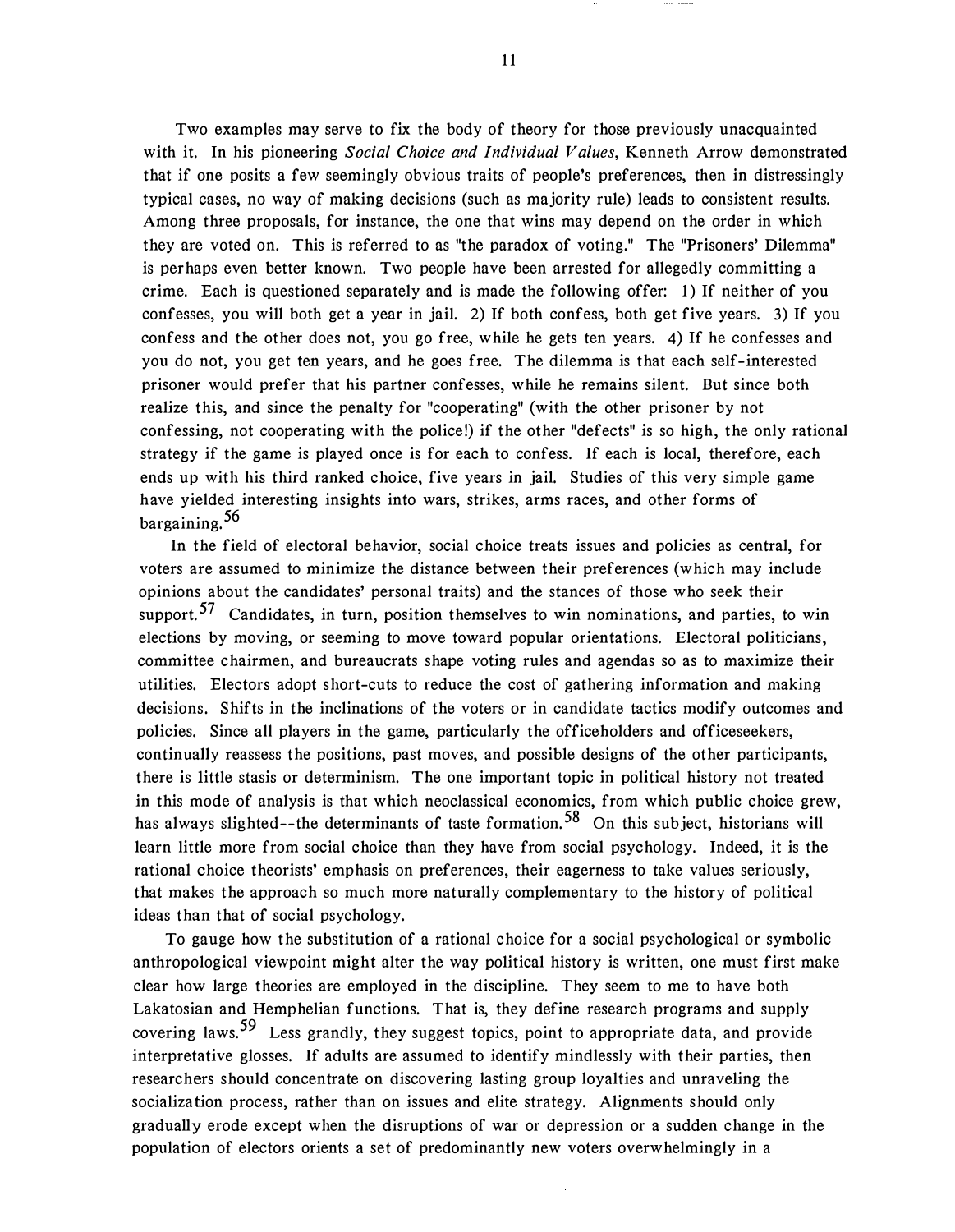particular direction. Likewise, if politics is thought to have a primarily affective importance for the vast majority, then one should attend to the symbols and their manipulators, to campaign rituals and politicians' charisma, rather than to policies and their material effects and the relations in both directions between policy and the electorate. On the other hand, if politics is conceived of as an arena in which voters, politicians, and non-elected officials, all of whom have relatively well-ordered preferences, usually attempt to maximize tangible, rather than expressive benefits, then fluctuations in electoral outcomes and their correspondence with changes in rules, candidate strategies, and policy outputs become the very stuff of politics.

By highlighting differences in the questions, choices of evidence, and ex-post rationales that the theories suggest, I do not mean to imply that such frameworks are noncomparable, disjoint, insulated from tests. Lakatos and Hempel do not necessarily exclude Popper.<sup>60</sup> Indeed, a great deal of political science over the last two decades has been concerned with delineating and assessing the implications of the social psychological and rational choice outlooks, and one of the concerns of political history in the future ought to be contributing to that ongoing controversy.  $6<sup>1</sup>$ 

The widely recognized theoretical and empirical gaps and anomalies in the still developing social choice field make it unlikely that historians will embrace this viewpoint unthinkingly.<sup>62</sup> Disequilibria and counterintuitive notions lie at the very heart of the outlook: Voting paradoxes are not only possible, but prevalent. The logic of free riding makes it difficult to understand why any rational human would ever vote or take part in any group activity unless directly paid to do so. For most realistic political games, there is no dominant strategy, and for most electoral situations, no stable solution. Social choice theorists are a combative and pessimistic lot, and the field contains more proofs of nonexistence and impossibility than certitude about the pattern of human actions. Historians who seek easy answers, miracle cures from the social sciences, should not expect to find them here.

In fact, it is just this skepticism about received notions, this doubting of traditional assumptions and conclusions, that makes social choice seem so appealing for empirical practioners- -it reminds us not to let down our intellectual guard, and it makes us active participants, not passive consumers, in the process of discovery. Why, in light of the free rider principle, do people participate? How, if equilibria do not generally exist, do politicians choose issue stances? Is there empirical historical evidence that cooperation develops, as Axelrod suggests, because self-interested players realize that the political game will be played repeatedly, and that the best strategy for all concerned is what he calls "tit for tat" (i.e., "cooperate" if the other does, but "defect" in retaliation if he defects)? What allows democracies to resolve conflicts without devolving into dictatorships or oligarchies, as many theoretical results predict? Which of the intuitively plausible assumptions of social choice that produce such troubling results should be replaced, which constraints loosened? How is rationality bounded in particular cases, to state the question in Herbert Simon's terms, or, to view it another way, what additional assumptions about information, uncertainty, and decision-making are necessary to model the real world?<sup>63</sup> Like empirical political scientists and experimental economists, historians may play a role in refining general theories.

To draw some examples from the Civil War era, why did turnout rise in the north in the 1850s, and was it higher in states with close elections--where the stake for each voter and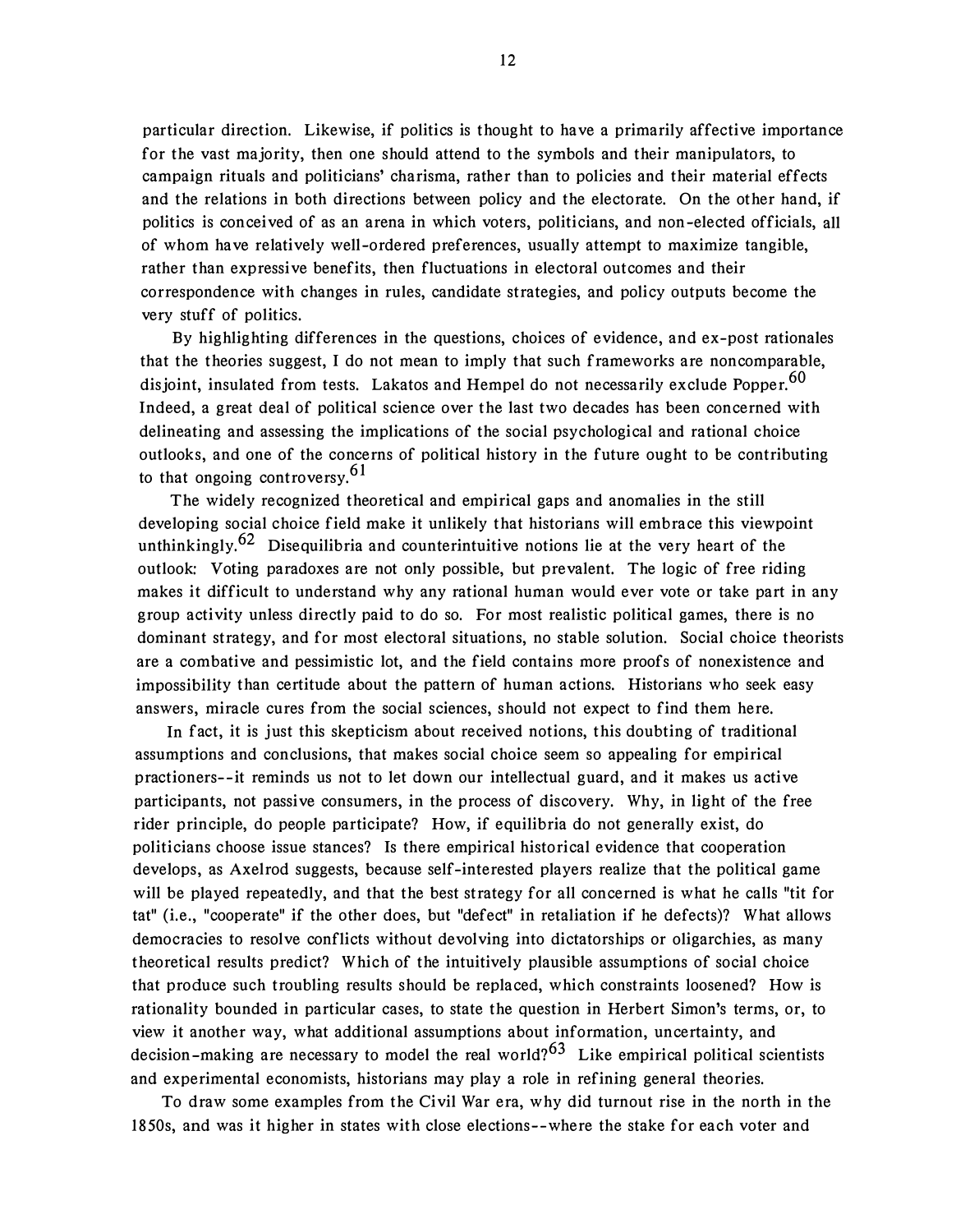party worker was higher- -than in those where one party won overwhelmingly? Why did the Kansas-Nebraska Act, but not the Missouri Crisis of 1819 or the Mexican War of the 1840s lead to the formation of a viable antislavery political party? Why and how did the expectations of politicians as to the potential success of such a party change? Could the breakdown of compromise during the 1850s or during 1865-66 usefully be modeled as the abandonment of cooperative strategies in a prisoners' dilemma game? Does the ability of the national government to avoid dictatorship and to preserve most conventional political procedures during the Civil War and Reconstruction imply that, far from reducing the number of axioms, social choice theorists need to add constitutional rules to their lists of assumptions?

Yet the adumbration of theory will probably be less central in the study of past than of current politics for two reasons. First, the available data is ill-tailored for this purpose, and, unlike political scientists and economists, we cannot add items to future questionnaires or run experiments to generate more relevant information. Data deficiencies will force historians to be somewhat cleverer in devising methods of evaluating these theories than other social scientists usually need to be. Second, non- or anti-QUASSH historians are as unlikely as humanistically-oriented social scientists to acknowledge the importance of this enterprise or to be willing and able to take part in it, and such people compose a larger part of our discipline than of others.

Besides its possible contribution to the production of generalizations about political behavior, a political history influenced by rational choice will differ from current practice in ten other respects, as well. The notions of critical elections and party systems and the ethnocultural thesis will not be abandoned, but their influence will be reduced and they will be seen in a different light.<sup>64</sup> If analysts no longer expect that people chose a party and then adhered to it unshakably, if party identification is considered, rather, a continuous shorthand assessment of party and candidate performance and attractiveness, then patterns of electoral behavior should be expected to vary somewhat from election to election, depending on the degree of similarity of candidates, issues, and economic conditions.<sup>65</sup> Furthermore, because the functions of various governments differed and changed over time, and because the sets of candidates and policy stances did as well, election results should often have diverged at the national and sub-national levels. If a critical election is seen as merely an occasion when an unusually large number of voters made untypically great changes in their expectations about which party at either the national, state, or local level was closer to their ideal points and was more likely to run the government competently, then variations in the patterns of voting at each governmental level should not be seen as anomalous, but merely rational. Moreover, the contention that local politics was somehow more fundamental than national politics would no longer make any sense if the two alignments were not assumed to be perfectly correlated.<sup>66</sup> Ethnoreligious issues undoubtedly did dominate many local and state, and some national elections, but their importance should not be assumed constant or universal any more than the significance of class or race or region or corruption or general economic performance or foreign policy or any other issues should be. Rather than trying to decide which of two alignments, usually class or ethnocultural, pervaded all the elections in a whole "era," political historians should be attempting to determine the mix of all issues that voter and candidate decisions propelled to the fore in each election and how these changed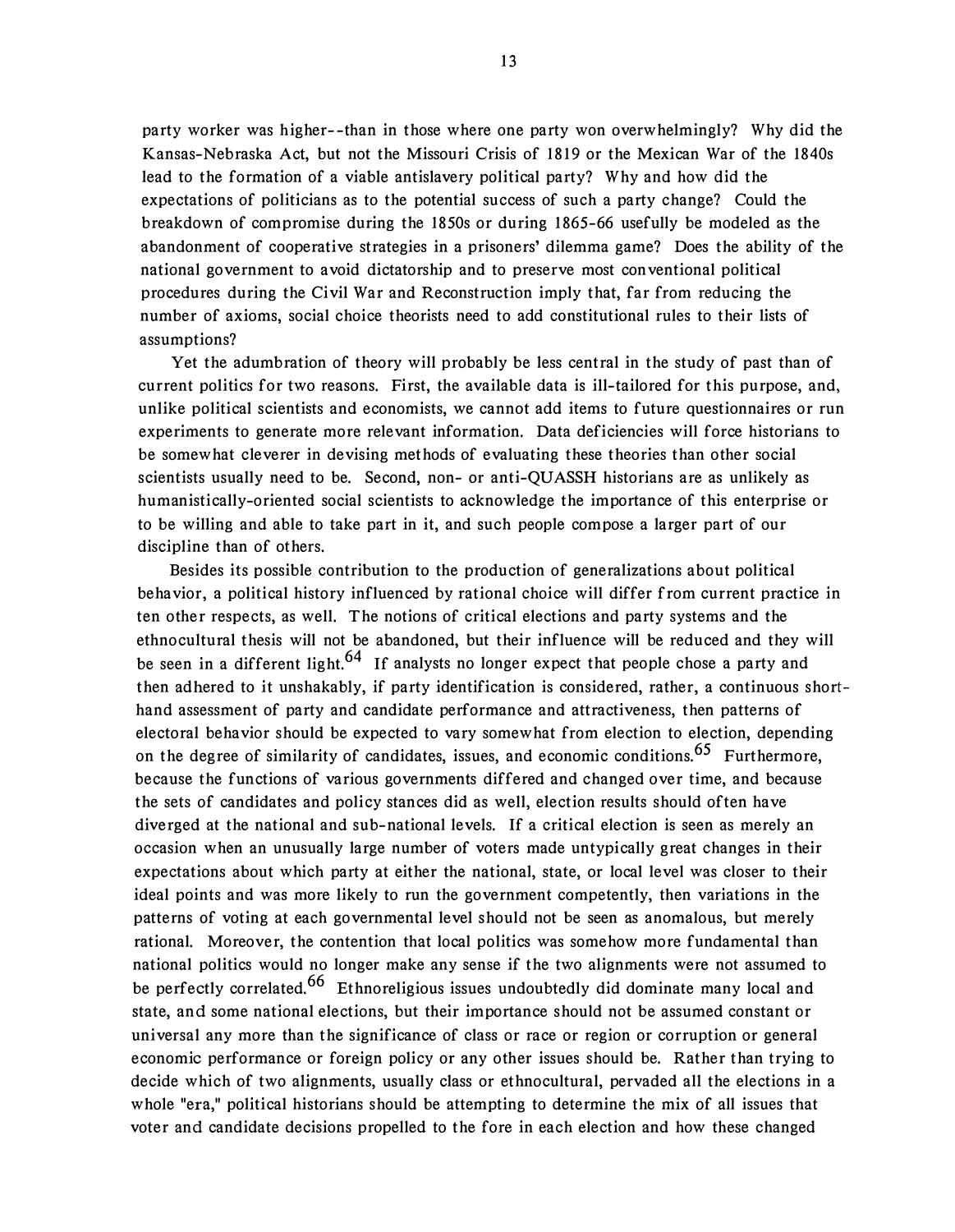from election to election.<sup>67</sup> Critical elections will continue to attract attention, but if candidates and voters constantly monitored each other, then incremental, homeostatic adjustments should receive more emphasis than they do in current historiography.<sup>68</sup>

Second, collective action unconfined to formal political institutions will be viewed not as a separate, largely emotional or symbolic sphere, but as merely another means of rationally seeking to attain political or economic objectives.<sup>69</sup> Of course, many historians and other social scientists have always considered this kind of behavior as fundamentally instrumental labor union organizing and its suppression or discouragement, anti-abolitionist mobs in the pre-Civil War north, violence against southern Republicans during Reconstruction, the formation of producer interest groups and of organizations of consumers or potential consumers of governmental services. But if observers more often see conventional and extrainstitutional modes as complementary or as substitutes for each other, the scope of political history will be usefully extended, and questions such as why an individual or group chose a particular mix of actions at a particular time may be harder to ignore. For example, confronted by well-entrenched parties in the 1830s, abolitionists organized primarily as an interest group, as farmers did in the 1 920s and 1930s under similar political conditions. The collapse of one major party in the 1850s encouraged antislavery men to stream into a new political party, just as the frailty of state-level opposition parties in the south and west provided an opening for the Populist party in the 1 880s and 1 890s. Furthermore, employing models more explicitly in this area may lead to better founded generalizations about sets of events. As Charles Tilly has argued, most current collective action models are static and ignore the effects of interactions between participants. If an individual's decision to take part in a movement is contingent on what others do, then only a dynamic theory can explain why any actions get taken at all.<sup>70</sup>

A third major change will be that the study of regulation, policy, and the impacts of the economy on the government and the government on the economy will become more important and more integrated with other areas in political history. A considerable literature has grown up on the degree to which regulatory agencies were created or captured by the interests that they were supposed to regulate, and this body of scholarship will benefit from exposure to the new organizational economics and to theories of repeated prisoners' dilemma games, and from more self-conscious links with studies of elections and legislatures.<sup>71</sup> It may well be that this area is the one in the American research that will eventually have the greatest international impact, because, though not all countries have contested elections, they do have bureaucracies.

Some historians and students of business and bureaucracy have already made impressive starts.<sup>72</sup> While Samuel P. Hays, Robert H. Wiebe, Morton Keller, and others have adopted the functionalist view that the development of the economy or increasing urbanization and industrialization necessarily brought increases in government regulatory activity or in social welfare schemes, Richard L. McCormick has shown that specific campaigns by politicians in New York and other states and by muckrakers across the nation convinced the articulate public and, subsequently, majorities of the voters that business corruption of politics adversely affected their interests and that new regulatory institutions run by "impartial experts" were needed to combat this problem.<sup>73</sup> Terence J. McDonald has demonstrated that progressive politicians in San Francisco broke the consensus that taxes should be kept low and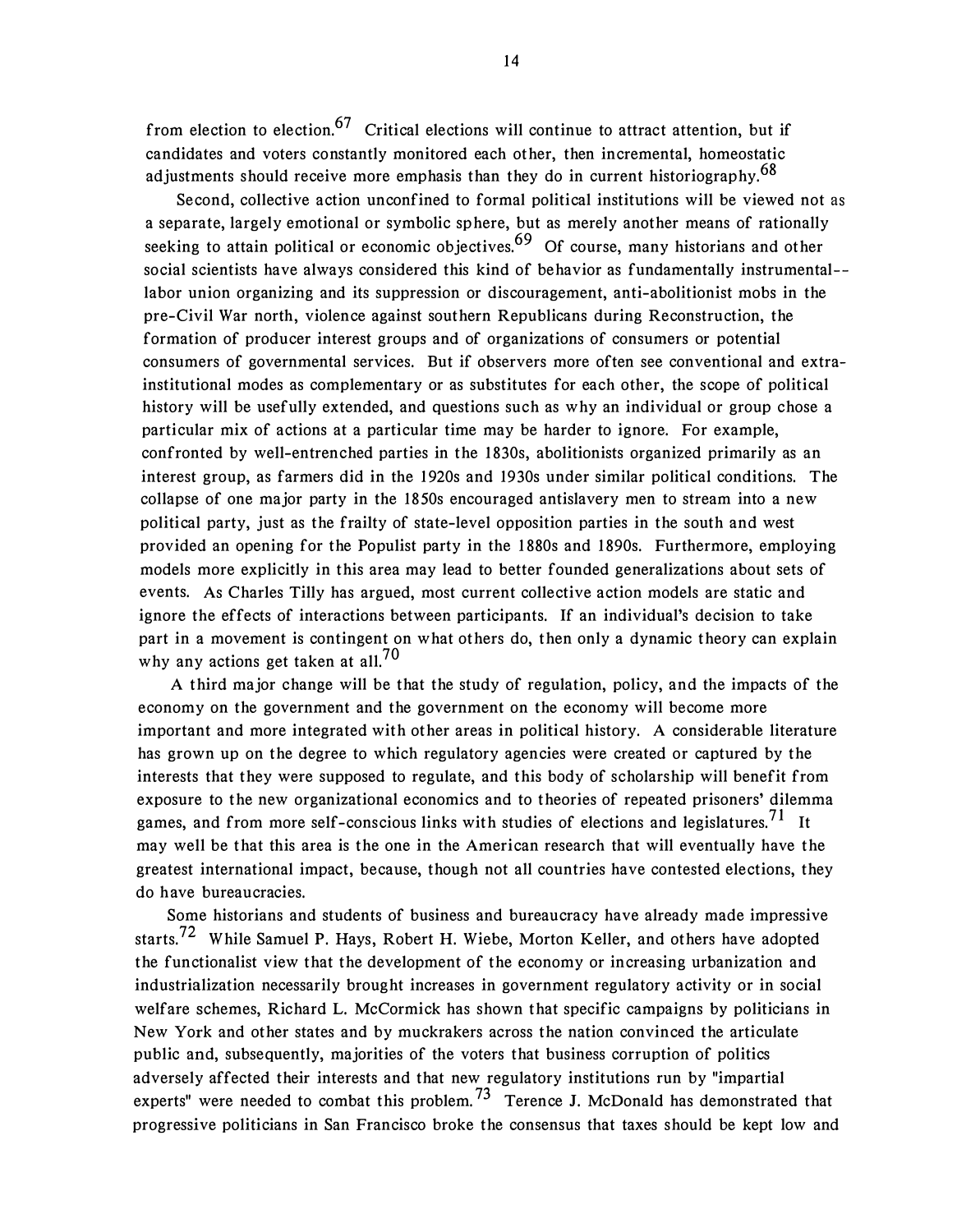government services, starved. Robert Margo has modeled racially discriminatory school boards, while Carl Harris has shown how relatively politically insulated administrators could partially mitigate short-term political trends in racial political power.<sup>74</sup> These efforts to pry open the "black box" of functionalism and to expose the individual motives and actions that perpetuated or permuted political institutions or shared understandings have a natural affinity with the individualistic, anti-deterministic theory of rational choice. Some of the freshest and most exciting recent work in political history, like Moliere's bourgeois gentleman, has been "speaking rational choice" without knowing it.

Two related topics where historians can learn much from the other social sciences and where we can make major contributions, the study of the relationship of government to economic inequality and of the impact of economic conditions on voting, also deserve major attention.<sup>75</sup> The attractiveness to candidates of the median voter's position suggests that governments will tend, if they adopt redistributive policies at all, to reward the middling classes, rather than the rich or the poor. To what extent has this been true at different times and places and what accounts for any variations? Models of the so-called "political economy cycle" imply that governments try to pump up the economy in time for national elections. Has this been the case historically, and, if so, for how long, and how did incumbents and voters obtain sufficient knowledge about economic conditions to be able to act and react? How heavily did voters weigh the economic fluctuations of the mid-nineteenth century, particularly the depressions of the 1830s and the 1870s, in comparison with other factors, in making their voting decisions? The hypothesis states that economic growth in countries subject to self-interested intervention in the economy by politicians ought to show a regular pattern of fluctuations. What about these countries in the past, or the economies of nations without competitive elections in both the past and the present?<sup>76</sup>

Fourth, there will be more emphasis on legislatures.<sup>77</sup> Under what circumstances do legislatures make large and small changes in the structures and levels of funding of government? How are these associated with elections?<sup>78</sup> Were the innovations of the Congress elected in 1866 less than those of Congresses that took office after "critical elections"? To what extent are such extraordinary alterations due to elite turnover within or between parties?<sup>79</sup> In the nineteenth century, when there was much more turnover in Congressional seats than there is today, was there more or less legislative policy change than currently? What types of policies were adopted consensually, which ones provoked conflict and delay, how did the mix of these vary from time to time and from place to place, and to what degree did uncertainty and differential access to information and expertise account for such variations?<sup>80</sup> What devices did legislators use to push or block programs? To what degree were they ideologues, and to what degree, opportunists seeking to enhance their chances for reelection or higher office? How did they interact with bureaucrats and interest groups? How did the increasingly professionalized state education departments of the midto late nineteenth century, for instance, cooperate with the short-term amateurs who sat on state legislative committees on education? Roll call analyses have sometimes been criticized for diminishing the role of leaders and for understating the contingent and dynamic elements in legislative outcomes. The extensive social science literature on logrolling and vote trading should provide a useful corrective.<sup>81</sup>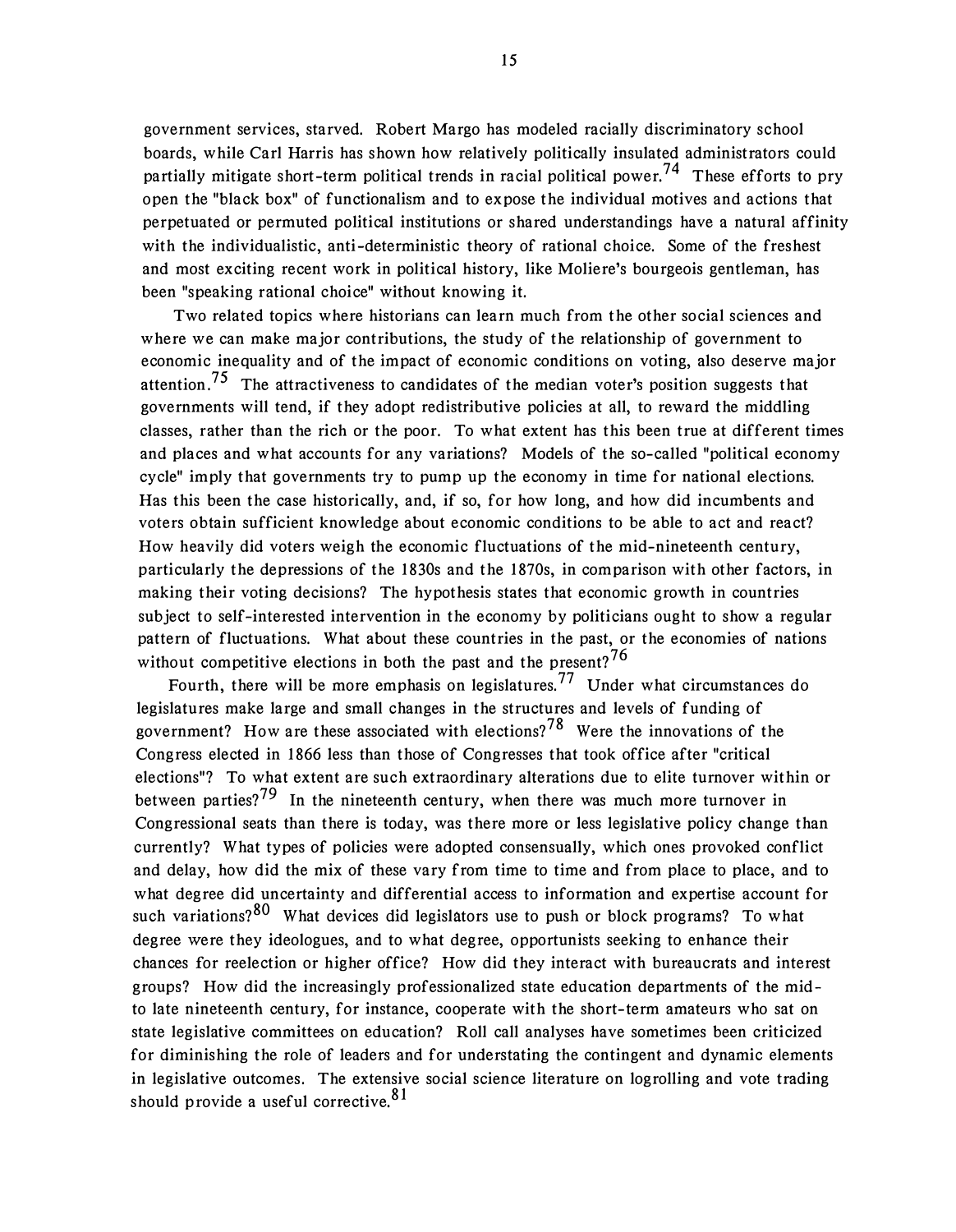Fifth, what strategies did candidates adopt under various conditions? Did they appear to move toward the voter with median opinions, as theoretical models suggest, and if not, why not? Did pressures from their "core constituencies" or from activists' ideologies lead them to take differing stands on issues and to adopt non-consensual policies in office? Did the white and black extremists who constituted the major blocs of the southern Democratic and Republican parties, respectively, inevitably drive the two parties apart during Reconstruction and destroy the chances of moderates?<sup>82</sup>

Sixth, did electors behave as if they had adopted some simple, common decision rule, such as economic retrospective voting or a checklist of performance items, and under what conditions does voting become more concerned with non-pocketbook issues? $83$  Seventh, what distortions did electoral and allocation rules introduce into the political process and how consequential were they for the fundamental question of politics--who gets what? How did the rules shape the game that politicians and voters played? $84$ 

Eighth, the new tools of social choice and principal-agent theories may help to reintegrate judicial into political history. If the courts "follow[ed] the 'illection' returns," did they respond to the median voter? What incentives did judges as principals use to control other judges, litigants, and potential litigants, and how were judges as agents influenced by executives, legislators, and constitution-makers? Did litigants as principals view the courts as separate from other facets of politics, or did they attempt to reach their goals by simultaneously or sequentially playing the game in several political arenas?<sup>85</sup> How did judicial rules and agendas change, and what impacts did such modifications have? Explicit theory may offer some illumination on these and other traditional questions in legal history, and legal history may in turn alter the "stylized facts" that the theorists must attempt to encompass.

Ninth, since social choice inevitably reopens large, often normative questions, a reoriented political history will necessarily counter the criticism that it must be mired in detailed, particularistic studies that ignore broad topics of lasting significance.<sup>86</sup> The valueladen problems of how individuals should act to attain their goals, how fair rules should be written, and how political institutions *should* be structured so as to be responsive to public opinion are never far away from the descriptive problems of how, in specified instances, people did act, how procedures were set out, how bodies were organized. By self-consciously attending to "scientific" contemporary theorizing, historians will therefore simultaneously return toward the traditional role of history as "philosophy teaching by example."

Finally, historians will have to refresh their mathematics or learn more in order to be able to acquaint themselves with the new literature in economics and political science. Without a fair acquaintance with calculus, a bit of linear algebra and microeconomics, and a good deal of statistics, many of these works will be inaccessible and their consequences which should be considered as alternatives to traditional notions even if they are ultimately rejected--will be untestable.

Having specified some of the changes that I hope will come about in political history, let me close by emphasizing what my proposal is not designed to do. I do not favor abandoning any subfield. In particular, the history of political ideas will continue to be robust, but it will have to become, as well, more rigorous. Nor would I ban any type of evidence, although that which can most easily and meaningfully quantified will be privileged in most inquiries,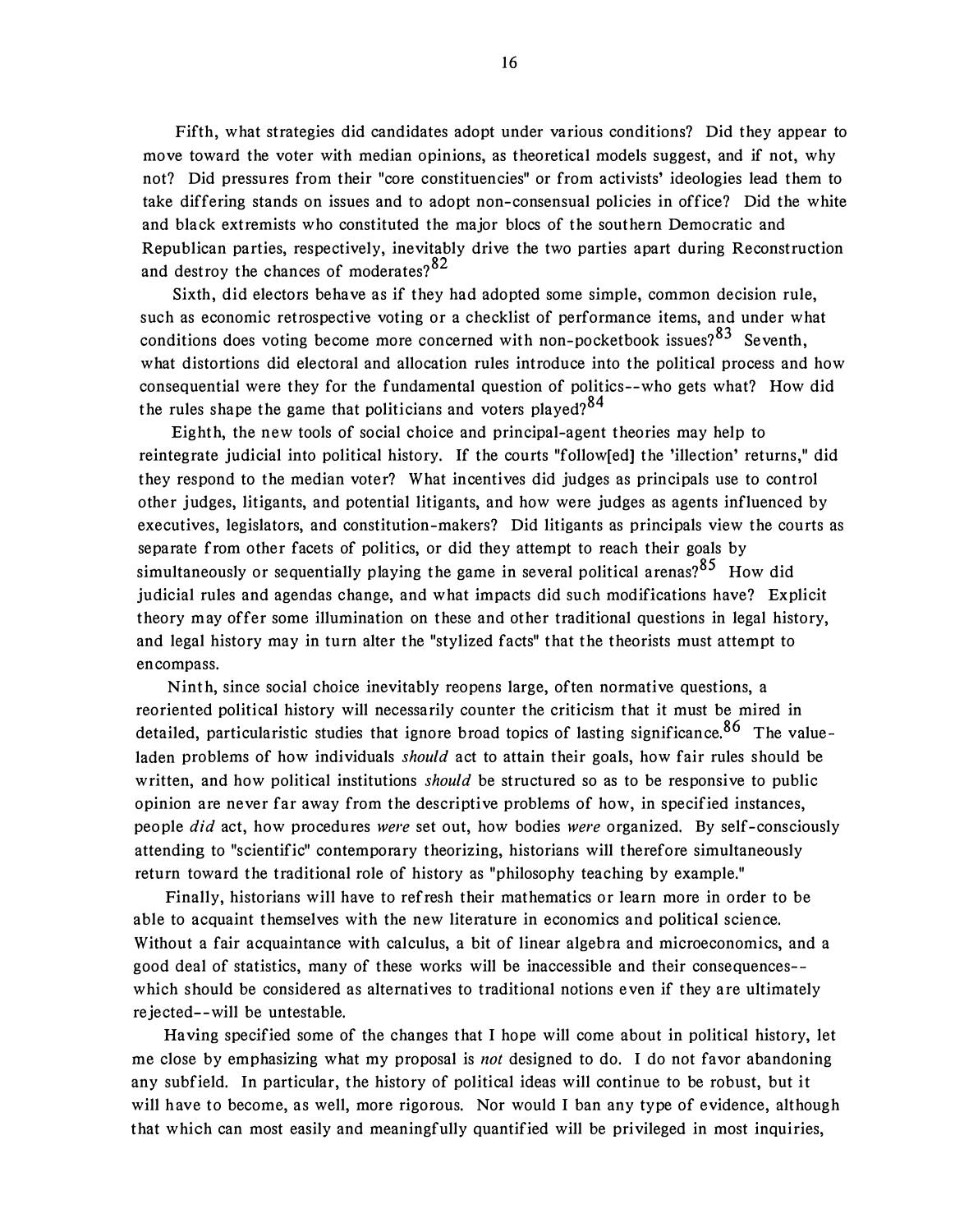simply because it facilitates systematic evaluations. I also strongly doubt that it is either possible or desirable to subsume large chunks of history under a single substantive rubric. It seems to me more probable that republicanism, liberalism, sectionalism, class or ethnic or sexual conflict, modernization, the rise of capitalism or large organizations, the growth of the state will all be stressed at various times and places, but none exclusively. While rational choice theory seems to me a most promising framework, I am far from contending that it be the only one. It has its deficiencies, its empty and blind spots, and its critics.<sup>87</sup> What I do insist upon is that the historian explicitly adopt a theory, and that he or she do so in full knowledge of criticisms that have been made of it, not as if theorists were infallible "authorities." A young and still growing research program, social choice should not be exempt from criticism, but it ought, as Lakatos commonsensically urged, to be sheltered from premature rejection.<sup>88</sup>

The historian need not become an economic theorist or an expert on the thought of Machiavelli or Harrington in order to complete her study. Rather, she need only be an intelligent and critical consumer of others' theories and findings, willing and able to assess the implications of those studies for her case, and perhaps vice-versa. The vast majority of works will not span the entire range from thought and culture, through electoral politics, legislative, administrative, and judicial action, to policy outputs and impacts, and some scholars will merely propose, rather than test hypotheses. But the strands of political as well as other histories should be more closely interwoven. In the past, historians have gone to great lengths to examine every relevant document collection. In the future, they should feel just as uncomfortable if they have not mastered the appropriate theory and methods and absorbed the findings of empirical work elsewhere on the spectrum of political history. Moreover, they need to take into account the pertinent implications of social and economic histories. How did the pattern of apparently high geographic mobility in America, for example, affect the stability of political formations or its measurement? How can we reconcile trends in economic inequality, which, according to Jeffrey Williamson and Peter Lindert, rose during the "Age of Egalitarianism" and the "Progressive Era," but not during the "Gilded Age," with interpretations of the politics of those periods? $89$ 

The realization that a regime or a discipline is in crisis stimulates many conflicting analyses of the reasons for the dilemma, and many proposals for solutions. While most of those who have recently focused on the fragmentation of historical study have suggested, in effect, that coherence be reimposed by concentrating on one aspect of the subject--most often, thought or "culture"--! submit that such projects will only narrow and isolate political history, and that a common approach and a realization of the interrelationships of all the subcategories of the field is a more promising way to seek unity. More important, viewing politics as a series of conscious decisions by political actors, elite as well as mass, who, constrained by legal and extralegal rules, seek to attain their value-laden goals, offers a better way of understanding political processes and outcomes.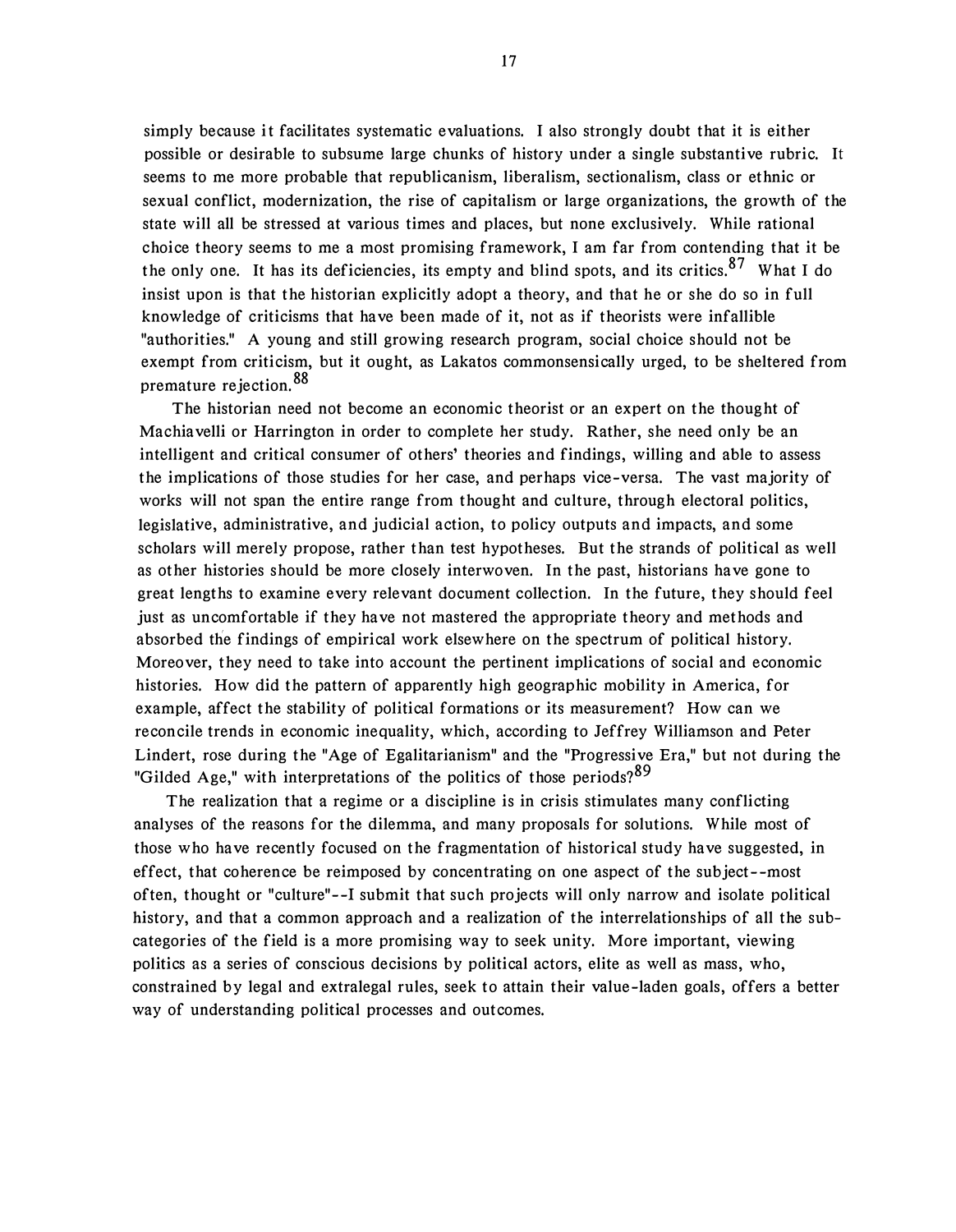#### **FOOTNOTES**

1. Several friends have taken the time to give me very helpful readings of previous drafts of this essay: David Hollinger, Martin Ridge, Darrett Rutman, Allan Spitzer, Charles Tilly, and Louise Tilly. I have benefited from their suggestions as well as from those of the audiences at the 1 6th International Congress of Historical Sciences, Stuttgart, Germany, August, 1 985, and the University of Maryland, College Park, where earlier versions were delivered.

2. Although Richard L. McCormick asserts, in a recent review essay, that "The field of American political history is enjoying a remarkable burst of creative and diverse scholarship," he discusses few examples, his judgments of some recent works may be disputed, and his own comments indicate that his claim of a recent "burst" is exaggerated. "Political Parties in the United States: Reinterpreting Their Natural History," History Teacher, 19 (November, 1 985), 15-32. Allan G. Bogue's masterful "Systematic Revisionism and a Generation of Verment in American History," Journal of Contemporary History, 21 (1986), 135-62, reflecting Bogue's understandable nostalgia for the early days of the "new" post-World War II histories, implies by comparison much less enthusiasm for current scholarship.

3. For examples of the internationalization of the "new political history," see, e.g., John A. Phillips, Electoral Behavior in Unreformed England: Plumpers, Splitters, and Straights (Princeton, N.J.: Princeton Univ. Press, 1982); Kenneth D. Wald, Crosses on the Ballot: Patterns of British Voter Alignment Since 1885 (Princeton, N.J.: Princeton Univ. Press, 1983); Lynn Hunt, Politics, Culture, and Class in the French Revolution (Berkeley, Ca.: Univ. of California Press, 1984), part II; Stanley Suval, *Electoral Politics in Wilhelmine Germany* (Chapel Hill, N.C.: Univ. of North Carolina Press, 1984).

4. Lee Benson, Turner and Beard: American Historical Writing Reconsidered (New York: Free Press, 1965); Kousser, "The 'New Political History': A Methodological Critique," Reviews in American History, 4 (1976), 1-14; Kousser and Allan J. Lichtman, "New Political History': Some Statistical Questions Answered," Social Science History, 7 (1983), 321-44; Lichtman, "Political Realignment and 'Ethnocultural' Voting in Late Nineteenth Century America," Journal of Social History, 16 (1983), 55-82; Kousser, "Voters Absent and Present," Social Science History, 9 (1985), 215-27; Lichtman, "Critical Election Theory and the Reality of American Presidential Politics, 1916-1940," American Historical Review, 81 (1976), 317-48; Lichtman, "The End of Realignment Theory? Toward a New Research Program for American Political History," Historical Methods, 15 (1982), 170-88; Paul Goodman, "Putting Some Class Back into Political History: 'The Transformation of Political Culture' and the Crisis in American Political History," Reviews in American History, 12 (1984), 80-88. The obvious response to a recent article, Daniel J. Gans, "Persistence of Party Success in American Presidential Elections," Journal of Interdisciplinary History, 16 (1986), 221-37--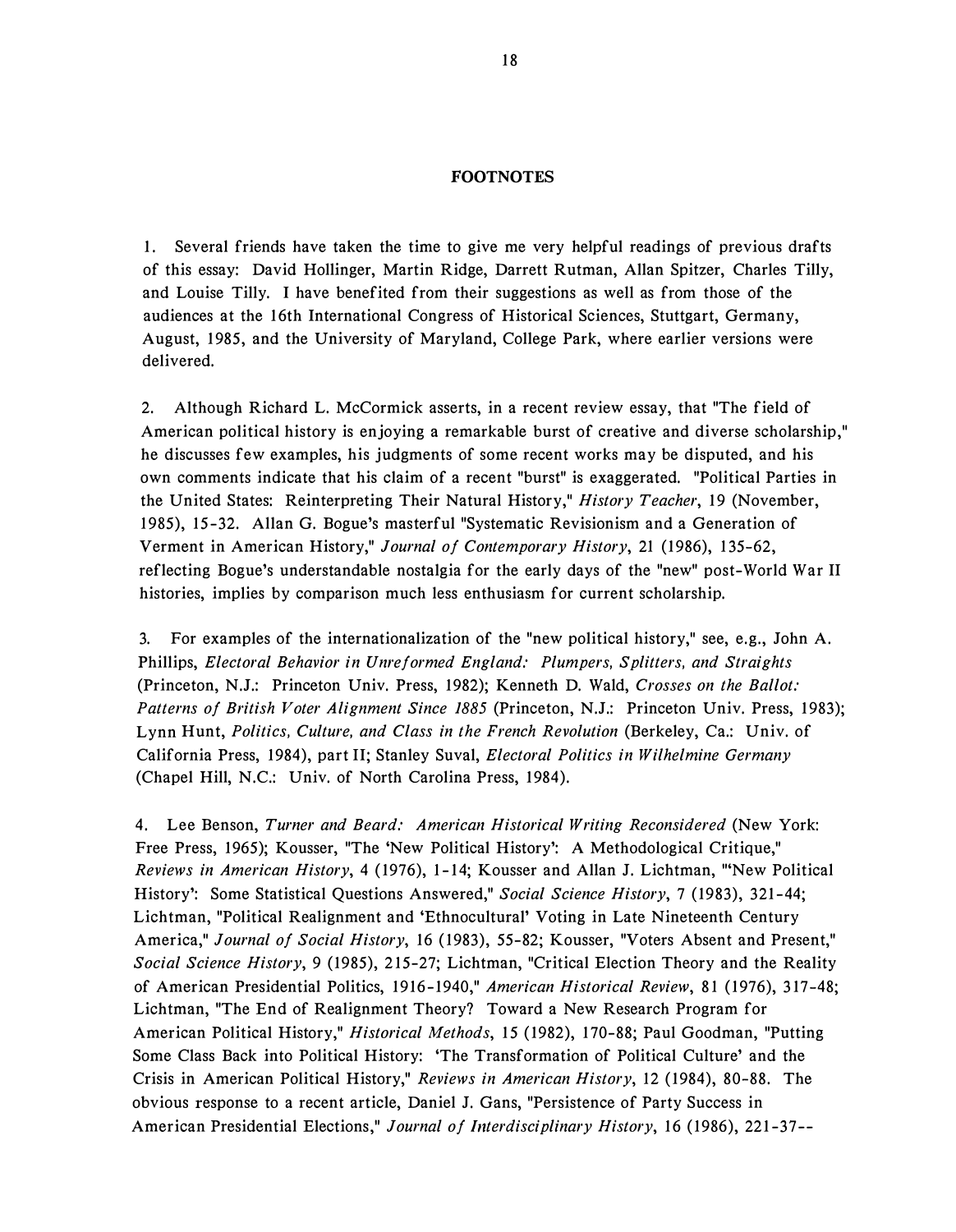that persistent national party success is not what the critical elections theorists meant by stability- -points up the vagueness and underdevelopment of the theory itself.

5. Bernard Bailyn, "The Challenge of Modern Historiography," American Historical Review, 87 (1982), 1-24; Charles Tilly, "Retrieving European Lives," in Olivier Zunz, ed., Reliving the Past: The Worlds of Social History (Chapel Hill, N.C.: Univ. of North Carolina Press, 1 985), 11-52.

6. Elizabeth Fox-Genovese and Eugene D. Genovese, Fruits of Merchant Capital: Slavery and Bourgeois Property in the Rise and Expansion of Capitalism (New York: Oxford Univ. Press, 1983), 179-212; Sean Wilentz, "On Class and Politics in Jacksonian America," Reviews in American History, 10 (1982), 45-63; Zunz, "The Synthesis of Social Change: Reflections on American Social History," in Zunz, ed., Reliving the Past, 53-114.

7. Jonathan Weiner, Social Origins of the New South: Alabama, 1860-1885 (Baton Rouge and London: Louisiana State Univ. Press, 1978), 77-108; Charles L. Flynn, Jr., White Land, Black Labor: Caste and Class in Late Nineteenth Century Georgia (Baton Rouge and London: Louisiana State Univ. Press, 1983), 84-149; Stephen Hahn, The Roots of Southern Populism: Yeoman Farmers and the Transformation of the Georgia Upcountry, 1850-1890 (New York: Oxford Univ. Press, 1983), 204-90.

8. Tony Judt, "A Clown in Regal Purple: Social History and the Historians," History Workshop, 7 (1979), 66-94; Nancy Fitch, "Statistical Fantasies and Historical Facts: History in Crisis and Its Methodological Implications," Historical Methods, 17 (1984), 239-54; Robert F. Berkhofer, Jr., "The Two New Histories: Competing Paradigms for Interpreting the American Past," Organization of American Historians Newsletter (May, 1983), 9-12; Peter H. Smith, "Political History in the 1980s: A View from Latin America," Journal of Interdisciplinary History, 12 (1981), 3-27; Jacques Juilliard, "Political History in the 1980s: Reflections on Its Past and Future," ibid., 12 (1981), 29-44; Gertrude Himmelfarb, Denigrating the Rule of Reason: The 'New History' Goes Bottom-Up," Harper's (April, 1 984), 84-90. In a speech to the Association of American Publishers, Undersecretary of Education Gary L. Bauer criticized American High School textbooks for being "hyper-critical of American institutions." In "rebuttal," Marlowe Teig of Houghton Mifflin's text division declared that that firm's 1985 offering, America: The Glorious Republic, is "... a very affirming book and is written with a real sense of the new patriotism that is valued by us all...," Washington Post, January 16, 1986, p. A19.

9. Lee Benson, "The Mistransference Fallacy in Explanations of Human Behavior," Historical Methods, 17 (1984), 118-31; Kousser, "Must Historians Regress? An Answer to Lee Benson," *ibid.*, 19 (1986), 62-81. Of course, there are many more telling criticisms of particular works of quantitative history by other observers. Indeed, cliometricians so readily and often effectively lambaste each others' work as to leave little to be done by nonspecialists.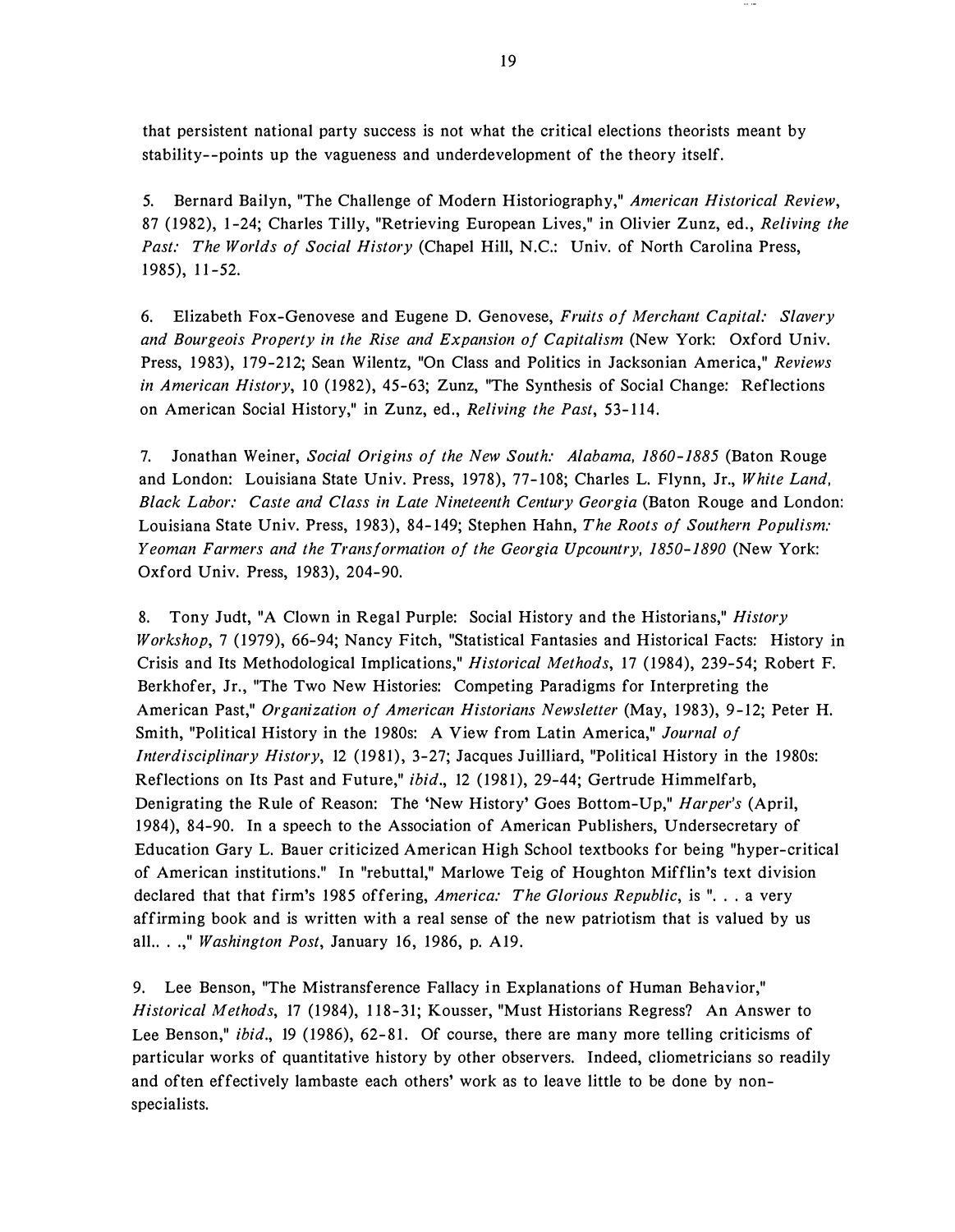10. The field is vast and my knowledge, alas, is small, but I have in mind works such as Bernard Bailyn, The Ideological Origins of the American Revolution (Cambridge, Mass.: Harvard University Press, 1967; J. G. A. Pocock, Politics, Language, and Time: Essays on Political Thought and History (New York: Atheneum, 1973), and Virtue, Commerce, and History: Essays on Political Thought and History, Chiefly in the Eighteenth Century (New York: Cambridge Univ. Press, 1984).

11. Dale Baum, The Civil War Party System: The Case of Massachusetts, 1848-1876 (Chapel Hill, N.C.: Univ. of North Carolina Press, 1 983); William E. Gienapp, "Nativism and the Creation of a Republican Majority in the North before the Civil War," Journal of American History, 72 (1985), 529-59.

12. Robert Margo, "Race Differences in Public School Expenditures: Disfranchisement and School Finance in Louisiana, 1890-1910," Social Science History, 6 (1982), 9-33; Carl Harris, "Stability and Change in Discrimination Against Black Public Schools: Birmingham, Alabama, 1871-1931," Journal of Southern History, 51 (1985), 375-416. For other studies of policy outputs by historians, see the citations in Kousser, "Restoring Politics to Political History," Journal of Interdisciplinary History, 12 (1982), 569-95.

1 3. Kousser, "Progressivism for Middle Class Whites Only: The Distribution of Taxation and Expenditures for Education in North Carolina, 1880-1910," Journal of Southern History, 46  $(1980), 169-94.$ 

14. Bailyn, "Challenge of Modern Historiography," is the paradigm example.

15. Eric Foner, Free Soil, Free Labor, Free Men: The Ideology of the Republican Party before the Civil War (New York: Oxford Univ. Press, 1970); Lucian W. Pye, "Culture and Political Science: Problems in the Evaluation of the Concept of Political Culture," in Louis Schneider and Charles M. Bonjean, eds., The Idea of Culture in the Social Sciences (Cambridge, Eng.: Cambridge Univ. Press, 1973), 65-76; John Ashworth, "Agrarians" and "Aristocrats": Party Political Ideology in the United States, 1837- 1846 (London: Royal Historical Society, 1983).

16. Daniel Walker Howe, The Political Culture of the American Whigs (Chicago: Univ. of Chicago Press, 1979).

17. Edward P. Thompson, The Making of the English Working Class (London: Gollancz, 1 963); Sean Wilentz, "Artisan Republican Festivals and the Rise of Class Conflict in New York City, 1788-1837," in Michael H. Frisch and Daniel J. Walkowitz, eds., Working Class America: Essays on Labor, Community, and American Society (Urbana, Ill.: Univ. of Illinois Press, 1983), 37-77.

18. E.g., Phillips, Plumpers, Splitters, and Straights; Wald, Crosses on the Ballot.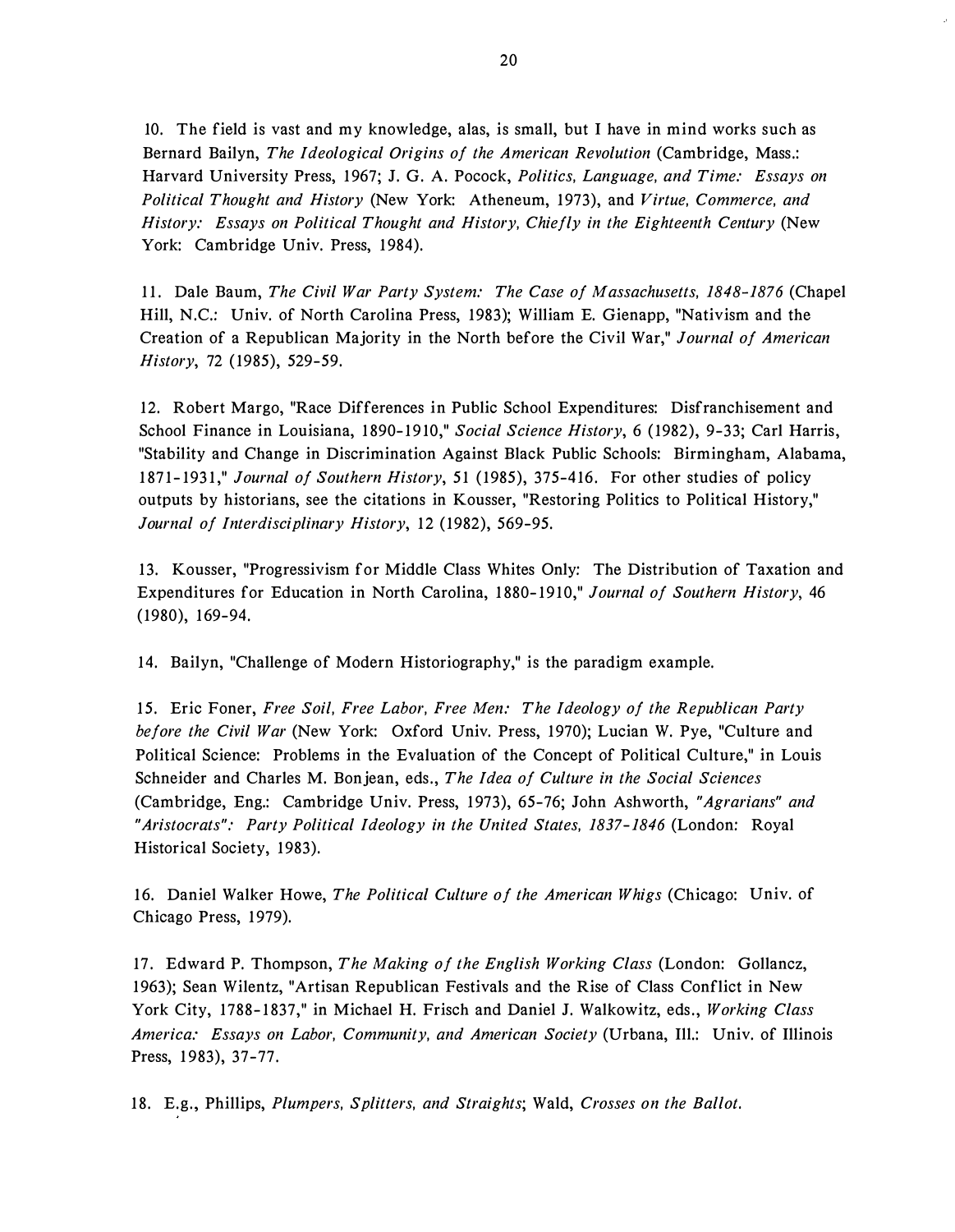19. Kousser, The Shaping of Southern Politics: Suffrage Restriction and the Establishment of the One-Party South, 1880-1910 (New Haven, Ct.: Yale Univ. Press, 1974).

20. Ballard Campbell, Representative Democracy: Public Policy and Midwest Legislatures in the Late Nineteenth Century (Cambridge, Mass.: Harvard Univ. Press, 1 980); Morton Horwitz, The Transformation of American Law, 1780-1860 (Cambridge, Mass.: Harvard Univ. Press, 1 977).

21. William R. Brock, Investigation and Responsibility: Public Responsibility in the United States, 1865-1900 (Cambridge, Eng.: Cambridge Univ. Press, 1984).

22. J. Rogers Hollingsworth and Ellen Jane Hollingsworth, Dimensions in Urban History: Historical and Social Science Perspectives on Middle-Size American Cities (Madison, Wisc.: Univ. of Wisconsin Press, 1979).

23. Thus, Perry Miller's The New England Mind (Boston: Beacon Press, 1961) was largely based on the sermons of only six Puritan ministers, W. J. Cash's Mind of the South (New York: Random House, 1960) reflected Cash's experiences and projective fantasies as a mountain journalist, and Henry Steele Commager's The American Mind: An Interpretation of American Thought and Character Since the 1880s (New Haven: Yale Univ. Press, 1950) relied entirely on elite sources.

24. On the "republican synthesis," see Robert E. Shalhope,"Toward a Republican Synthesis: The Emergence of an Understanding of Republicanism in American Historiography," William and Mary Quarterly, 3rd Ser., 29 (1972), 49-80, and his "Republicanism and Early American History," ibid., 3rd Ser., 39 (1982), 334-56; Daniel Walker Howe, "European Sources of Political Ideas in Jeffersonian America," Reviews in American History, 10 (1982), 28 -44; J. G. A. Pocock, "English and European Political Inheritance," in Greene, ed., Encyclopedia ;of American Political History, II, 513-34; Willi Paul Adams, "Republicanism," ibid., 1131-46; John Patrick Diggins, "Comrades and Citizens: New Mythologies in American Historiography," American Historical Review, 90 (1985), 628-38.

25. Bailyn, Ideological Origins; Pocock, The Machiavellian Moment: Florentine Political Thought and the Atlantic Republican Tradition (Princeton, N.J.: Princeton Univ. Press, 1975); J. Mills Thornton III, Politics and Power in a Slave Society: Alabma, 1800-1860 (Baton Rouge and London: Louisiana State Univ. Press, 1978), xv-xxi; Michael Fitzgibbon Holt, The Political Crisis of the 1850s (New York: Wiley, 1978), x-16.

26. Historians who adopt Geertz's stress on symbols, and his aversion to explicit, testable hypotheses and to questions of the representativeness of data without taking into account the extensive critiques of the cultural ecology, structural Marxist, and political economy schools in anthropology may be merely grasping for legitimizing social scientific authority for their preconceived hunches. For references to the critical literature, see Sherry B. Ortner, "Theory in Anthropology Since the Sixties," Comparative Studies in Society and History, 26 (1984),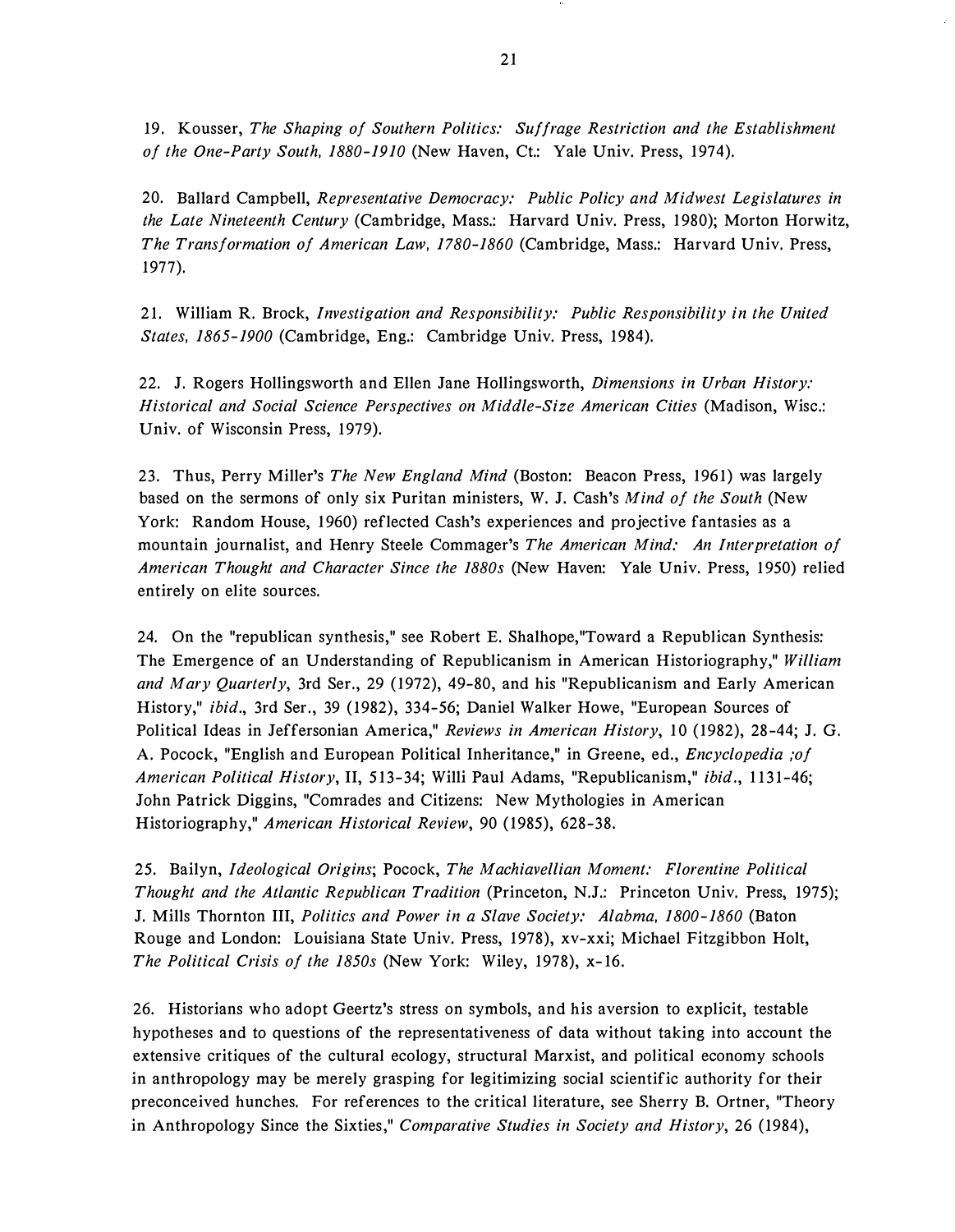1 26-66. On the use of symbolic anthropology by historians, see H. Stuart Hughes, "The Historian and the Social Scientist," American Historical Review, 66 (1960), 34; Robert F. Berkhofer, Jr., "Clio and the Culture Concept: Some Impressions of a Changing Relationship in American Historiography," in Schneider and Bonjean, Idea of Culture, 77-100; Ronald G. Walters, "Signs of the Times: Clifford Geertz and Historians," Social Research, 47 (1980), 537-56.

27. Hofstadter, The Age of Reform: From Bryan to FDR (New York: Knopf, 1955); Donald, "Toward a Reconsideration of the Abolitionists," in *Lincoln Reconsidered: Essays on* the Civil War Era (New York: Knopf, 1956), 19-36; Baker, Affairs of Party: The Political Culture of Northern Democrats in the Mid-Nineteenth Century (Ithaca, N.Y. and London: Cornell Univ. Press, 1 983), 257. On Baker, see Michael Les Benedict's prescient review in Journal of Interdisciplinary History, 15 (1985), 544-46.

28. Baker, Affairs of Party, 262-63, 315. Baker's statement on p.325 that the Irish, transplanted southerners in the Midwest, and other antebellum northerners, "though unfamiliar with specific campaign issues," joined the Democrats in order to experience "a sense of Americanness," is patronizing, impossible to verify, and meaningless.

29. Lee Benson, The Concept of Jacksonian Democracy: New York as a Test Case (Princeton, N.J.: Princeton Univ. Press, 1961), 285; Benson, "Mistransference Fallacy," 124. For an atheoretical but strikingly similar British version of the negative reference group/expressive politics view, see J. R. Vincent, Pollbooks: How Victorians Voted (Cambridge, Eng.: Cambridge Univ. Press, 1 967), 44- 50. Ronald P. Formisano's partially secularized version of the ethnocultural thesis, in which "center" and "periphery" are substituted for Benson's "puritans" and "non-puritans," makes even clearer the arbitrariness of the social groupings and the lack of a mechanism that would account for the negative feelings of one social set towards another. See his The Transformation of Political Culture: Massachusetts Parties, 1790s-1840s (New York: Oxford Univ. Press, 1983). On "natural groups," see also Paul F. Bourke and Donald A. DeBats, "On Restoring Politics to Political History," Journal of Interdisciplinary History, 15 (1985), 459-66; Kousser, "Are Political Acts Unnatural?", ibid., 467-80.

30. A free rider asks why he should bother to pay for a ride when the truck driver is going in that direction anyway. In a political context, why should one bother to vote when one vote is extremely unlikely to affect the outcome? For an introduction to this pervasive problem, see Mancur Olson, Jr., The Logic of Collective Action (Cambridge, Mass.: Harvard Univ. Press, 1965). The links between the symbolic ideological school and Benson's assertedly "scientific" and quantitative approach are perhaps made clearest in Robert Kelley, The Cultural Pattern in American Politics: The First Century (New York: Knopf, 1979), 3-28.

31. Neither the republicanism, political culture, or positive/negative liberalism theories explains the origin of values, either, but whereas rational choice treats attitudes as proximate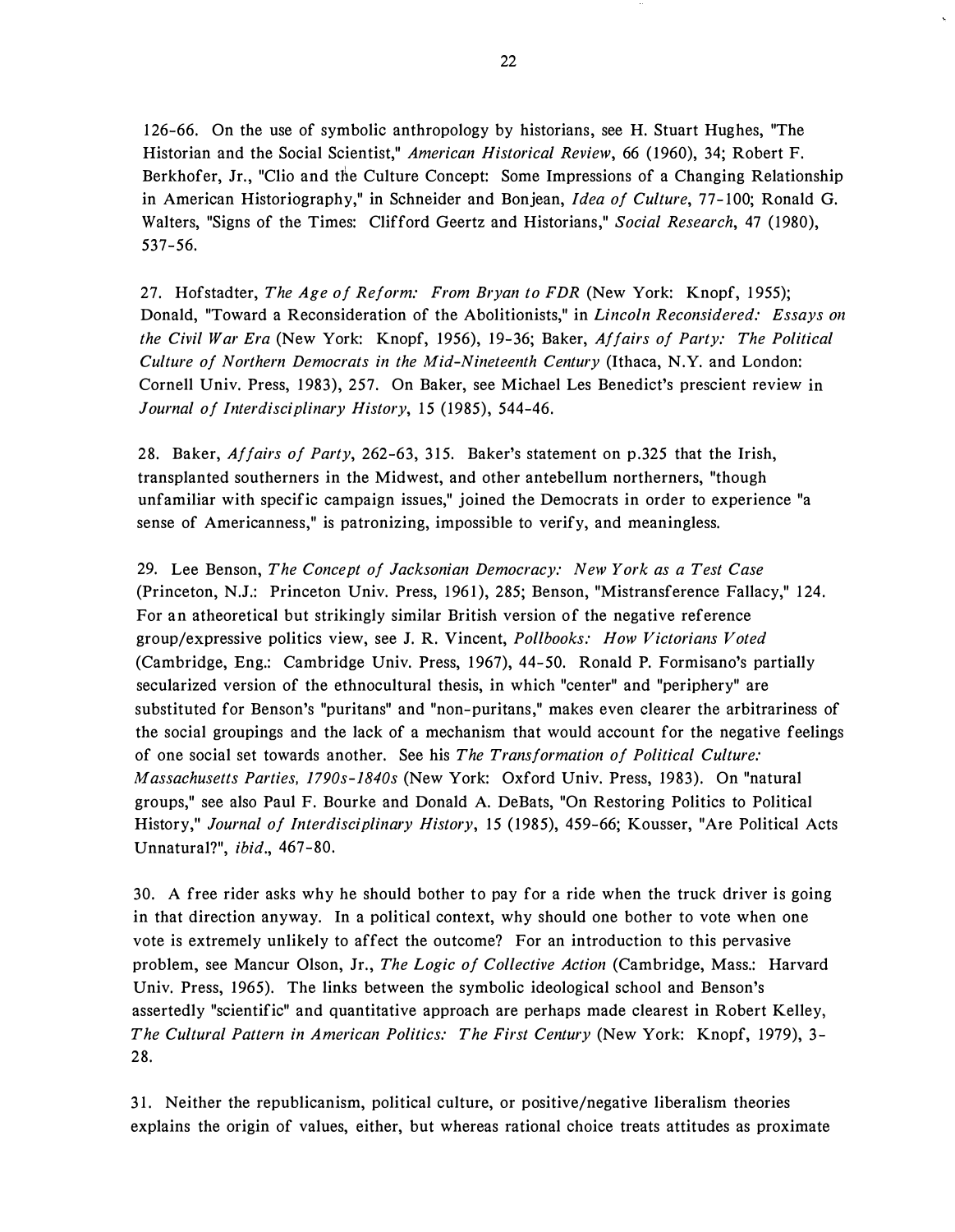to behavior, but separable, the other notions are considered virtually equivalent to behavior and inseparable from it. It should be noted also that rational choice does not assume that all people have equal power or that political actors are motivated only by self-interest, crudely defined. A white voter may, for example, favor racial equality; a rich person might prefer progressive taxation out of a concern for "the public interest." Rationality, in this conception, begins only *after* at least some values are chosen, however thoughtful or irrational the process by which they are arrived at. Cf. Fred Matthews, "'Hobbesian Populism': Interpretive Paradigms and Moral Vision in American Historiography," Journal of American History, 72 (1985), 101.

32. Historians have often recognized this point. See, e.g., David M. Potter, "Why the Republicans Rejected Both Compromise and Secession," in The South and The Sectional Conflict (Baton Rouge and London: La. State Univ. Press, 1968), 243-62.

33. For an example of this position, see, e.g., Gienapp,"Nativism and the Creation of a Republican Majority," 531 -32.

34. Robert F. Durden, The Self-Inflicted Wound: Southern Politics in the Nineteenth Century (Lexington, Ky.: Univ. Press of Kentucky, 1985), 96-106.

35. The endpoints and intervals are arbitrary, or, to speak more technically, valid only up to a linear transformation, but the scale preserves the order on each issue, which is the prime concern.

36. Howe, The Political Culture of American Whigs.

37. David Herbert Donald, The Politics of Reconstruction, 1863-1867 (Baton Rouge and London: Louisiana State Univ. Press, 1965); Lawanda Cox, Lincoln and Black Freedom: A Study in Presidential Leadership (Columbia, S.C.: Univ. of South Carolina Press, 1981), ch. 5.

38. Cf. Gienapp, "Nativism and the Creation of a Republican Majority," 539-40, 547.

39. Shalhope, "Toward a Republican Synthesis," 72-73; and Shalhope, "Republicanism and Early American Historiography," 340-52.

40. The problem of the connection between attitudes and behavior cannot be finessed. Thus, the suggestion of Gordon S. Wood that ideas should not be treated as causes or effects of actions, but as "mechanisms for perceiving, persuading, manipulating, and ordering the world ... " substitutes an intractable for a merely very difficult problem. Not only does it divorce ideas from actions, it also makes it impossible to determine which ideas were important and even to describe those ideas, for they are assumed to be the filters through which people strained their impressions. Without another measurement of "reality," one can't discover the characteristics of the filter, or decide which of two or more possible filters was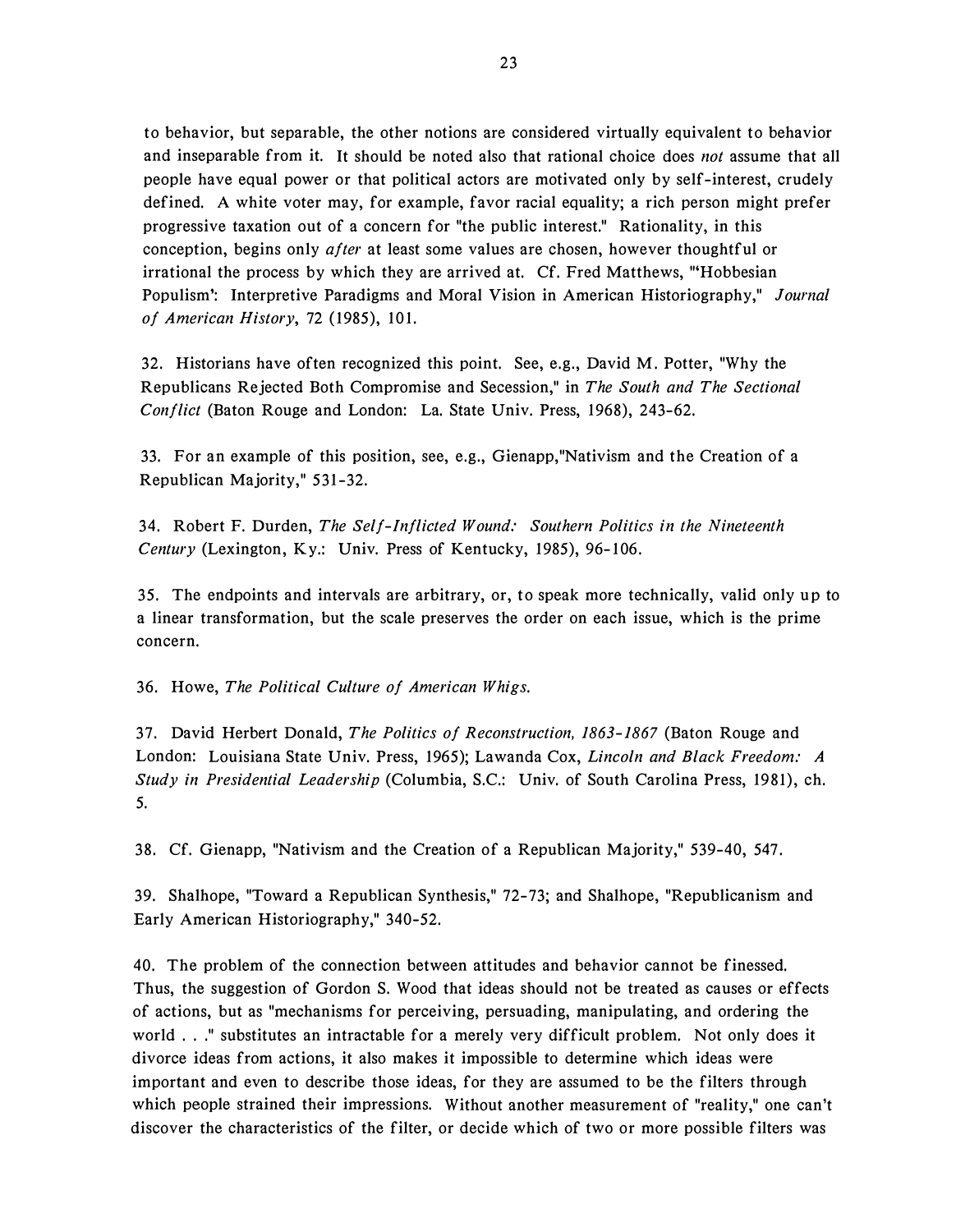actually in place. See Wood's "Intellectual History and the Social Sciences," in John Higham and Paul K. Conkin, eds., New Directions in American Intellectual History (Baltimore, Md.: Johns Hopkins Univ. Press, 1979), 35.

41. E.g., Pettigrew, "Prejudice," in Stephan Thernstrom, ed., Harvard Encyclopedia of American Ethnic Groups (Cambridge, Mass.: Harvard Univ. Press, 1980), 829.

42. Schuman, Charlotte Steeh, and Lawrence Bobo, Racial Attitudes in America: Trends and Interpretations (Cambridge, Mass.: Harvard Univ. Press, 1985), ch. 3.

43. Bender, "Wholes and Parts: The Need for Synthesis in American History," Journal of American History, 73 (1986), 120-36.

44. For the continued dominance of the early Michigan School model, see, e.g., Formisano, Birth of Mass Political Parties, 11-14; Shade, Banks or No Banks, 17; Joel H. Silbey, A Respectable Minority: The Democratic Party in the Civil War Era, 1860-1868 (New York: Norton, 1977), 5-7; Paul Kleppner, "Critical Realignments and Electoral Systems," in Kleppner, ed., Evolution of American Electoral Systems, 5-6; Harry L. Watson, Jacksonian Politics and Community Conflict: The Emergence of the Second American Party System in Cumberland County North Carolina (Baton Rouge, La.: Louisiana State Univ. Press, 1981), 6; William E. Gienapp, "'Politics Seem to Enter into Everything': Political Culture in the North, 1840-1860," in Stephen E. Maizlish and John J. Kushma, eds., Essays in American Antebellum Politics, 1840-1860 (College Station, Tx.: Texas A&M Univ. Press, 1982), 53; Jerome M. Clubb, "Murray Murphey and the Possibility of Social Science History," Social Science History, 9 (1985), 101; Stanley Suval, *Electoral Politics in Wilhelmine Germany* (Chapel Hill, N.C.: Univ. of North Carolina Press, 1984), 261, n.5. For partial exceptions, see Richard Jensen, "The Last Party System," in Kleppner, Evolution of American Electoral Systems, 232-33; Jensen, "Historiography of American Political History," in Greene, *Encyclopedia of* American Political History, 19-20; Paul Kleppner, "Critical Elections and Realignment: A Reexamination and Redefinition of Terms," unpub. paper, June, 1986.

45. See, e.g., Norman H. Nie, Sidney Verba, and John P. Petrocik, The Changing American Voter (Cambridge, Mass.: Harvard Univ. Press, 1 976); Gerald H. Kramer, "The Ecological Fallacy Revisited: Aggregate- versus Individual-level Findings on Economics and Elections, and Sociotropic Voting," American Political Science Review, 77 (1983), 92-111; Ronald lnglehart, "Aggregate Stability and Individual-Level Flux in Mass Belief Systems," ibid., 79 (1985), 97-116; Helmut Norpoth and Jerrold G. Rusk, "Partisan Dealignment in the American Electorate: Itemizing the Deductions Since 1964," *ibid.*, 76 (1982), 522-37; John A. Ferejohn and Randall L. Calvert, "Presidential Coattails in Historical Perspective," American Journal of Political Science, 28 (1984), 127-46; David W. Brady, "A Reevaluation of Realignments in American Politics: Evidence from the House of Representatives," American Political Science Review, 79 (1985), 28-49; Eileen L. McDonagh and H. Douglas Price, "Woman Suffrage in the Progressive Era: Patterns of Opposition and Support in Referenda Voting, 1910-1918," ibid., 79 (1985), 415-35; and many of the works either included or cited in Richard G. Niemi and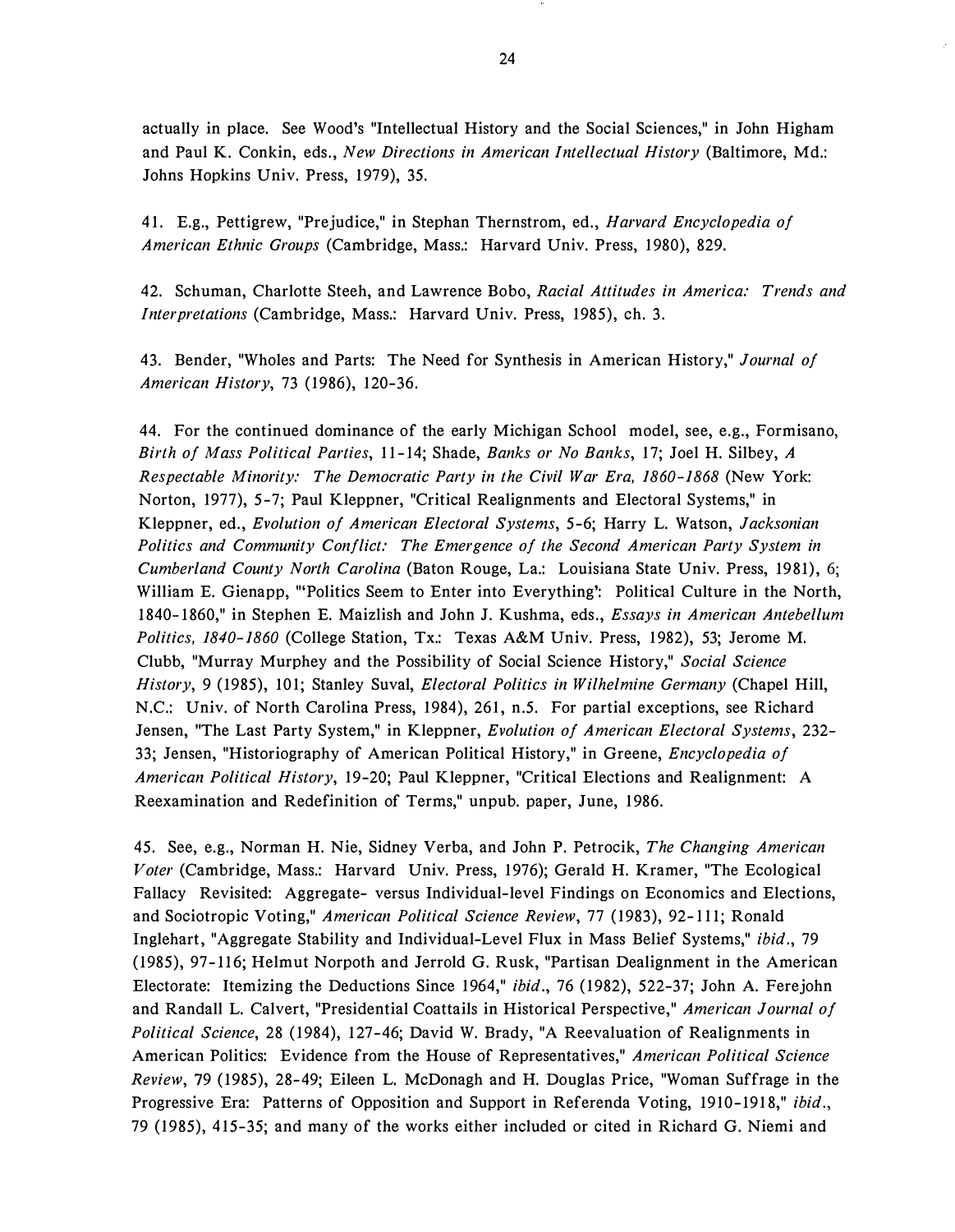Herbert F. Weisberg, Controversies in Voting Behavior, Second Ed. (Washington: Congressional Quarterly, 1984), which is the most convenient starting place for anyone who wants to catch up on recent political science work on electoral behavior.

46. Phillips, Plumpers, Splitters, and Straights; Wald, Crosses on the Ballot; Cox, The Development of Political Parties in Victorian England (Cambridge, Eng.: Cambridge Univ. Press, forthcoming). Although Phillips effectively counters the Namier thesis that late eighteenth century British mass politics was formless, his failure to publish the varying numbers of voters in his tables or to use more complex statistical models somewhat undermines his conclusions. Wald's comprehensive statistical study of the 1885-1918 elections is a major research effort to bring British political history into the twentieth century. Nevertheless, Wald sets up an unnecessary dichotomy between the religious and class correlates of voting, performs idiosyncratic tests between these two bases, and then exaggerates his results. Cox's game theoretic analysis will further increase the level of sophistication necessary to keep up with the latest British studies, and traditionally trained historians in the United Kingdom will eventually either have to retool or confess that they can no longer understand the basic literature of their own domestic history.

47. Beck, French Legislators, 1800-1834: A Study in Quantitative History (Berkeley, Ca.: Univ. of California Press, 1974); Brustein, "A Regional Mode-of-Production Analysis of Political Behavior: The Cases of Western and Mediterranean France," Politics and Society 10 (1981), 3 55-98; Hunt, Politics, Culture, and Class, Part II. Many facets of the beginnings of the French Revolution have been illuminated in a long-term project centered at the University of Pittsburgh. See John Markoff and Gilbert Shapiro, "Consensus and Conflict at the Outset of Revolution: A Quantitative Study of France in 1789," American Journal of Sociology, 91 (1985), 28-53, and references therein to other studies by this group. My outside amateur's view of the peripheral importance of political history in France may be incorrect. See Jacques Juilliard, "Political History in the 1 980s: Reflections on Its Past and Future," Journal of Interdisciplinary History, 12 (1981), 29-44; and Jacques Revel, "Comment," ibid., 49-50. Still, the number of theoretically and methodologically fairly sophisticated political studies in French history appears to be much smaller than in the United States.

48. Suval, Politics in Wilhelmine Germany; Jurgen W. Falter, "Radicalization of the Middle class or Mobilization of the Unpolitical? The Theories of Seymour M. Lipset and Reinhard Bendix on the Electoral Support of the NSDAP in the Light of Recent Research," Social Science Information, 20 (1981), 4-26; C. Brown, "The Nazi Vote: A National Ecological Study," American Political Science Review, 76 (1982), 285-306; Richard Hamilton, Who Voted for Hitler? (Princeton, N.J.: Princeton Univ. Press, 1982); Thomas Childers, The Nazi Voter: The Social Foundations of Fascism in Germany, 1919- 1933 (Chapel Hill, N.C.: Univ. of North Carolina Press, 1983). For a further listing and partial evaluation of the unpublished and published literature, see Falter, book review, Journal of Interdisciplinary History, 16  $(1985), 138-40.$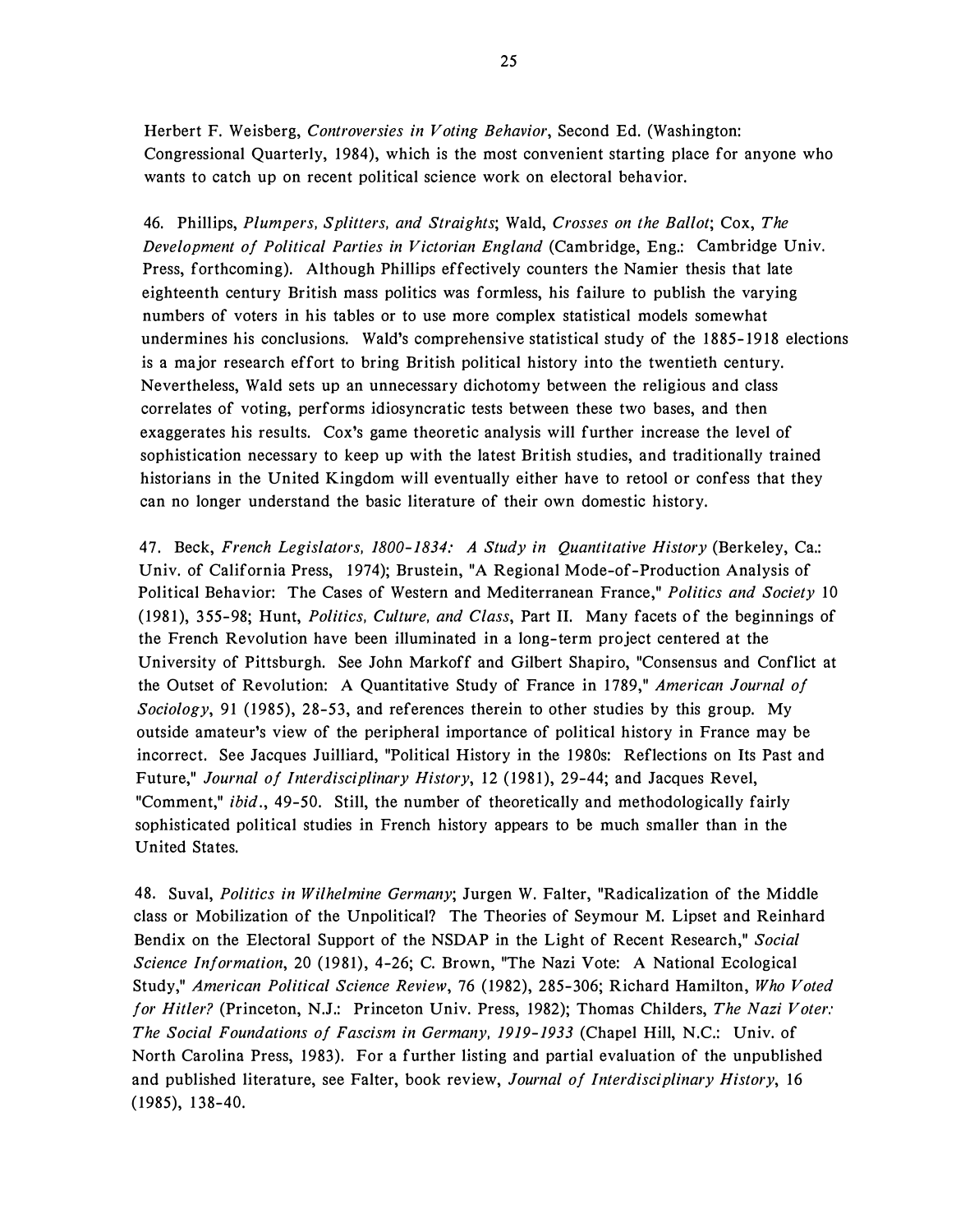49. Imre Lakatos, "Falsification and the Methodology of Scientific Research Programs," in Lakatos and Alan Musgrave, eds., Criticism and the Growth of Knowledge (Cambridge, Eng.: Cambridge Univ. Press, 1970), 91-196. On the ethnocultural thesis, see Kousser, "The 'New Political History: A Methodological Critique," Reviews in American History, 4 (1976), 1-14; Kousser and Allan J. Lichtman, '"New Political History': Some Statistical Questions Answered," Social Science History, 7 (1983), 321-44; Lichtman, "Political Realignment and 'Ethnocultural' Voting in Late Nineteenth Century America," Journal of Social History, 16 (1983), 55-82; Kousser, "Voters Absent and Present," Social Science History, 9 (1985), 215-27. On the critical election thesis, see Lichtman, "Critical Election Theory," and "The End of Realignment Theory?" and Walter Dean Burnham's measured defense in "Periodization Schemes and 'Party Systems': The 'System of 1 896' as a Case in Point," (unpub. paper delivered at the 1985 Social Science History Association meeting).

50. Angus Campbell, Philip E. Converse, Warren E. Miller, and Donald E. Stokes, The American Voter (New York: Wiley, 1960), and their Elections and the Political Order (New York: Wiley, 1966) are the classic sources for the "Michigan" or "social psychological" model. For a rather defensive restatement that understates the theory-laden character of his model and the differences between it and the rational choice approach, see Phillip E. Converse, "Public Opinion and Voting Behavior," in Fred I. Greenstein and Nelson W. Polsby, eds., Handbook of Political Science (Reading, Mass.: Addison-Wesley, 1975), IV, 75-169. More recent emendations have moved closer to synthesizing the two viewpoints. See, e.g., Gregory B. Markus and Philip E. Converse, "A Dynamic Simultaneous Equation Model of Electoral Choice," in Niemi and Weisberg, Controversies in Voting Behavior, 1 32-53; Morris P. Fiorina, "Explorations of a Theory of Party Identification," ibid., 406-23.

51. See, e.g., Converse, "Public Opinion and Voting Behavior," 1 38-44.

52. David 0. Sears, "Political Socialization," in Greenstein and Polsby, Handbook of Political Science, II, 135-39; Charles H. Franklin, "Issue Preference, Socialization, and the Evolution of Party Identification," American Journal of Political Science, 28 (1984), 459-78.

53. Thus, the dilution of Gramsci's "hegemonic" variation on the traditional Marxist concept of false consciousness has gone quite far in Genovese and Genovese, Fruits of Merchant Capital, 249-64. Classes, like Milton Friedman's isolated individuals, are apparently fairly "free to choose."

54. The best nonrigorously mathematical introductions to the field are the pioneering work by Anthony Downs, An Economic Theory of Democracy (New York: Harper and Row, 1957) and the more recent and comprehensive book by Robert Abrams, Foundations of Political Analysis: An Introduction to the Theory of Collective Choice (New York: Columbia Univ. Press, 1980). Somewhat more advanced are Charles R. Plott, "Axiomatic Social Choice Theory: An Overview and Interpretation," American Journal of Political Science, 20 (1976), 511-96; and Dennis C. Mueller, Public Choice (Cambridge, Eng.: Cambridge Univ. Press, 1979). Despite protestations to the contrary, James M. Enelow and Melvin J. Hinich, The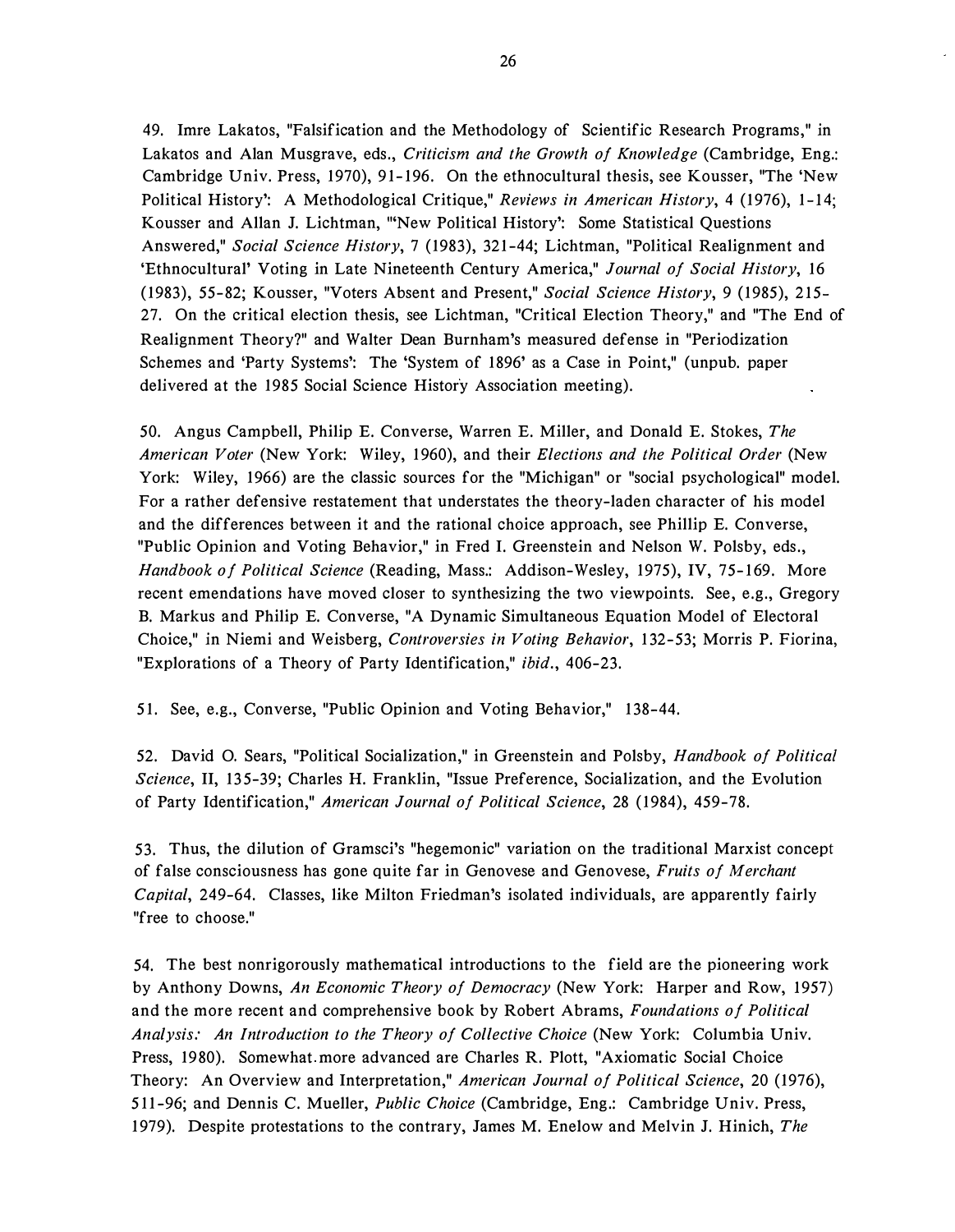Spatial Theory of Voting: An Introduction (Cambridge, Eng.: Cambridge Univ. Press, 1984), requires a good deal of math and a tolerance for theorem-proving, but it is the most useful work for voting specialists.

55. Kenneth J. Arrow, Social Choice and Individual Values (New York: Wiley, 1951). As the well-known political stances of such contributors to the literature as Arrow, Paul Samuelson, and A. K. Sen imply, social choice is not necessarily either individualistic or politically conservative. If every member of a group has the same preference ordering, or partially so with respect to some issue or policy that they all consider important, then they can be treated as a single actor. If all members of a social class have the same preference ordering, then they would qualify as one player. A class might be divided between two groups, say, A and B, if the members had more similar preferences than either had to another group, C. Then for some purposes (or, in some games), AB might constitute a single actor, even though A and B might disagree on other matters. For example, all members of the working class might agree that labor unions should be legal, but they might divide on ethnic lines over prohibition. It is true, however, that collective choice implies that the sum of the values can be no more than that of the parts--that the collective preference must be somehow compounded of all the individual preferences without anything more added. The collectivity itself, in other words, is assumed to have no preferences--there is no separable "public interest." But since conservatives as well as liberals and radicals may claim a belief in "the public interest" or "the community," this assumption does not tie collective choice to any particular ideology.

56. For an excellent, nontechnical introduction, see Robert Axelrod, The Evolution of Cooperation (New York: Basic Books, 1984).

57. It may be rational for voters to try to estimate some traits of candidates, such as honesty, ability to carry out promises, judgment in difficult situations, etc., although probably not others, for example, glamour, taste in clothes, or avuncularity. Whatever one's degree of agreement with a politician's or party's issue stances, unkept promises or those not carried out because of incompetence must be heavily discounted. A mayor without good judgment may incinerate a block, a president, the world.

58. For a thoughtful criticism of neoclassical economics' inattention to preference changes, see Albert 0. Hirshsman, "Against Parsimony: Three Easy Ways of Complicating Some Categories of Economic Discourse," Economics and Philosophy, I (1985), 7-21. The topic of the relation between fundamental values and policy choices is underdeveloped in social choice, and it clearly needs further work. "Preferences" may be thought of as basic aims such as peace or health or prosperity or as proximate goals such as ending slavery or discouraging the drinking of alcohol or preventing government subsidies for Catholic schools. If broad, generally consensual values are emphasized, then theory can yield no predictions about behavior, because every politician will claim to endorse these ends. But if only immediate issues are treated, then the analyst will miss politicians' efforts to convince the electorate or other politicians that certain means, but not others, will actually bring about desired ends, or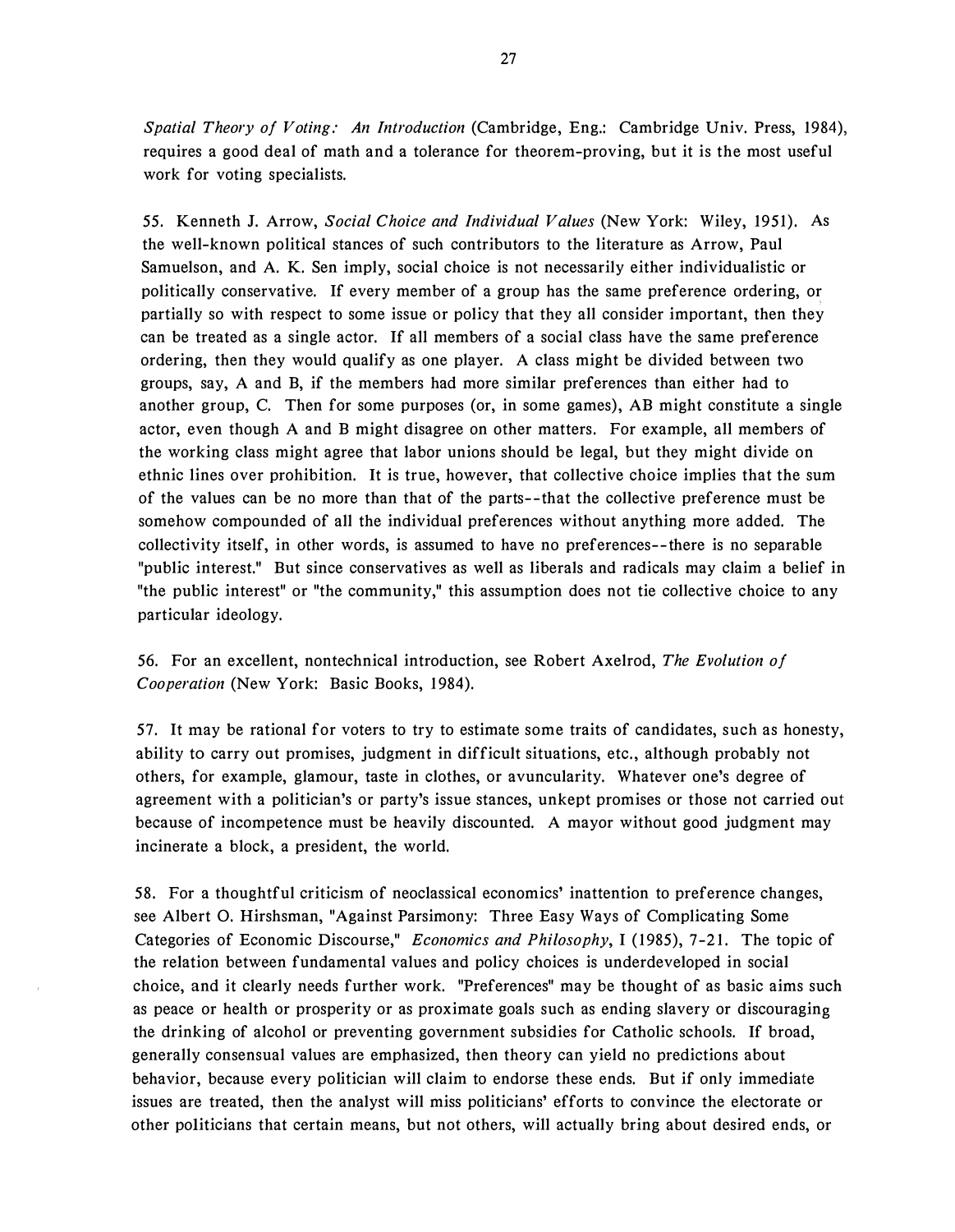that certain issues are more important than others, or that certain objectives are infeasible. As empirical applications of social choice, including historical applications, increase, theorists may realize more clearly how important it is to confront the "level of values" problem. The emphasis of rational choice on candidate strategies, however, suggests that the approach will be more concerned with the problem than traditional social psychology has been.

59. Lakatos, "Falsification"; Carl G. Hempel, Aspects of Scientific Explanation (New York: The Free Press, 1965).

60. Mark Blaug, The Methodology of Economics, or How Economists Explain (Cambridge, Eng.: Cambridge Univ. Press, 1 980) puts Popper into practice against a great deal of economic theory. There are good critiques of Hempel, Kuhn, Lakatos, and Popper in Clark Glymour's Theory and Evidence (Princeton, N.J.: Princeton Univ. Press, 1980), but Glymour's attempt to replace them and others with a more adequate account of the connections between theory and evidence seems to me unsatisfactory.

61. See, e.g., Benjamin I. Page, "Elections and Social Choice: The State of the Evidence," American Journal of Political Science, 21 (1977), 639-68; Norman Frolich, Joe A. Oppenheimer, Jeffrey Smith, and Oran R. Young, "A Test of Downsian Voter Rationality: 1964 Presidential Voting," American Political Science Review, 72 (1978), 178-97. Two examples of the estimation of spatial models that should be of particular interest to historians because they use mostly aggregate data are Howard Rosenthal and Subrata Sen, "Spatial Voting Models for the French Fifth Republic," American Political Science Review, 71 (1977), 1 447-66; and George Rabinowitz, Paul-Henri Gurian, and Stuart Elaine MacDonald, "The Structure of Presidential Elections and the Process of Realignment, 1944 to 1980," American Journal of Political Science, 28 (1984), 611-35.

62. Unresolved questions and an uncertain fit between empirical evidence and theory are featured topics in most of the works cited in notes 54 and 61, above.

63. Axelrod, Evolution of Cooperation; Herbert Simon, "Human Nature in Politics: The Dialogue of Psychology with Political Science," American Political Science Review, 79 (1985), 293 - 304.

64. The standard works on critical elections are William Nisbet Chambers and Walter Dean Burnham, eds., The American Party Systems: Stages of Political Development (New York: Oxford Univ. Press, 1967); Burnham, Critical Elections and the Mainsprings of American Politics (New York: Norton, 1970); and Burnham, The Current Crisis in American Politics (New York: Oxford Univ. Press, 1982).

65. Thomas B. Alexander, "The Dimensions of Partisan Constancy in Presidential Elections from 1840 to 1860," in Maizlish and Kushma, *Essays on American Antebellum Politics*, 70-121, overstates his case by artificially fusing Whigs, Free Soilers, Know-Nothings, and all varieties of Democrats into two groups and by disregarding turnout shifts. William J.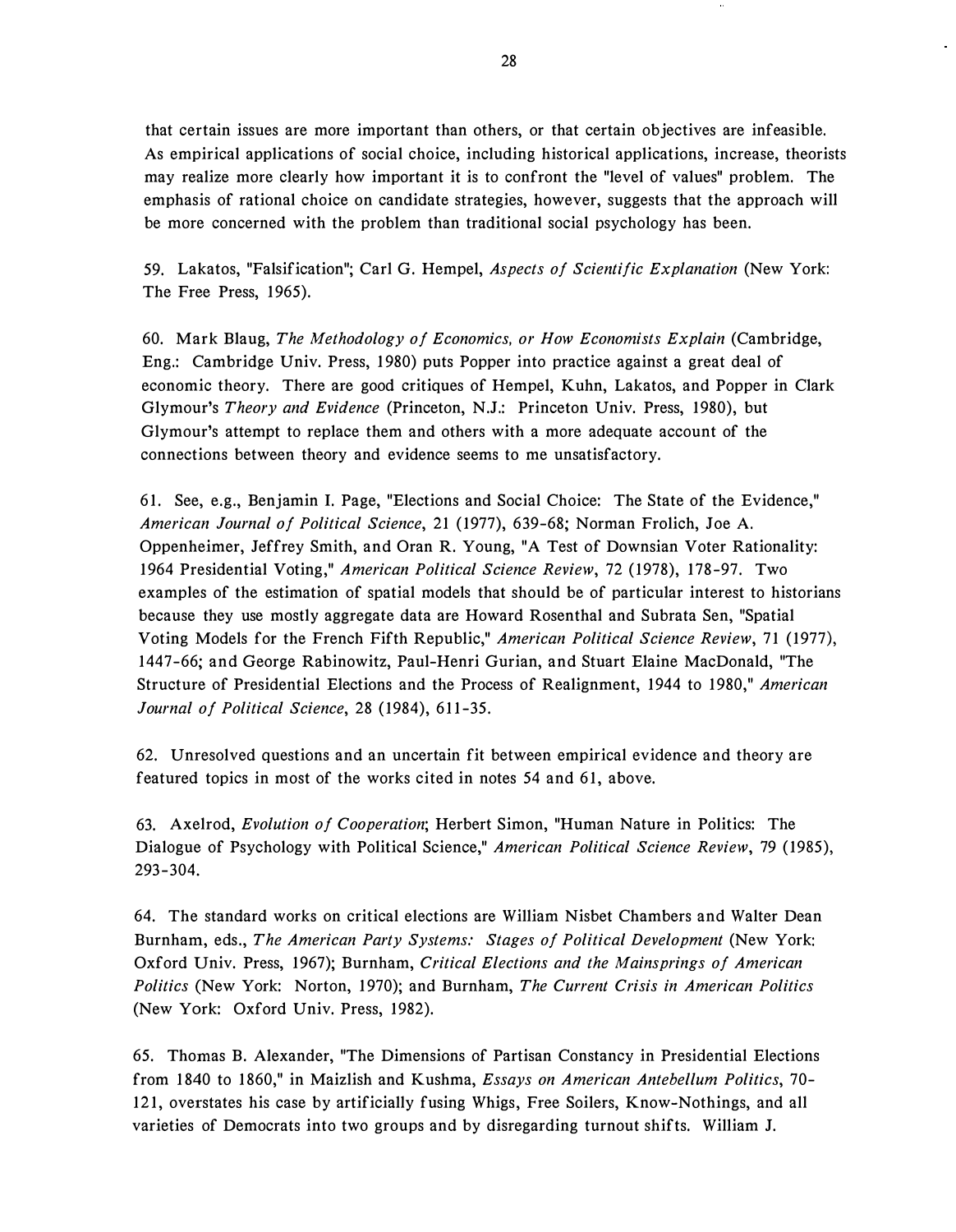Cooper, Jr., The South and the Politics of Slavery, 1828-1856 (Baton Rouge, La: Louisiana State Univ. Press, 1978), and Liberty and Slavery: Southern Politics to 1860 (New York: Knopf, 1983) establishes his similar thesis more subtly by not considering voting returns systematically at all.

66. See, e.g., Joel H. Silbey, Allan G. Bogue, and William H. Flanigan, "Introduction to Part Three," in their The History of American Electoral Behavior (Princeton: Princeton Univ. Press, 1978), 253-58, and works cited there; Samuel P. Hays, American Political History as Social Analysis (Knoxville, Tenn.: Univ. of Tennessee Press, 1980); Kousser, "History as Past Sociology in the Work of Samuel P. Hays," *Historical Methods*, 14 (1981), 181-86; Watson, Jacksonian Politics and Community Conflict, 10.

67. Compare Gienapp, "Nativism and the Creation of a Republican Majority," with Dale Baum, The Civil war Party System: The Case of Massachusetts, 1848- 1876 (Chapel Hill, N.C.: Univ. of North Carolina Press, 1983).

68. This conclusion is consonant with much of the analysis in Lee Benson, Joel H. Silbey, and Phyllis F. Field, "Toward a Theory of Stability and Change in American Voting Patterns: New York State, 1792-1970," in Silbey, Bogue, and Flanigan, *History of American Electoral* Behavior, 78-105, although the authors draw other conclusions.

69. Describing action that one disapproves of as irrational may simply be another means of decrying it, as in much of Richard Hofstadter's work, or it may serve (perhaps despite the historian's intentions) as a sort of collective insanity defense--mobs or Klansmen cannot be held responsible if their motives were subconscious and uncontrollable. A decision to treat such activity as purposeful or otherwise does not necessarily imply approval, anymore than it implies disapproval. See Daniel Joseph Singal, "Beyond Consensus: Richard Hofstadter and American Historiography," American Historical Review, 89 (1984), 933-93; Charles L. Flynn, Jr., "The Ancient Pedigree of Violent Repression: Georgia's Klan as a Folk Movement," in Walter L. Fraser, Jr., and Winfred B. Moore, Jr., The Southern Enigma: Essays on Race, Class, and Folk Culture (Westport, Ct.: Greenwood Press, ;1983), 189-98; Joel Williamson, The Crucible of Race: Black-White Relations in the American South Since Emancipation (New York: Oxford Univ. Press, 1984).

70. Tilly, "Models and Realities of Popular Collective Action," Working Paper No. 10 (March, 1985), Center for Studies of Social Change, New School For Social Research, New York.

71. Terry M. Moe's "The New Economics of Organization," American Journal of Political Science, 28 (1984), 739-77 is a fine, non-technical review article on the recent economics literature on this subject. On repeated games, see, e.g., Andrew Schotter, The Economic Theory of Social Institutions (Cambridge, Eng.: Cambridge Univ. Press, 1981). For the beginnings of a rational choice view of public bureaucracy, see Thomas H. Hammond and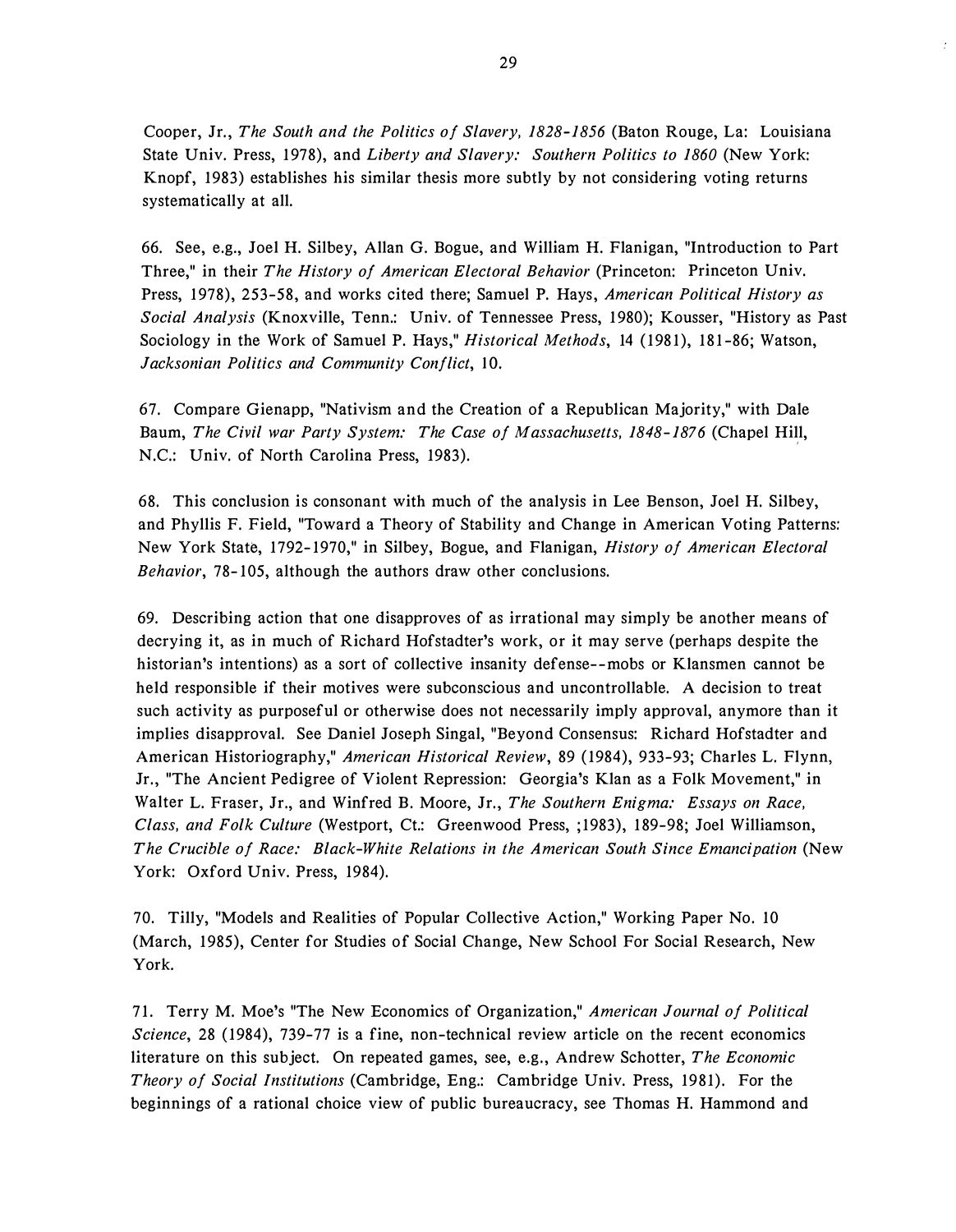Gary J. Miller, "A Social Choice Perspective on Expertise and Authority in Bureaucracy," *ibid.*, 29 (1985), 1-28.

72. E.g., Morton Keller, Affairs of State: Public Life in Late Nineteenth Century America (Cambridge, Mass.: Harvard Univ. Press, 1977); Naomi R. Lamoreaux, "Regulatory Agencies," in Jack P. Greene, ed., Encyclopedia of American Political History: Studies of the Principal Movements and Ideas (New York: Charles Scribner's Sons, 1984), III, 1107-17; Thomas K. McCraw, ed., Regulation in Perspective: Historical Essays (Cambridge, Mass.: Harvard Univ. Press, 1981); Stephen Skowronek, Building a New American State: The Expansion of National Administrative Capacities, 1877-1920 (Cambridge, Eng.: Cambridge Univ. Press, 1982); James T. Patterson, American's Struggle Against Poverty, 1900-1980 (Cambridge, Mass.: Harvard Univ. Press, 1981). An interesting recent study with implications for historians is William D. Berry's "An Alternative to the Capture Theory of Regulation: The Case of State Public Utilities Commissions," American Journal of Political Science, 18 (1984), 524-58.

73. Hays, The Response to Industrialism, 1870-1914 (Chicago: Univ. of Chicago Press, 1957; Wiebe, The Search for Order, 1877-1920 (New York: Hill and Wang, 1967); Keller, Affairs of State; McCormick, "The Discovery that Business Corrupts Politics: A Reappraisal of the Origins of Progressivism," American Historical Review, 86 (1981), 247-74, and From Realignment to Reform: Political Change in New York State, 1893- 1910 (Ithaca, N.Y.: Cornell Univ. Press, 1981).

74. McDonald, "San Francisco: Socioeconomic Change, Political Culture, and Fiscal Politics, 1870-1906," in McDonald and Sally K. Ward, eds., The Politics of Urban Fiscal Policy (Beverly Hills, Ca.: Sage, 1 984), 39-68; Margo, "Race Differences in Public School Expenditures"; Harris, "Stability and Change in Discrimination."

75. For a fascinating, nontechnical introduction to the first topic, see Benjamin I. Page, Who Gets What from Government (Berkeley, Ca.: Univ. of California Press, 1983). Two excellent introductions to the material inequality literature are Anthony B. Atkinson, The Economics of *Inequality*, 2nd ed. (Oxford, Eng.: Oxford Univ. Press, 1983), and Amartya Sen, On Economic Inequality (Oxford, Eng.: Oxford Univ. Press, 1973). On the "political economy cycle" and the responsiveness of voters to economic conditions, good places to start are Edward R. Tufte, Political Control of the Economy (Princeton, N.J.: Princeton Univ. Press, 1978); D. Roderick Kiewiet, Macroeconomics and Micropolitics: The Electoral Effects of Economic Issues (Chicago: Univ. of Chicago Press, 1983); and Michael Lewis-Beck, "Comparative Economic Voting: Britain, France, Germany, Italy," American Journal of Political Science, 30 (1986), 315-46.

76. Mueller, Public Choice, 106. Douglas A. Hibbs, Jr. and Heino Fassbender, eds., Contemporary Political Economy: Studies on the Interdependence of Politics and Economics (Amsterdam: North-Holland Pub. Co., 1981) contains essays on several European countries, as well as theoretical papers.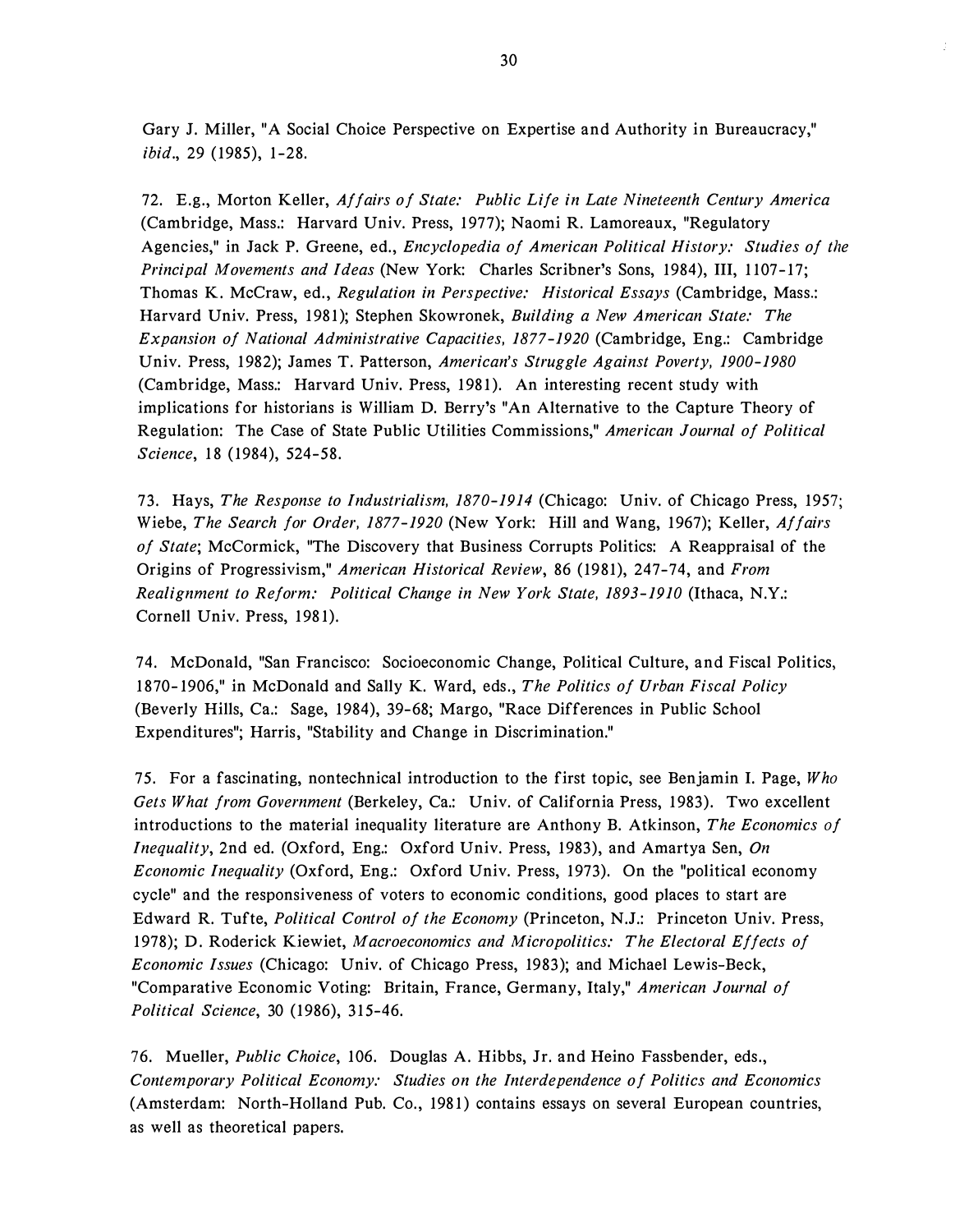77. For recent comprehensive literature reviews, see Joel H. Silbey, "'Delegates Fresh from the People': American Congressional and Legislative Behavior," Journal of Interdisciplinary History, 13 (1983), 603-27; and Margaret Susan Thompson and Silbey, "Research on Nineteenth Century Legislatures: Present Contours and Future Directions," Legislative Studies Quarterly 9 (1984), 319-50. The newer, more sophisticated spatial procedures for roll call analysis should lead to more interesting conclusions that simple Guttman scaling has. See Keith T. Poole and Howard Rosenthal, "A Spatial Model for Legislative Roll Call Analysis," American Journal of Political Science, 29 (1985), 357-84.

78. David W. Brady, "Congressional Party Realignments and Transformations of Public Policy in Three Realignment Eras," American Journal of Political Science, 26 (1982), 333-60.

79. Gregory G. Brunk and Thomas G. Minehart, "How Important is Elite Turnover to Policy Change?," American Journal of Political Science, 28 ( 1984), 559-69; Lynn Avery Hunt, Revolution and Urban Politics in Provincial France: Troyes and Reims, 1786-1790 (Stanford, Ca.: Stanford Univ. Press, 1978), 122-28.

80. Kenneth A. Shepsle and Barry R. Weingast, "Political Preferences for the Pork Barrel: A Generalization," American Journal of Political Science, 25 (1981), 96-111.

81. For an introduction to the logrolling literature, see Abrams, Foundations of Political Analysis, 103-38. The explicit connections in this literature between unstable outcomes in committees or legislatures and preference structures of members or the public that form a "voters' paradox" suggest connections between the different areas of political life that might tie together various facets of the historical study of politics.

82. This is one possible explanation for the findings of Michael Perman, The Road to Redemption: Southern Politics, 1869-1879 (Chapel Hill, N.C.: Univ. of North Carolina Press, 1 984).

83. Morris P. Fiorina, Retrospective Voting in American National Elections (New Haven, Ct.: Yale Univ. Press, 1981). For one attempt to formulate a checklist that voters usually act as if they followed, see Allan J. Lichtman and Volodia Keilis-Borok, "Pattern Recognition Applied to U.S. Presidential Elections, 1860-1980," Proceedings of the National Academy of Sciences, 37 (1981), 543-51 .

84. For an excellent summary, see Peter H. Argersinger, "Electoral Process," in Greene, Encyclopedia of American Political History, II, 489-512.

85. See Kousser, "Making Separate Equal: Integration of Black and White School Funds in Kentucky," Journal of Interdisciplinary History, 10 (1980), 399-428; Kousser, Dead End: The Development of Nineteenth Century Litigation on Racial Discrimination in Schools (Oxford, Eng.: Oxford Univ. Press, 1985).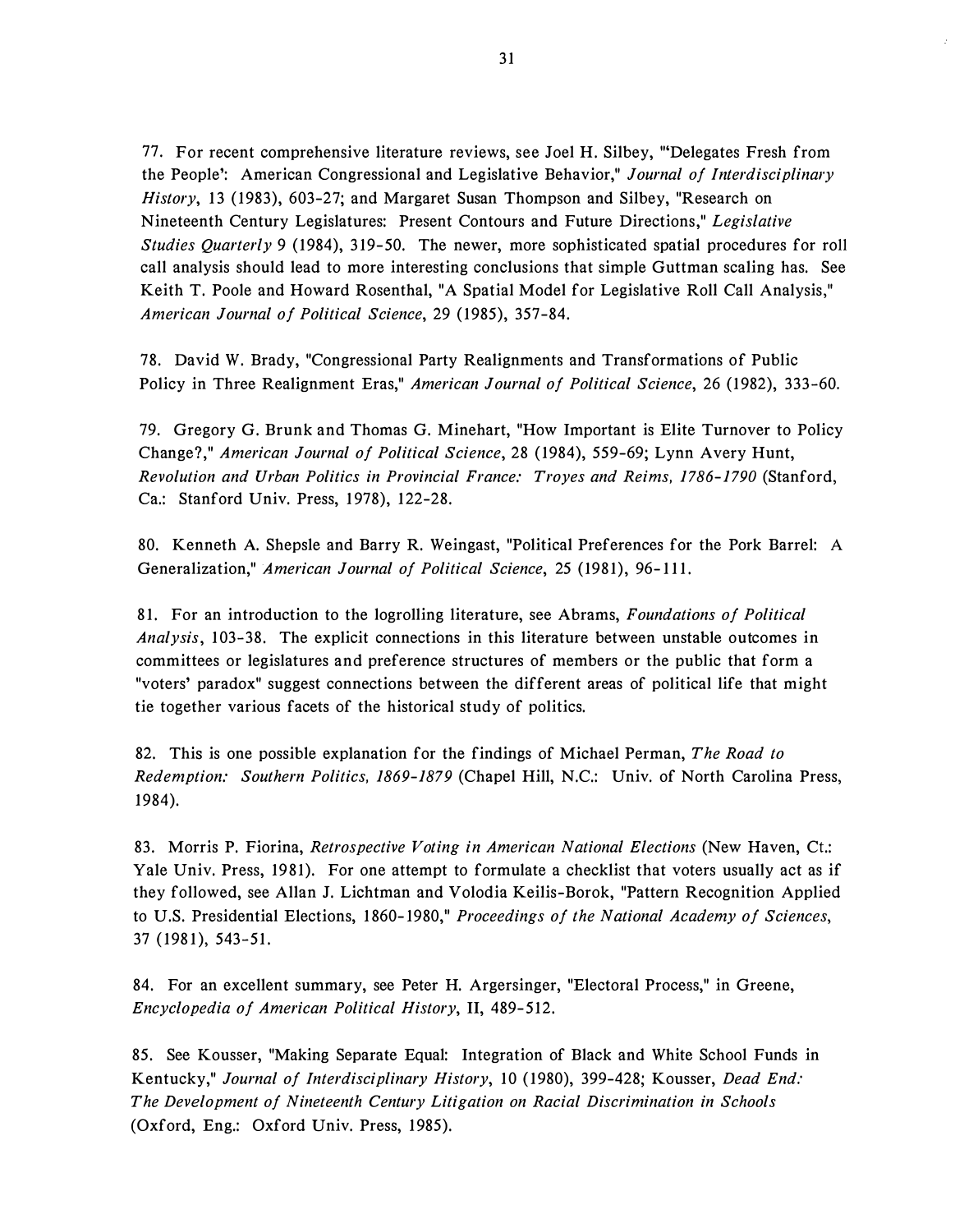86. Plott, "Axiomatic Social Choice Theory," emphasizes the normative aspects of social choice. The triviality charge is common. See, e.g., Bailyn, "Challenge of Modern Historiography."

87. For instance, Mueller, Public Choice, is full of critical comments. For attempts to build altruistic impulses into rational choice theory, see Howard Margolis, Selfishness, Altruism, and Rationality: A Theory of Social Choice (Chicago: Univ. of Chicago Press, 1982); Frederick Schick, Having Reasons: An Essay on Rationality and Sociality (Princeton, N.J.: Princeton Univ. Press, 1984).

88. Lakatos, "Falsification."

89. Kenneth J. Winkle, "A Social Analysis of Voter Turnout in Ohio, 1850-1860," Journal of Interdisciplinary History, 13 (1984), 411-36; Jeffrey G. Williamson and Peter H. Lindert, American Inequality: A Macroeconomic History (New York: Academic Press, 1980).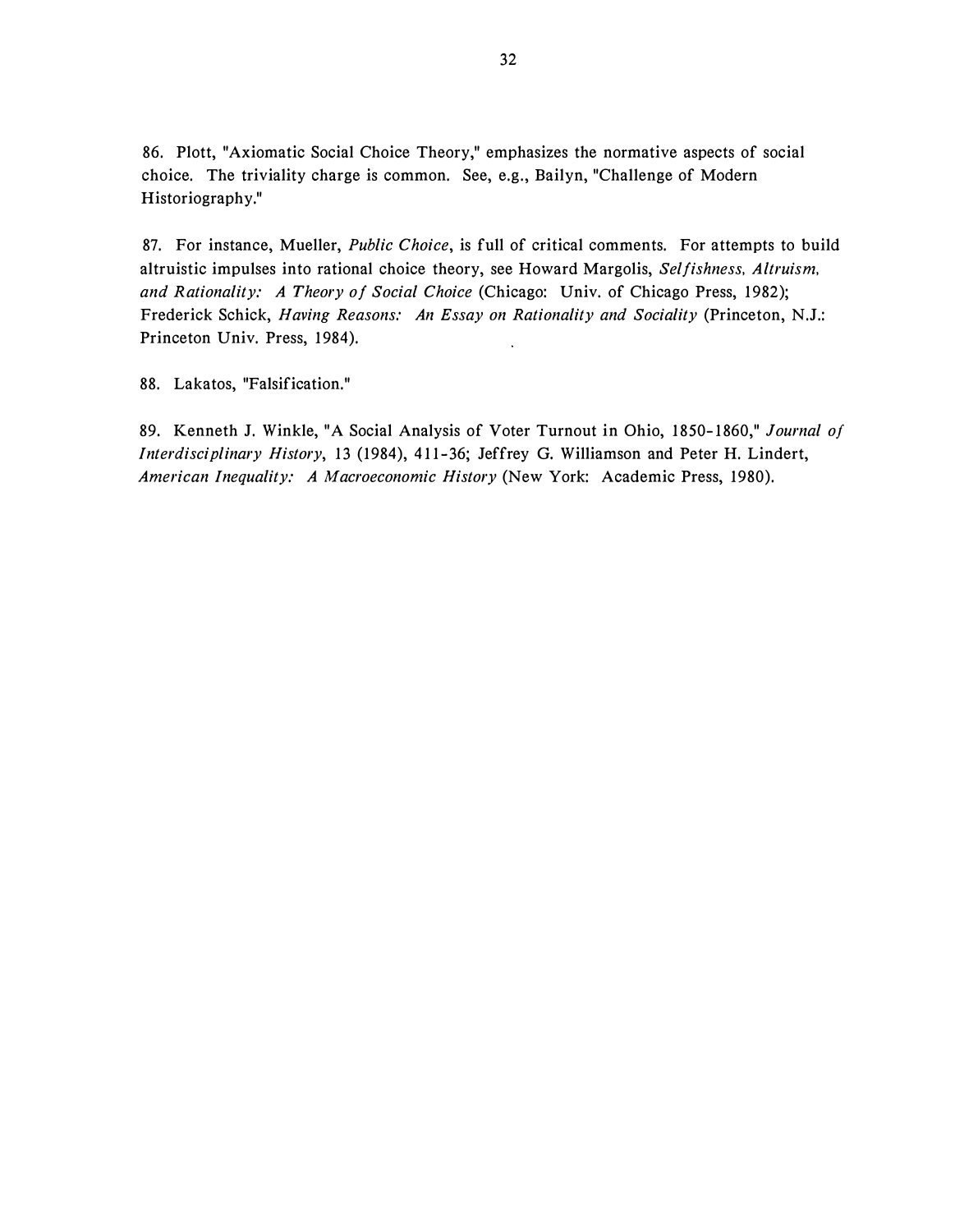Figure 1: A One-Dimensional Spatial Model of the Slavery Issue



Policies Associated with Points:

- $N =$  Nationalize Slavery
- $R$  = Allow International Slave Trade
- $C = Congressional$  Slave Code for the Territories
- $A =$  Slavery Allowed in All Territories
- $F =$  Strong Fugitive Slave Law
- $P = Popular Sovereighty$
- $M =$  Slavery Banned in Territories North of 36 Deg., 30 Min.
- $W = No Slavery in Any Territory$
- $D = No$  Slavery in District of Columbia
- $T = No$  Interstate Slave Trade
- $G = No$  Slavery in United States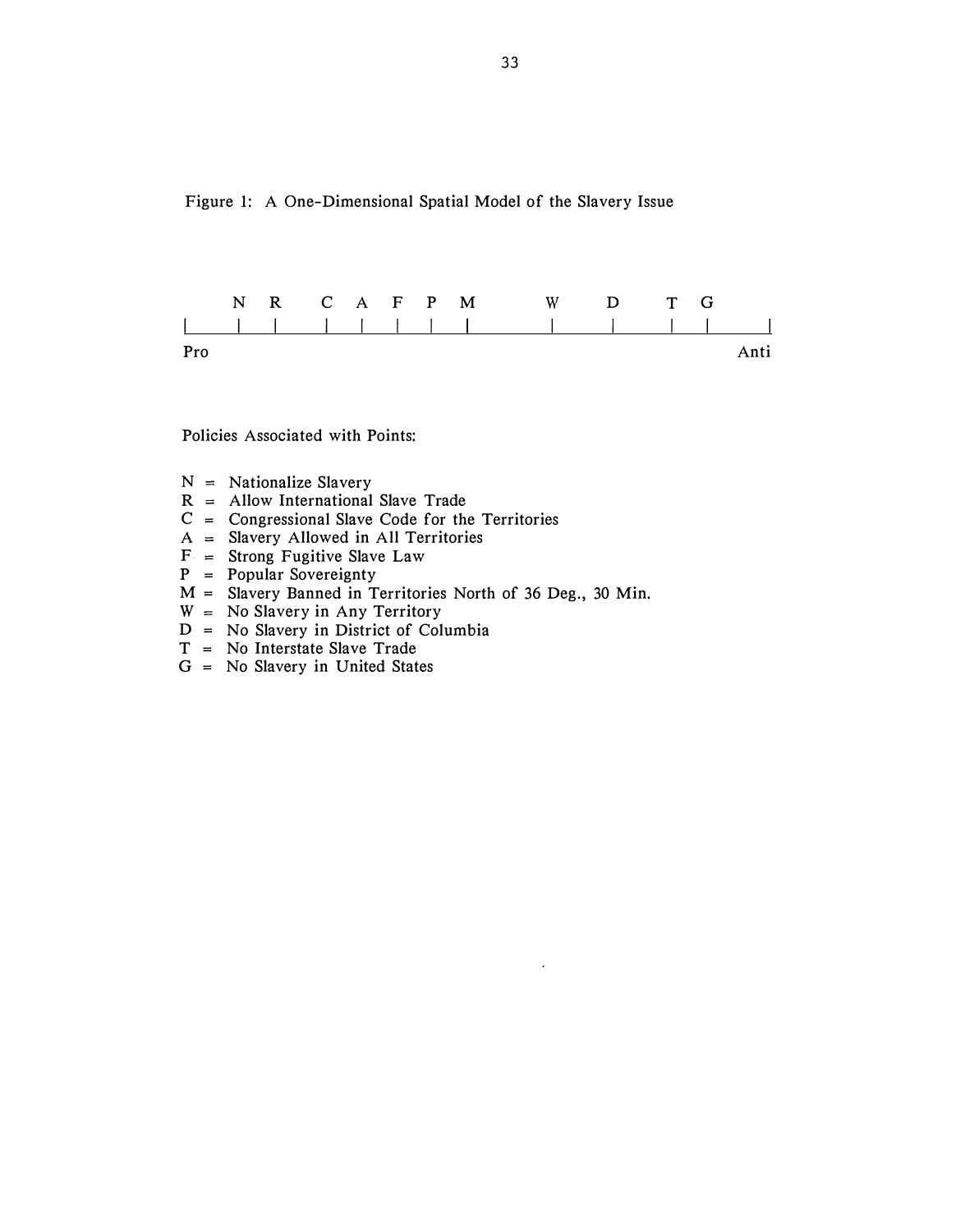Figure 2: A Two-Dimensional Spatial Model of the Union and Slavery Issues



 $\hat{\mathcal{A}}$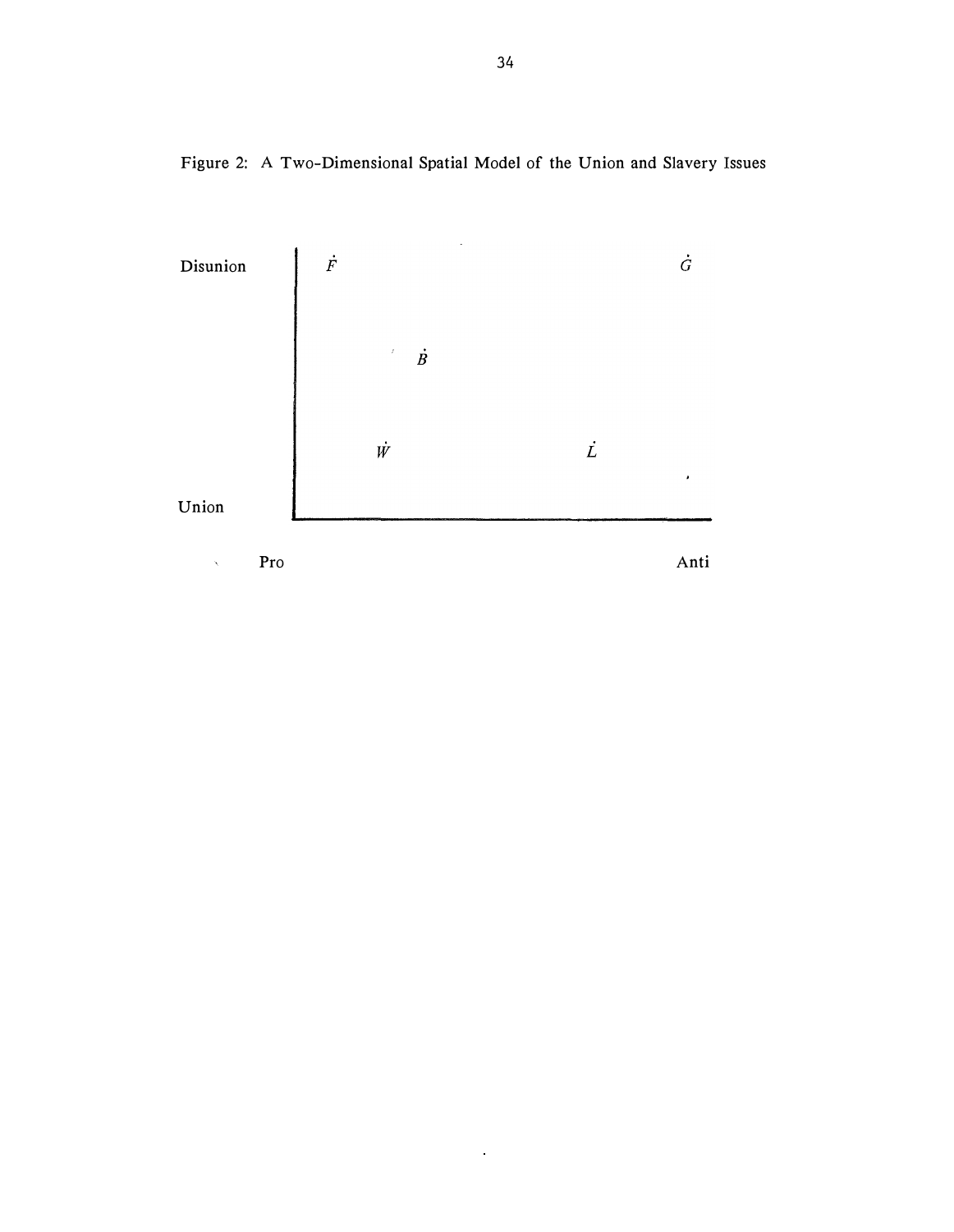

Figure 3: A Spatial Model of the Positive and Negative Liberalism Thesis

Orientations:

Rel. Religion Govt. <sup>=</sup> Government Liq. Liquor Sch. Public Funding for Schools  $SI. = Slavery$ 

Endpoints:

Piet. Pietist

Lit. Liturgical

- Pos. = Pro-Intervention by Government
- Neg. <sup>=</sup>Anti-Intervention by Government
- Dry For Prohibition of Drinking
- Wet Against Prohibition of Drinking
- Sec. Taxpayer Support for Secular Schools Only
- Ca th. Taxpayer Support for Religious Schools Also
- Abo. Abolish Slavery
- Spr. <sup>=</sup>Extend Slavery to the North